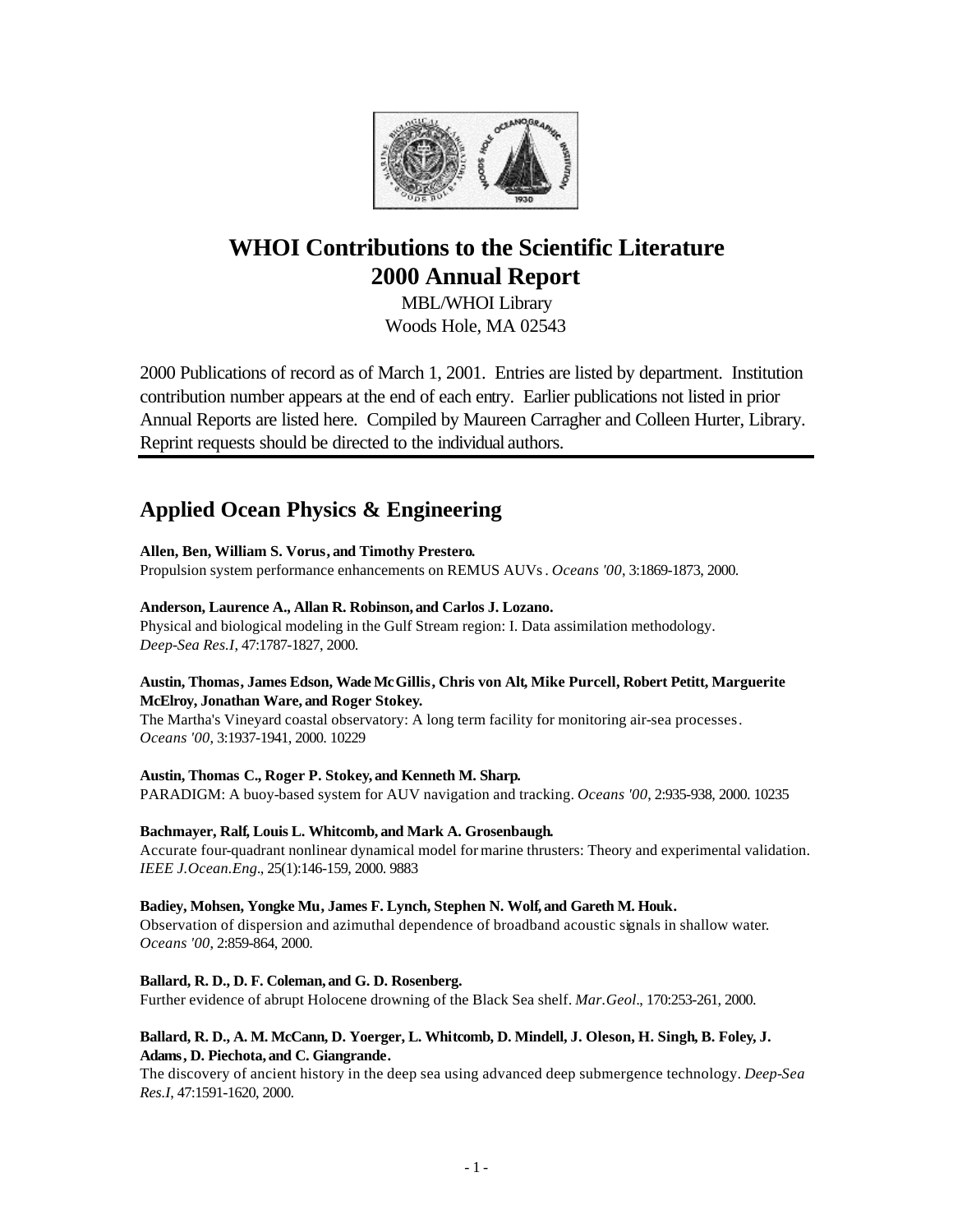# **Ballard, Robert D.**

The history of Woods Hole's deep submergence program. In: *Fifty Years of Ocean Discovery: National Science Foundation, 1950-2000/Ocean Studies Board,* National Research Council, Washington, D.C. :67-84, 2000.

## **Bowen, M. F., P. J. Bernard, D. E. Gleason, and L. L. Whitcomb.**

Elevators--Autonomous transporters for deepsea benthic sample recovery. *Oceans '00*, 1:343-348, 2000.

# **Bradley, A. M., A. R. Duester, S. P. Liberatore, and D. R. Yoerger.**

Extending the endurance of an operational scientific AUV using lithium-ion batteries. In: *Proceedings UUVS (Unmanned Underwater Vehicle Showcase) 2000 Conference.* Spearhead Publications, London*.*, :149-157, 2000. 10292

#### **Butler, R., A. D. Chave, F. K. Duennebier, D. R. Yoerger, R. Petit, D. Harris, F. B. Wooding, A. D. Bowen, J. Bailey, J. Jolly, E. Hobart, J. A. Hildebrand, and A. H. Dodeman.**

The Hawaii-2 Observatory pioneers opportunities for remote instrumentation in ocean studies. *EOS*, 81(15):157, 162, 163, 2000. 10048

# **Chu, Dezhang, Peter H. Wiebe, Timothy K. Stanton, Terry R. Hammar, Kenneth W. Doherty, Nancy J. Copley, Jack Zhang, D. Benjamin Reeder, and Mark C. Benfield.**

Measurements of the material properties of live marine organisms and their influence on acoustic scattering. *Oceans '00*, 3:1963-1967, 200. 10223

**Collier, Robert, Jack Dymond, Susumu Honjo, Steven Manganini, Roger Francois, and Robert Dunbar.** The vertical flux of biogenic and lithogenic material in the Ross Sea: Moored sediment trap observations 1996-1998. *Deep-Sea Res.II*, 47:3491-3520, 2000.

# **Delaney, John R., G. Ross Heath, Bruce Howe , Alan D. Chave , and Harold Kirkham.**

NEPTUNE:Real-time ocean and earth sciences at the scale of a tectonic plate. *Oceanography*, 13(2):71-79, 2000.

#### **Eustice, Ryan, Hanumant Singh, and Jonathan Howland.**

Image registration underwater for fluid flow measurements and mosaicking. *Oceans '00*, 3:1529-1534, 2000. 10230

#### **Fairall, C. W., J. E. Hare, J. B. Edson, and W. McGillis.**

Parameterization and micrometeorological measurement of air-sea gas transfer. *Boundary-Layer Meteorol.*, 96(1-2):63-105, 2000.

#### **Fedderson, Falk, R. T. Guza, Steve Elgar, and T. H. C. Herbers.**

Velocity moments in alongshore bottom stress parameterizations. *J.Geophys.Res.*, 105(C4):8673-8686, 2000. 10060

# **Finette, Steven, Marshall H. Orr, Altan Turgut, John R. Apel, Mohsen Badiey, Ching-sang Chiu, Robert H. Headrick, John N. Kemp, James F. Lynch, Arthur E. Newhall, Keith von der Heydt, Bruce Pasewark, Stephen N. Wolf, and Dirk Tielbuerger.**

Acoustic field variability induced by time evolving internal wave fields. *J.Acoust.Soc.Am.*, 108(3), Part 1:957-972, 2000.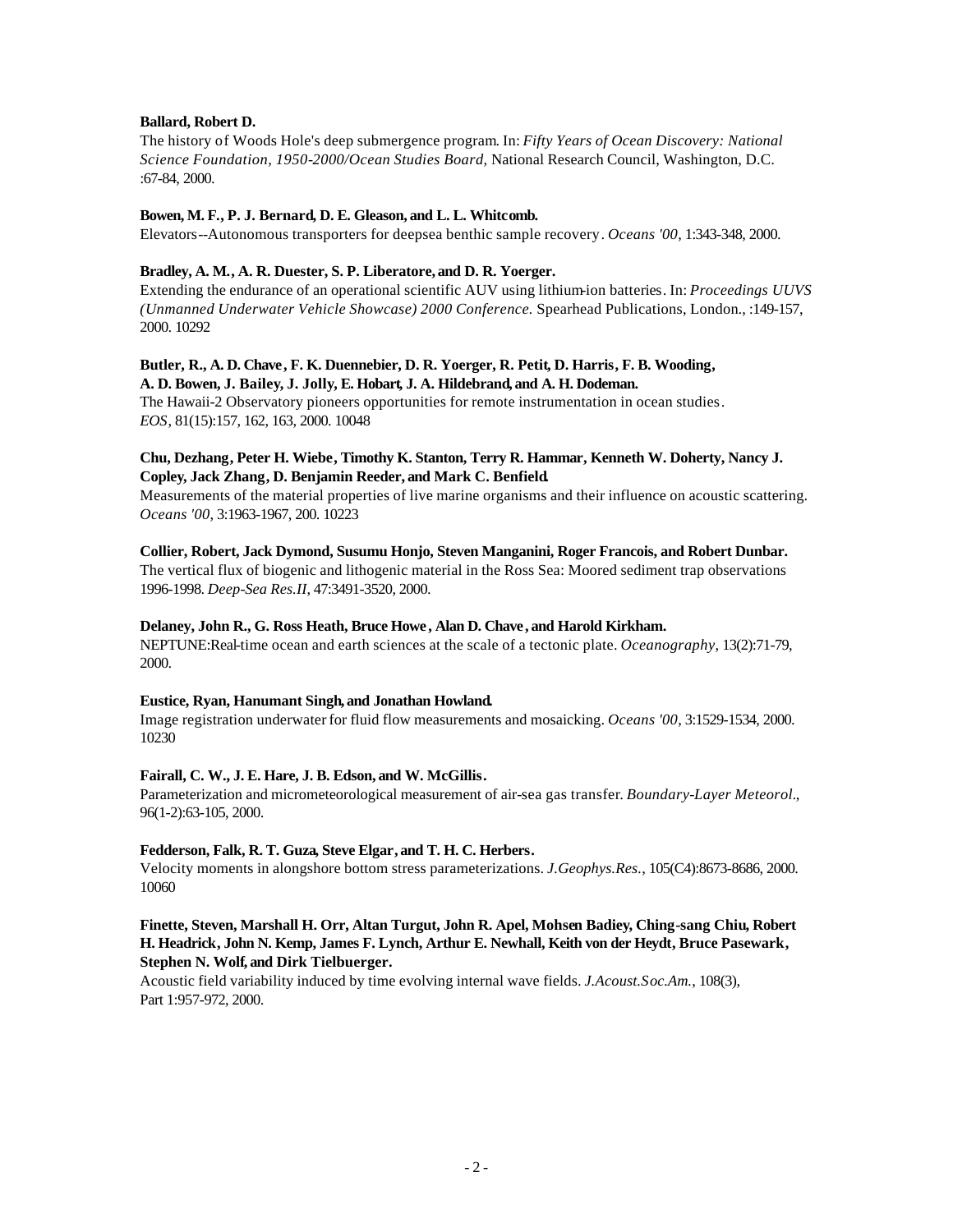# **Foote, K. G.**

Optical methods. In: *ICES Zooplankton Methodology Manual*, Roger Harris, Peter Wiebe, Jurgen Lenz, Hein Rune Skjoldal, and Mark Huntley, eds. Academic Press, San Diego, CA, :259-295, 2000.

# **Foote, K. G. and T. K. Stanton**

Acoustical methods. In*: ICES Zooplankton Methodology Manual*, Roger Harris, Peter Wiebe, Jurgen Lenz, Hein Rune Skjoldal, and Mark Huntley, eds. Academic Press, San Diego, CA, :223-258, 2000. 9909

# **Freitag, Lee, Matt Grund, Sandipa Singh, and Mark Johnson.**

Acoustic communication in very shallow water: Results from the 1999 AUV fest. *Oceans '00*, 3:2155-2160, 2000.

# **Freitag, Lee, Mark Johnson, and Daniel Frye.**

High-rate acoustic communications for ocean observatories-performance testing over a 3000 m vertical path. *Oceans '00*, 2:1443-1448, 2000.

# **Freitag, Lee, Mark Johnson, Milica Stojanovic, Daniel Nagle, and Josko Catipovic.**

Survey and analysis of underwater acoustic channels for coherent communication in the medium-frequency band. *Oceans '00*, 1:131-138, 2000.

# **Fries, J. Stephen, Cheryl Ann Butman, and Robert A. Wheatcroft.**

Ripple formation induced by biogenic mounds - reply. *Mar.Geol.*, 168:153-155, 2000. 10170

# **Frye, Daniel, Bradford Butman, Mark Johnson, Keith von der Heydt, and Steven Lerner.**

Portable coastal observatories. *Oceanography*, 13(2):24-31, 2000.

# **Frye, Daniel E., Donald B. Peters, Nelson G. Hogg, and Carl Wunsch.**

ULTRAMOOR: A 5-year current meter mooring. *Oceans '00*, 2:1097-1102, 2000.

# **Geyer, W. Rockwell, James T. Morris, Frederick G. Prahl, and David A. Jay.**

Interaction between physical processes and ecosystem structure: A comparative approach. In: *Estuarine Science: A Synthetic Approach to Research and Practice*. John E. Hobbie, ed., Island Press, Washington, D. C., :177-206, 2000.

# **Geyer, W. Rockwell, John H. Trowbridge, and Melissa M. Brown.**

The dynamics of a partially mixed estuary. *J.Phys.Oceanogr.*, 30:2035-2048, 2000. 9809

# **Graber, Hans C., Eugene A. Terray, Mark A. Donelan, William M. Drennan, and John C. Van Leer.**

ASIS - a new air-sea interaction spar buoy: Design and performance at sea. *J.Atmos.Oceanic Tech.*, 17:708- 720, 2000.

#### **Greene, Charles H., Kurt M. Fristrup, Timothy K. Stanton, Robert Gisiner, and Ronald C. Tipper.**

Bioacoustical oceaongraphy: An introduction. *Deep-Sea Res.II*, 45:1151-1153, 1998.

#### **Haidvogel, D. B., P. Malanotte-Rizzoli, and D. J. McGillicuddy, Jr., eds.**

*Special Issue: Theory and Modeling of Ocean Circulation, Data Assimilation and Interdisciplinary Applications: A Tribute to Professor Allan R. Robinson. Dynamics of Atmospheres and Oceans.*, 29(2-4) 469 pp., 1999.

#### **Hare, Matthew P., Stephen R. Palumbi, and Cheryl Ann Butman.**

Single-step species identification of bivalve larvae using multiplex polymerase chain reaction. *Mar.Biol.*, 173:953-961, 2000. 10017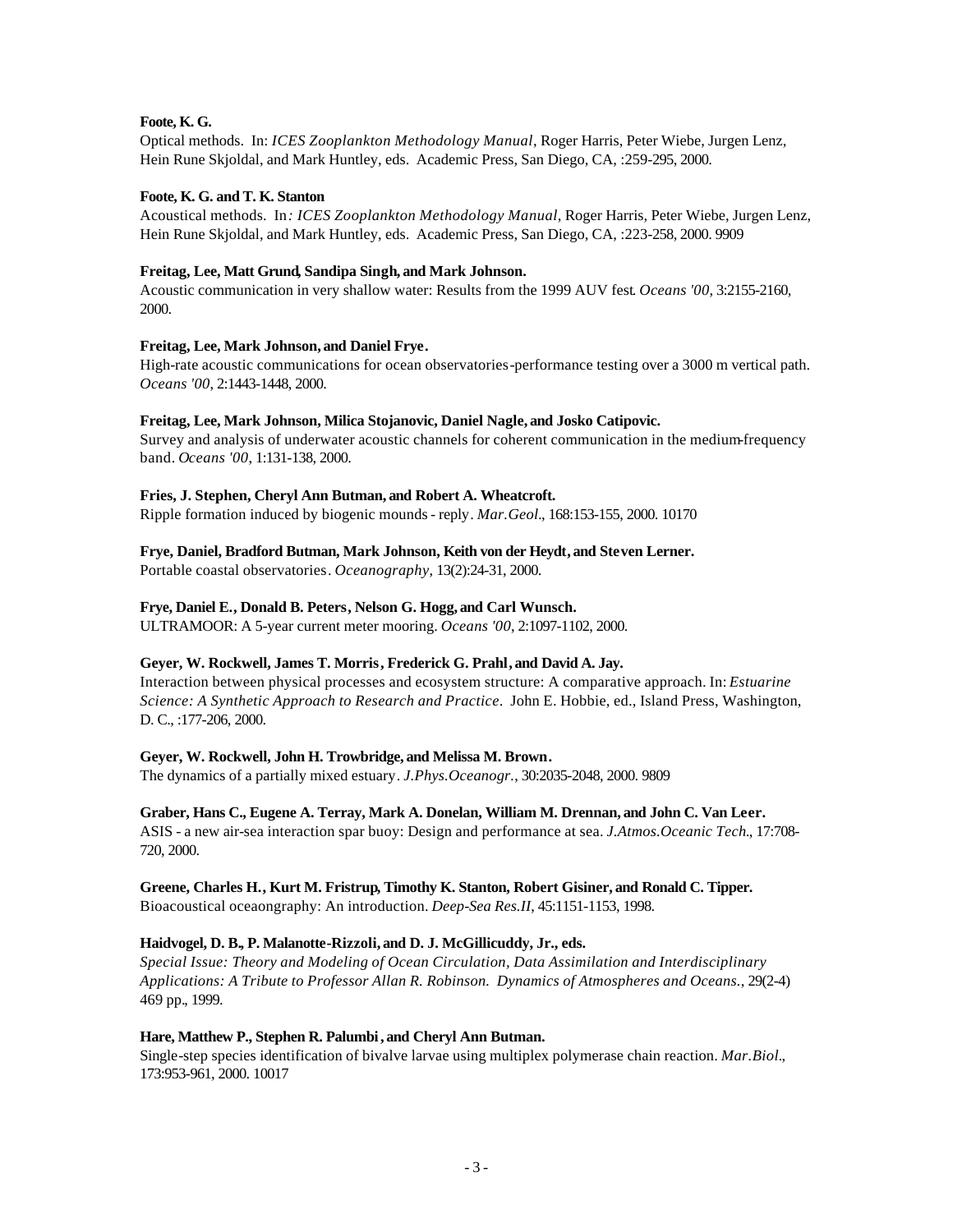# **Herbers, T. H. C., N. R. Russnogle, and Steve Elgar.**

Spectral energy balance of breaking waves within the surf zone. *J.Phys.Oceanogr.*, 30(11):2723-2737, 2000. 10062

# **Hill, Paul S., Timothy G. Milligan, and W. Rockwell Geyer.**

Controls on effective settling velocity of suspended sediment in the Eel River flood plume. *Cont.Shelf Res.*, 20:2095-2111, 2000.

## **Hobart, Edward, Geoff Allsup, David Hosom, and Tom Baldasarre.**

Acoustic modem unit. *Oceans '00*, 2:769-772, 2000.

# Howland, Jonathan C. and Hanumant Singh.

Simulation of the deep sea mosaicking process. *Oceans '00*, 2:1353-1375, 2000. 10224

# **Jay, David A., W. Rockwell Geyer, and David R. Montgomery.**

An ecological perspective on estuarine classification. In: *Estuarine Science: A Synthetic Approach to Research and Practice*. John E. Hobbie, ed., Island Press, Washington, D. C*.*, :149-176, 2000.

# **Ledwell, J. R., E. T. Montgomery, K. L. Polzin, L. C. St.Laurent, R. W. Schmitt, and J. M. Toole.**

Evidence for enhanced mixing over rough topography in the abyssal ocean. *Nature*, 403:179-182, 2000. 10050

# **Li, Dan, Dajun Tang, and George V. Frisk.**

Evaluation of sound propagation models used in bottom volume scattering studies. *J.Acoust.Soc.Am.*, 108(5)1:2039-2052, 2000. 9812

# **McGillis, W. R., J. W. H. Dacey, N. M. Frew, E. J. Bock, and R. K. Nelson.**

Water-air flux of dimethylsulfide. *J.Geophys.Res.*, 105(C1):1187-1193, 2000. 9703

#### **McGillis, Wade, James Edson, and Rik Wanninkhof.**

Direct air-sea flux measurements of carbon dioxide over the North Atlantic Ocean and the comparison to indirect methods. In: *Proceedings of the 2nd International Symposium CO2 in the Oceans, Tsukua, Japan, January 1999, CGER-1037-'99,* Yukihiro Nojiri, ed. Center for Global Environmental Research, National Institute for Environmental Studies, :367-377, 1999.

# **Musiak, Jeffery D., Mark T. Stacey, Deanna Sereno, Thomas M. Powell, Stephen G. Monismith, Derek A. Fong, and Michael Purcell.**

Vertical mixing and horizontal transport in stratified flow at a near coastal site. In: *Fifth International Symposium on Stratified Flows, University of British Columbia, July 10-13, 2000,* G. A. Lawrence, R. Pieters and N. Yonemitsu, eds. Department of Civil Engineering, University of British Columbia, Vancouver, Canada, II:989-994, 2000. 10218

#### **Plant, W. J., W. C. Keller, V. Hesany, T. Hara, E. Bock, and M. A. Donelan.**

Bound waves and Bragg scattering in a wind-wave tank. *J.Geophys.Res.*, 104(2):3243-3263, 1999.

#### **Polzin, K. L., J. M. Toole, J. R. Ledwell, R. W. Schmitt.**

Spatial variability of turbulent mixing in the abyssal ocean. *Science*, 276:93-96, 1997. 9399

#### **Potty, Gopu R., James H. Miller, James F. Lynch, and Kevin B. Smith.**

Tomographic inversion for sediment parameters in shallow water. *J.Acoust.Soc.Am.*, 108(3)Part 1:973-986, 2000.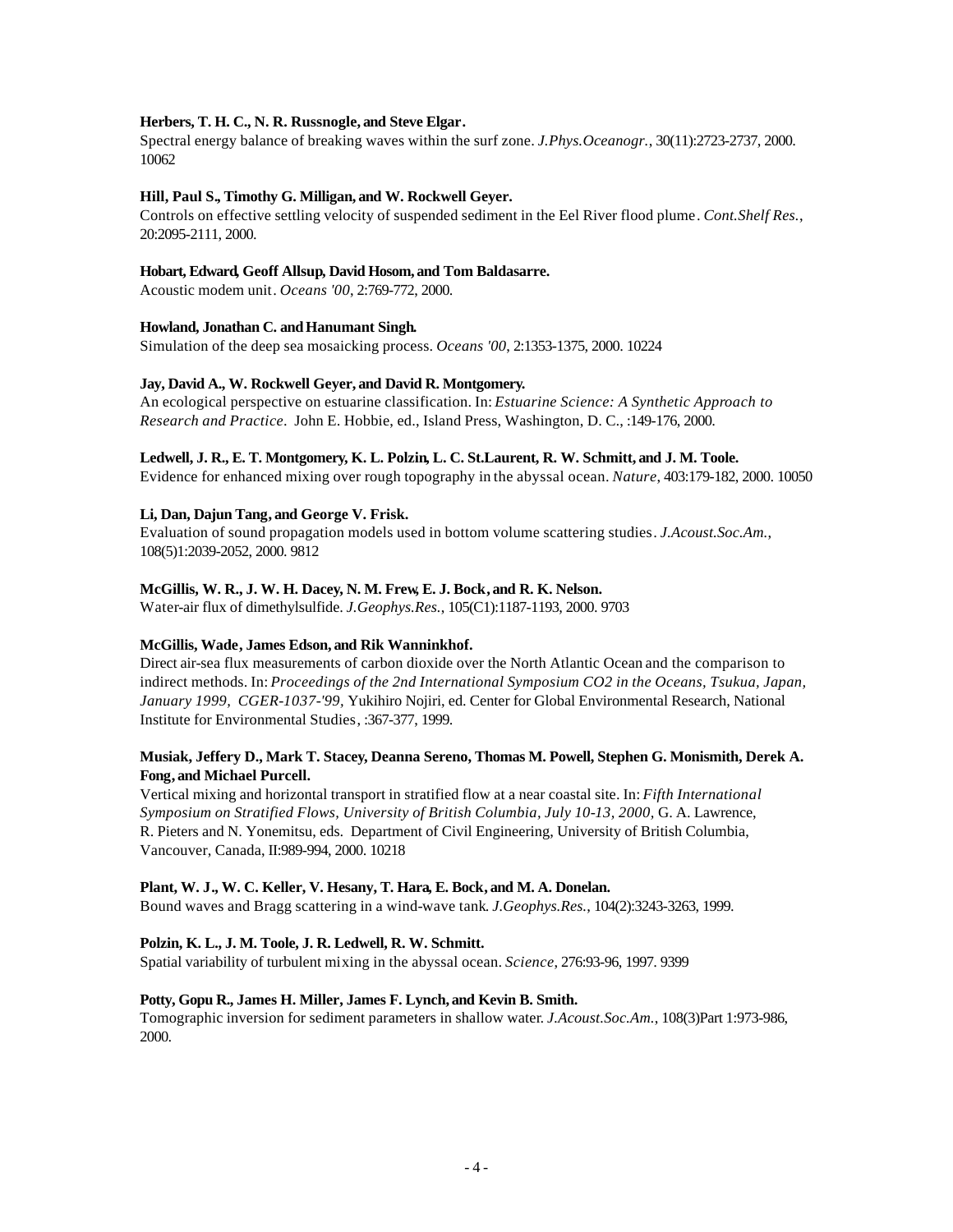# **Preisig, James C.**

Copositivity and the minimization of quadratic functions with nonnegativity and quadratic equality constraints. *SIAM J.Contr.Optimiz.*, 34(4):1135-1150, 1996. 8427

## **Purcell, Mike, Chris von Alt, Ben Allen, Tom Austin, Ned Forrester, Rob Goldsborough, and Roger Stokey.**

New capabilities of the REMUS autonomous underwater vehicle. *Oceans '00*, 1:147-151, 2000. 10239

#### **Rehmann, Chris R. and Timothy F. Duda.**

Diapycnal diffusivity inferred from scalar microstructure measurements near the New England shelf/slope front. *J.Phys.Oceanogr.*, 30:1354-1371, 2000. 9869

#### **Roman, Chris, Oscar Pizarro, Ryan Eustice, and Hanumant Singh.**

A new autonomous underwater vehicle for imaging research. *Oceans '00*, 1:153-156, 2000. 10231

#### **Scheirer, Daniel S., Daniel J. Fornari, Susan E. Humphris, and Steve Lerner.**

High-resolution seafloor mapping using the DSL-120 sonar system: Quantitative assessment of sidescan and phase-bathymetry data from the Lucky Strike segment of the Mid-Atlantic Ridge. *Mar.Geophys.Res.*, 21(1)Part 2:121-142, 2000. 10107

#### **Singer, R., J. Curtice, M. Kurz, and M. Lott, III.**

Automation of a mass spectrometer and extraction line for the determination of noble gas isotopes in rocks. *Oceans '00*, I:119-122, 2000.

#### **Singh, H., O. Pizarro, A. Duester, and J. Howland.**

Optical imaging from the ABE AUV. *Sea Tech.*, 41(4):39-43, 2000. 10150

# **Singh, Hanumant, Oscar Pizarro, Louis Whitcomb, and Dana Yoerger.**

In-situ attitude calibration for high resolution bathymetric surveys with underwater robotic vehicles. In: *2000 IEEE International Conference on Robotics and Automation, April 24-28, 2000, San Francisco, CA*, IEEE, Piscataway, NJ, 2:1767-1774, 2000. 10037

#### **Singh, Hanumant, Chris Roman, Louis Whitcomb, and Dana Yoerger.**

Advances in fusion of high resolution underwater optical and acoustic data. In: *Proceedings of the 2000 International Symposium on Underwater Technology, Tokyo, Japan, May 23-26, 2000*. IEEE, Piscatway, New Jersey, :206-211, 2000. 10158

#### **Singh, Hanumant, Louis Whitcomb, Dana Yoerger, and O. Pizarro.**

Microbathymetric mapping from underwater vehicles in the deep ocean. *J.Comp.Vision Image Understanding*, 79(1)::143-161, 2000. 9912

#### **Skjoldal, H.-R., P. H. Wiebe, and K. G. Foote.**

Sampling and experimental design. In: *ICES Zooplankton Methodology Manual*, Roger Harris, Peter Wiebe, Jurgen Lenz, Hein Rune Skjoldal, and Mark Huntley, eds. Academic Press, San Diego, CA, :33-53, 2000. 10059

#### **Stanton, Timothy K.**

On acoustic scattering by a shell-covered seafloor. *J.Acoust.Soc.Am.*, 108(2):551-555, 2000. 9767

# **Stanton, Timothy K. and Dezhang Chu.**

Review and recommendations for the modelling of acoustic scattering by fluid-like elongated zooplankton: Euphausiids and copepods. *ICES J.Mar.Sci.*, 57:793-807, 2000. 9927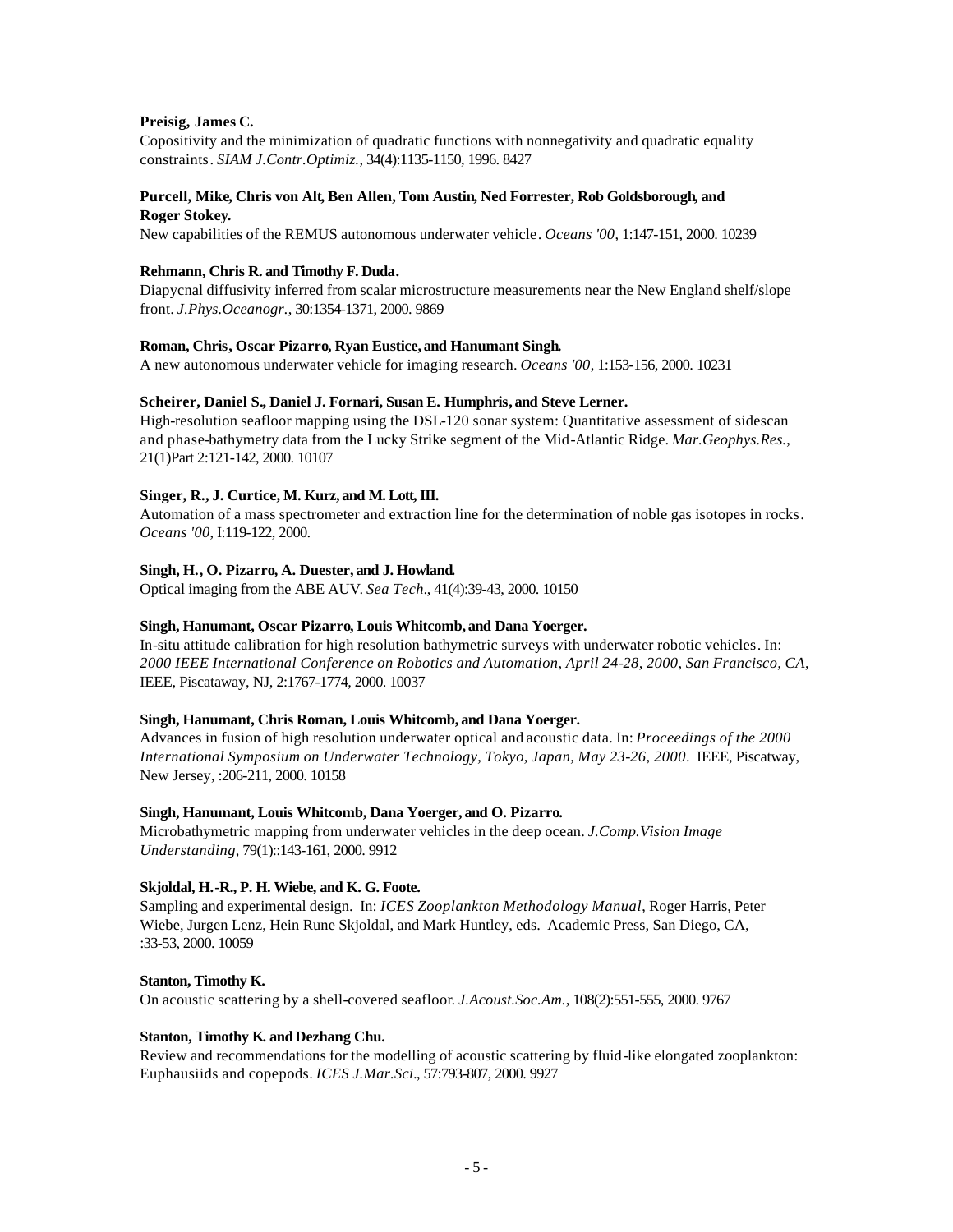#### **Stanton, Timothy K., Dezhang Chu, Peter H. Wiebe, Robert L. Eastwood, and Joseph D. Warren.**

Acoustic scattering by benthic and planktonic shelled animals. *J.Acoust.Soc.Am.*, 108(2):535-550, 2000. 9794

#### **Stojanovic, M. andL. Freitag.**

Hypothesis-feedback equalization for direct-sequence spread-spectrum underwater communications. *Oceans '00*, 1:123-128, 2000.

#### **Stokey, Roger P.**

Web-centric instrumentation: Controlling and monitoring a vertical profiler using a WWW browser. *Oceans '00*, 1:349-352, 2000.

#### **Stokey, Roger P. and Thomas Austin.**

The NaviComputer: A portable long baseline navigation system designed for interface to an autonomous underwater vehicle. *Oceans '00*, 3:2115-2121, 2000.

#### **Strong, B., B. Brumley, E. A. Terray, and Gregory W. Stone.**

The performance of ADCP-derived directional wave spectra and comparison with other independent measurements. *Oceans '00*, 2:1195-1203, 2000. 10234

#### **Thwaites, F. T. and E. A. Terray.**

A pitot sensor for measuring near-surface turbulence. *Oceans '00*, 2:981-986, 2000. 10243

#### **Traykovski, P., W. R. Geyer, J. D. Irish, and J. F. Lynch.**

The role of wave-induced density-driven fluid mud flows for cross-shelf transport on the Eel River continental shelf. *Cont.Shelf Res.*, 20:2113-2140, 2000. 10182

#### **Valiela, I., P. Peckol, C. D'Avanzo, J. Kremer, D. Hersh, K. Foreman, K. Lajtha, B. Seely, W. R. Geyer, T. Isaji, and R. Crawford.**

Ecological effects of major storms on coastal watersheds and coastal waters. *J.Coast.Res.*, :218-238, 1998.

#### **Walstad, Leonard J.**

Data assimilation for coastal observing systems. *Oceanography*, 13(1):47-53, 2000.

#### **Watson, Andrew J. and James R. Ledwell.**

Oceanographic tracer release experiments using sulfur hexafluoride. *J.Geophys.Res.*, 105(C6):14325-14337, 2000. 10049

#### **Whitcomb, Louis, Dana Yoerger, Hanumant Singh, and Jonathan Howland.**

Advances in underwater robot vehicles for deep ocean exploration: Navigation, control, and survey operations. In: *Robotics Research 9: Proceedings of the Ninth International Symposium of Robotics Research (ISRR'99), October 9-12, 1999, Snowbird, Utah, USA.* John M. Hollerbach, Daniel E. Koditschek, eds. Springer, New York, :1-9, 2000. 10044

#### **Williams, Albert J., 3rd.**

Power, packaging, and multiplexing considerations in an acoustic travel-time current meter. *Oceans '00*, 2:975-980, 2000. 10228

#### **Williams, Albert J., 3rd, and Eugene A. Terray.**

Measurement of directional wave spectrum with a modular acoustic velocity sensor. *Oceans '00*, 2:1175- 1180, 2000. 10233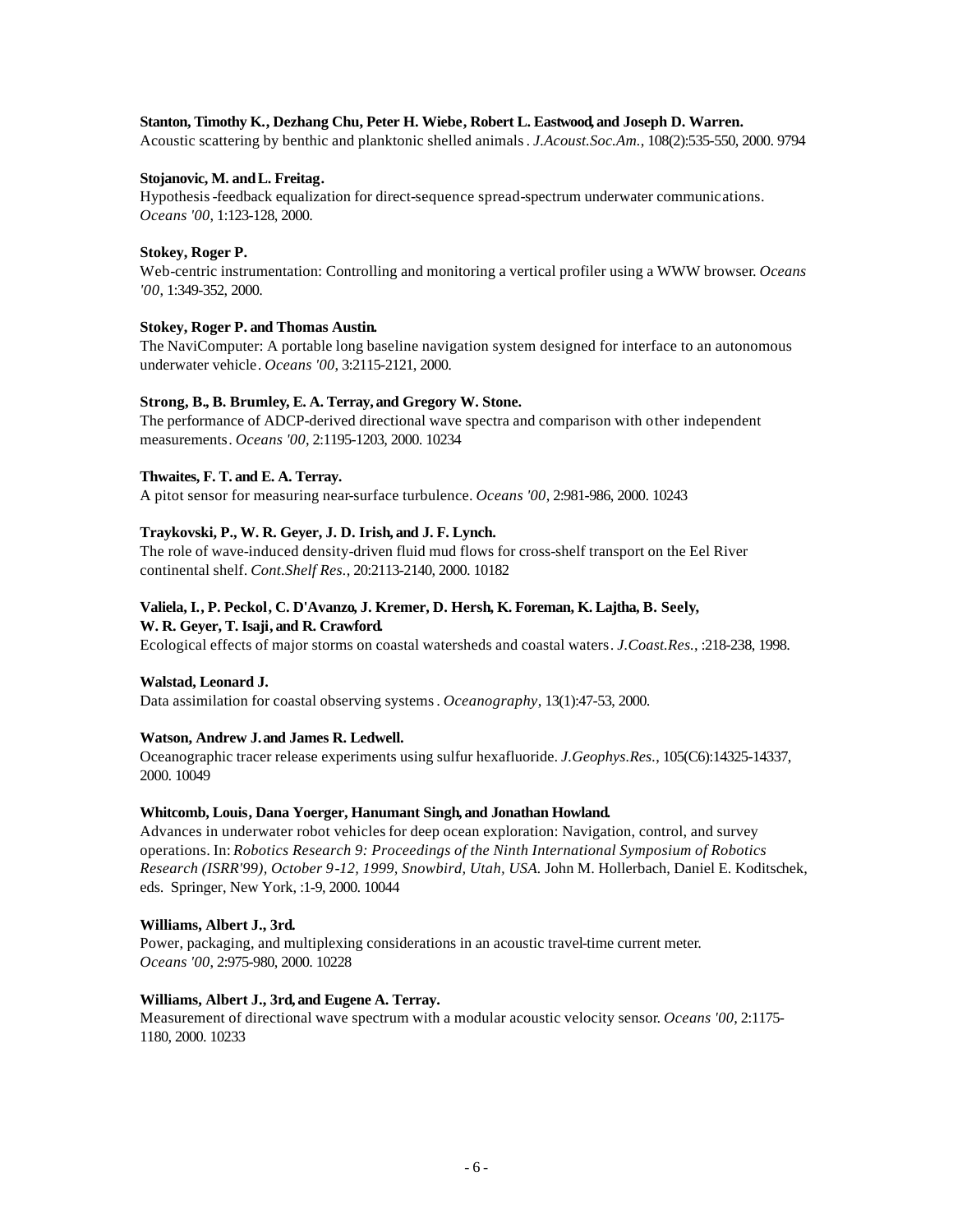## **Wooding, F. B., K. R. Peal, and J. A. Collins.**

Broadband seismometry beneath the seafloor. *Oceans '00*, 2:1227-1231, 2000.

# **Yoerger, D. R., A. M. Bradley, H. Singh, B. B. Walden, M.-H. Cormier, and W. B. F. Ryan.**

Multisensor mapping of the deep seafloor with the Autonomous Benthic Explorer. In: *Proceedings of the 2000 International Symposium on Underwater Technology, Tokyo, Japan, May 23-26, 2000.* IEEE, New Jersey, :248-253, 2000.

# **Yoerger, Dana R., Albert M. Bradley, Barrie B. Walden, Marie-Helene Cormier, and William B. F. Ryan.**

Fine-scale seafloor survey in rugged deep-ocean terrain with an autonomous robot. In: *Proceedings 2000 ICRA Millennium Conference. IEEE International Conference on Robotics and Automation, April 24-28, 2000, San Francisco, California.* IEEE Robotics and Automation Society, Piscataway, NJ, 2:1787-1792, 2000. 10024

# **Yoerger, Dana R., Deborah S. Kelley, and John R. Delaney.**

Fine-scale three-dimensional mapping of a deep-sea hydrothermal vent site using the Jason ROV system. *Int.J.Rob.Res.*, 19(11):1000-1014, 2000. 9983

# **Zimmer, Richard K. and Cheryl Ann Butman.**

Chemical signaling processes in the marine environment. *Biol.Bull.*, 198(2):168-187, 2000. 10032

# **Biology**

# **Anderson, Donald M.**

Bloom dynamics of toxic Alexandrium species in the northeastern U.S. *Limnol.Oceanogr.*, 42:1009-1022, 1997. 9389

# **Atkins, Michael S., Andreas P. Teske, and O. Roger Anderson.**

A survey of flagellate diversity at four deep-sea hydrothermal vents in the Eastern Pacific Ocean using structural and molecular approaches. *J.Eukaryot.Microbiol.*, 47(4):400-411, 2000. 10159

#### **Bard, Shannon Mala.**

Global transport of anthropogenic contaminants and the consequences for the Arctic marine ecosystem. *Mar.Poll.Bull.*, 38(5):356-379, 1999.

#### **Bard, Shannon Mala.**

Multixenobiotic resistance as a cellular defense mechanism in aquatic organisms. *Aquat.Toxicol.*, 48:357-389, 2000. 9969

#### **Benfield, Mark C., Cabell S. Davis, and Scott M. Gallager.**

Estimating the in-situ orientation of *Calanus finmarchicus* on Georges Bank using the Video Plankton Recorder. *Plankton Biol.Ecol.*, 47(1):69-72, 2000. 9974

# **Bollens, Stephen M., Erich Horgan, Stephanie Concelman, Laurence P. Madin, Scott M. Gallager, and Mari Butler.**

Planktonic hydroids on Georges Bank: Effects of mixing and food supply on feeding and growth. *Deep-Sea Res.II*, 8:659-672, 2000. 9847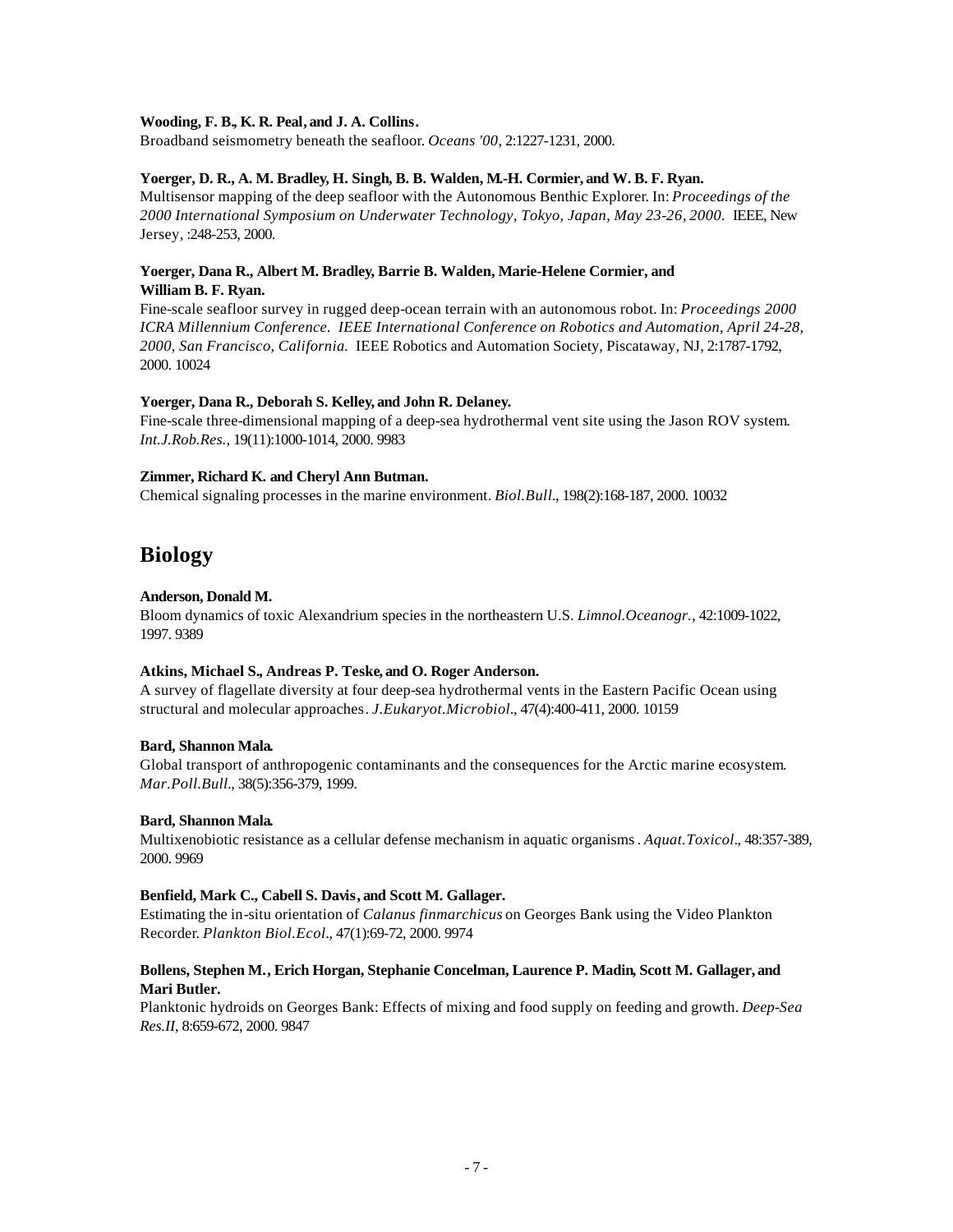# **Brinkhoff, Thorsten, Gerard Muyzer, Carl O. Wirsen, and Jan Kuever.**

*Thiomicrospira chilensis* sp. nov. a mesophilic obligately chemolithoautotrophic sulfur-oxidizing bacterium isolated from a Thioploca mat. *Int.J.Syst.Bacteriol.*, 49:875-879, 1999. 9773

# **Buck, John R., Hugh B. Morgenbesser, and Peter L. Tyack.**

Synthesis and modification of the whistles of the bottlenose dolphin, *Tursiops truncatus*. *J.Acoust.Soc.Am.*, 108(1):407-416, 2000. 10039

## **Caron, David A., Mark R. Dennett, Darcy J. Lonsdale, Dawn M. Moran, and Ludmilla Shalapyonak.**

Microzooplankton herbivory in the Ross Sea, Antarctica. *Deep Sea Res.II*, 47:3249-3272, 2000. 10278

# **Caron, David A., Rebecca J. Gast, Ee Lin Lim, and Mark R. Dennett.**

Protistan community structure: Molecular approaches for answering ecological questions. *Hydrobiologia*, 401:215-227, 1999. 9776

# **Caron, David A., Ee Lin Lim, Robert W. Sanders, Mark R. Dennett, and Ulrike-G. Berninger.**

Responses of bacterioplankton and phytoplankton to organic carbon and inorganic nutrient additions in contrasting oceanic ecosystems. *Aquat.Microb.Ecol.*, 22:175-184, 2000. 10232

# **Caswell, Hal.**

No inconsistencies in sensitivity analysis. *Trends Ecol.Evol.*, 15(5):204, 2000.

# **Caswell, Hal.**

Prospective and retrospective perturbation analyses: Their roles in conservation biology. *Ecology*, 81(3):619-627, 2000. 10072

# **Celander, Malin C., Michael J. Moore, and John J. Stegeman.**

Cellular localization of CYP3A proteins in various tissues from pilot whale (*Globicephala melas*). *Environ.Toxicol.Pharmacol.*, 8:245-253, 2000. 9605

#### **Chang, F. H., I. Garthwaite, D. M. Anderson, N. Towers, R. Stewart, and L. MacKenzie.**

Immunofluorescent detection of PSP-producing dinoflagellate, *Alexandrium minutum* from Bay of Plenty, New Zealand. *N.Z.J.Freshwater Res.*, 33(4):533-543, 1999. 9793

#### **Connor, Richard C., Janet Mann, Peter L. Tyack, and Hal Whitehead.**

Introduction: The social lives of whales and dolphins. In: *Cetacean Societies: Field Studies of Dolphins and Whales.* Janet Mann, Richard C. Connor, Peter L. Tyack, and Hal Whitehead, eds. The University of Chicago Press, Chicago, :1-6, 2000.

#### **Dahlgren, Thomas G., James R. Weinberg, and Kenneth M. Halanych.**

Phylogeography of the ocean quahog (*Artica islandica*): Influences of paleoclimate on genetic diversity and species range. *Mar.Biol.*, 173:487-495, 2000. 10166

# **Dai, Min-han, Jean-Marie Martin, Hua-sheng Hong, and Zu-lin Zhang.**

Preliminary study on the dissolved and colloidal organic carbon in the Zhujiang River estuary. *Chin.J.Oceanol.Limnol.*, 18(3):265-273, 2000.

# **DuRand, Michele D., Rebecca E. Green, Heidi M. Sosik, and Robert J. Olson.**

Diel variations in optical properties of *Micromonas pusilla*, a prasinophyte. *Ocean Optics XV Conference. Musee Oceanographique, Monaco, October 16-20, 2000*. Steve Ackleson and John Marra, Co-Convenors. CD ROM prepared by the Office of Naval Research (Ocean, Atmosphere and Space S&T Department), Washington, D. C., 11 pp., 2000.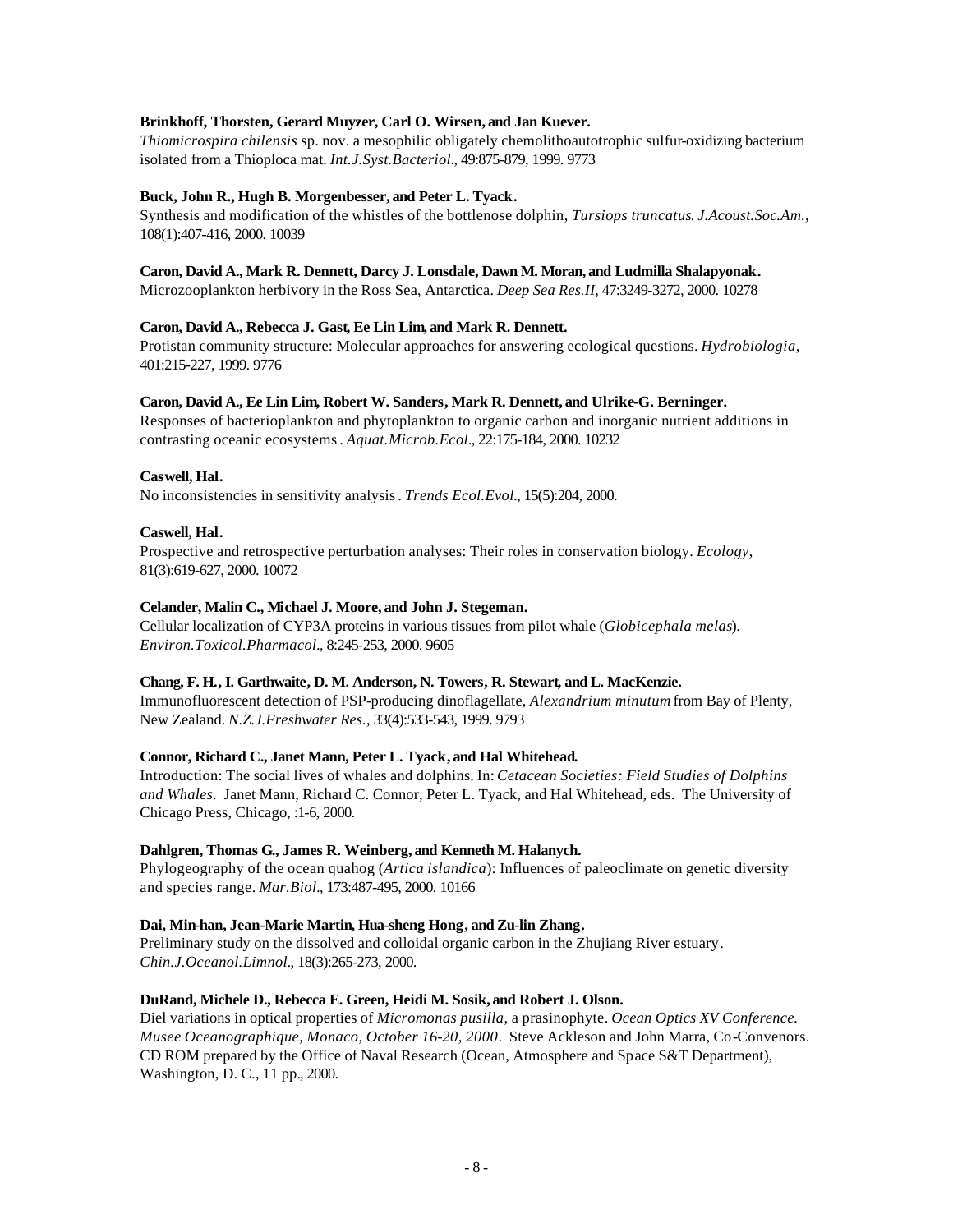# **Dusenberry, J. A., R. J. Olson, and S. W. Chisholm.**

Field observations of oceanic mixed layer dynamics and picophytoplankton photoacclimation. *J.Mar.Syst.*, 24:221-232, 2000.

## **Edwards, K. J., P. L. Bond, and J. F. Banfield.**

Characteristics of attachment and growth of *Thiobacillus caldus* on sulphide minerals: A chemotactic response to sulphur minerals? *Environ.Microbiol.*, 2(3):324-332, 2000.

#### **Ertl, Robin P., Stelvio M. Bandiera, Donald R. Buhler, John J. Stegeman, and Gary W. Winston.**

Immunochemical analysis of liver microsomal cytochromes P450 of the American alligator, *Alligator mississippiensis*. *Toxicol.Appl.Pharmacol.*, 157:157-165, 1999.

# **Farrell, Rich, Steve Goodwin, Carl Wirsen, Jeanne Lucciarini, Mathew Martinez, and Jo Anne Ratto.**

A biodegradation study of co-extruded nanocomposites consisting of polycaprolactone and organically modified clay. In: *ANTEC 2000: Plastics, the Magical Solution, Conference Proceedings, Orlando, Florida, May 7-11, 2000.* Society of Plastic Engineers, Brookfield, Conn*.*, :2796-2801, 2000.

#### **Fujiwara, M. and R. C. Highsmith.**

Harpacticoid copepods: Potential link between inbound adult salmon and outbound juvenile salmon. *Mar.Ecol.Prog.Ser.*, 158(1):205-216, 1997.

# **Garrison, David L., Marcia M. Gowing, Margaret P. Hughes, Lisa Campbell, David A. Caron, Mark R. Dennett, Alexi Shalapyonok, Robert J. Olson, Michael R. Landry, Susan L. Brown, Hong-Bin Liu, Farooq Azam, Grieg F. Steward, Hugh W. Ducklow, and David C. Smith.**

Microbial food web structure in the Arabian Sea: A US JGOFS study. *Deep-Sea Res.II*, 47:1387-1422, 2000.

#### **Gast, R. J., T. A. McDonnell, and D. A. Caron.**

Sr DNA-based taxonomic affinities of algal symbionts from planktonic foraminifer and a solitary radiolarian. *J.Phycol.*, 36(1):172-177, 2000. 9992

#### **Godard, C. A. J., M. J. Leaver, M. R. Said, R. L. Dickerson, S. George, and J. J. Stegeman.**

Identification of cytochrome P450 1 B-like sequences in two teleost fish species (scup, *Stenotomus chrysops* and plaice, *Pleuronectes platessa*) and in a cetacean (striped dolphin, *Stenella coeruleoalba*). *Mar.Environ.Res.*, 50:7-10, 2000.

# **Goericke, R., R. J. Olson, and A. Shalapyonok.**

A novel niche for *Prochlorococcus* sp. in low-light suboxic environments in the Arabian Sea and the Eastern Tropical North Pacific. *Deep-Sea Res.I*, 47:1183-1205, 2000.

#### **Goldman, Joel C. andMark R. Dennett.**

Growth of marine bacteria in batch and continuous culture under carbon and nitrogen limitation. *Limnol.Oceanogr.*, 45(4):789-800, 2000.

#### **Green, Rebecca E., Heidi M. Sosik, Michele D. DuRand, and Robert J. Olson.**

Comparison of refractive index esitmated from single-cell and bulk optical properties. *Ocean Optics XV Conference. Musee Oceanographique, Monaco, October 16-20, 2000.* Steve Ackleson and John Marra, Co-Convenors. CD ROM prepared by the Office of Naval Research (Ocean, Atmosphere and Space S&T Department), Washington, D. C*.*, 9 pp., 2000.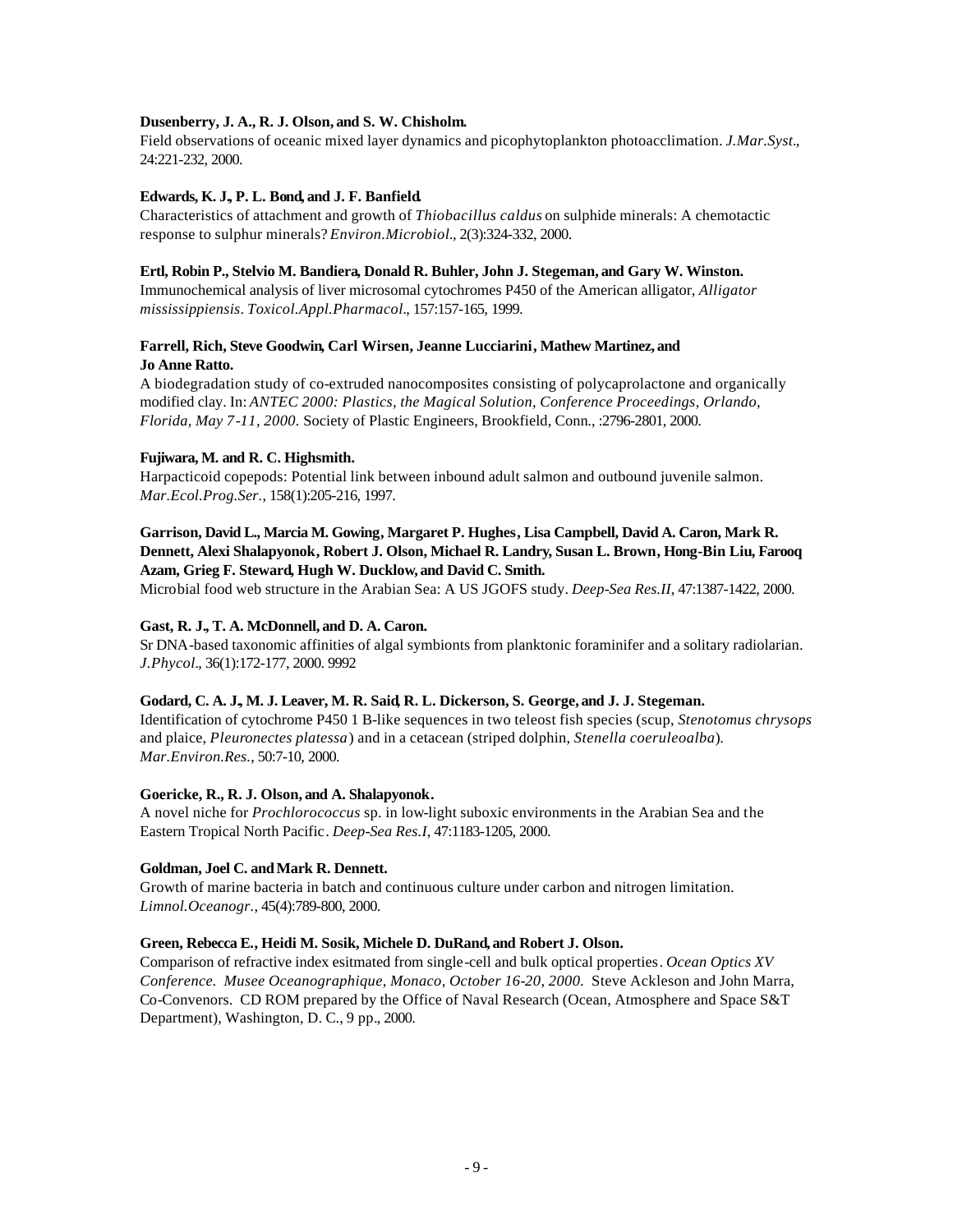## **Gueneau, Pulcherie, Francois Morel, Julie Laroche, and Deana Erdner.**

The *petF* region of the chloroplast genome from the diatom *Thalassiosira weissflogii*: Sequence, organization and phylogeny. *Eur.J.Phycology*, 33:203-211, 1998.

## **Guiney, P. D., R. M. Smolowitz, R. E. Peterson, and J. J. Stegeman.**

Correlation of 2,3,7,8-tetrachlorodibenzo-p-dioxin induction of cytochrome P4501A in vascular endothelium with toxicity in early life stages of lake trout. *Toxicol.Appl.Pharmacol.*, 143(2):256-273, 1997.

## **Halanych, Kenneth.**

Considerations for reconstructing metazoan history: Signal, resolution, and hypothesis testing. *Am.Zool.*, 38:929-941, 1998.

# **Halanych, Kenneth M., Richard A. Lutz, and Robert C. Vrijenhoek.**

Evolutionary origins and age of vestimentiferan tube-worms. *Cah.Biol.Mar.*, 39:355-358, 1998.

# **Heppell, Selina S., Hal Caswell, and Larry B. Crowder.**

Life histories and elasticity patterns: Perturbation analysis for species with minimal demographic data. *Ecology*, 81(3):654-665, 2000. 9931

# **Hestermann, Eli V., John J. Stegeman, and Mark E. Hahn.**

Relative contributions of affinity and intrinsic efficacy to aryl hydrocarbon receptor ligand potency. *Toxicol.Appl.Pharmacol.*, 168(2):160-172, 2000. 10113

# **Hestermann, Eli V., John J. Stegeman, and Mark E. Hahn.**

Serum alters the uptake and relative potencies of halogenated aromatic hydrocarbons in a cell culture bioassay. *Toxicol.Sci.*, 53(2):316-325, 2000. 9964

# **Howes, Brian L. andDale D. Goehringer.**

The ecology of Buzzards Bay: An estuarine profile. *U. S. Fish and Wildlife Service Report. No. 31*, 147 pp., 1996. 8177

# **Hunt, Heather L. and Robert E. Scheibling.**

Spatial and temporal variability of patterns of colonization by mussels (*Mytilus trossulus, M. edulis*) on a wave-exposed rock shore. *Mar.Ecol.Prog.Ser.*, 167:155-169, 1998.

#### **Huuskonen, Sirpa E., Arvo Tuvikene, Marina Trapido, and Mark E. Hahn.**

Cytochrome P4051A induction and prophyrin accumulation in PLHC-1 fish cells exposed to sediment and oil shale extracts. *Arch.Environ.Contam.Toxicol.*, 38(1):59-69, 2000. 9738

#### **Iwata, Hisato and John J. Stegeman.**

In situ RT-PCR detection of CYP1A mRNA in pharyngeal epithelium and chondroid cells from chemically untreated fish: Involvement in vertebrate craniofacial skeletal development? *Biochem.Biophys.Res.Comm.*, 271:130-137, 2000. 10127

#### **Jannasch, Holger W.**

Biocatalytic transformations of hydrothermal fluids. In: *Mid-Ocean Ridges: Dynamics of Processes Associated with Creation of New Ocean Crust*, J. R. Cann, H. Elderfield and A. Laughton, eds., Cambridge University Press, Cambridge, U.K., :281-292, 1999.

#### **Karchner, S. I., S. W. Kennedy, S. Trudeau, and M. E. Hahn.**

Towards a molecular understanding of species differences in dioxin sensitivity: Initial characterization of Ah receptor cDNAs in birds and an amphibian. *Mar.Environ.Res.*, 50:51-56, 2000. 9939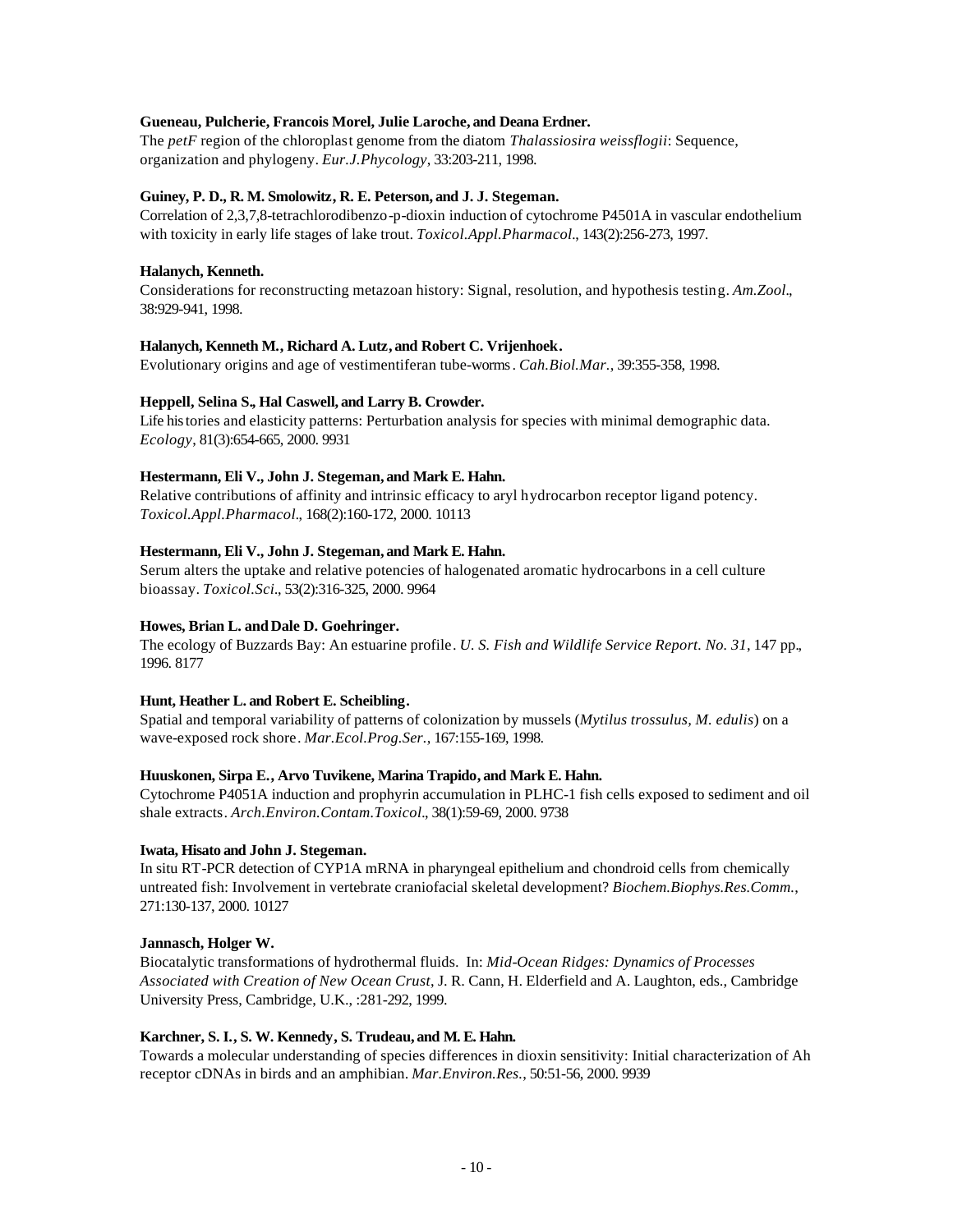## **Ketten, Darlene R.**

Cetacean ears. In: *Hearing by Whales and Dolphins.* Whitlow W. L. Au, Arthur N. Popper, Richard R. Fay, eds., Springer Handbook of Auditory Research, Volume 12, Richard R. Fay, Arthur N. Popper, Series eds. Springer-Verlag New York, Inc., NY, :43-108, 2000.

## **Krekeler, Daniel, Pael Sigalevich, Andreas Teske, Heribert Cypionka, and Yehuda Cohen.**

A sulfate-reducing bacterium from the oxic layer of a microbial mat from Solar Lake (Sinai), *Desulfovibrio oxyclinae* sp. nov. *Arch.Microbiol.*, 167:369-375, 1997.

# **Krempe, Anke and Donald M. Anderson.**

Factors regulating germination of resting cysts of the spring bloom dinoflagellate *Scrippsiella hangoei* from the northern Baltic Sea. *J.Plankton Res.*, 22(7):1311-1327, 2000. 10051

# **Lonsdale, D. J., David A. Caron, Mark R. Dennett, and Rebecca Shaffner.**

Predation of *Oithona* spp. on protozooplankton in the Ross Sea, Antarctica. *Deep-Sea Res.II*, 47:3273-3283, 2000. 10258

# **Mann, Janet, Richard C. Connor, Peter L. Tyack, and Hal Whitehead.**

*Cetacean Societies: Field Studies of Dolphins and Whales.* Janet Mann, Richard C. Connor, Peter L. Tyack, and Hal Whitehead, eds. The University of Chicago Press, Chicago, 433 pp., 2000.

# **Martin Traykovski, Linda V., and Heidi M. Sosik.**

Optical classification of northwest Atlantic water types based on satellite ocean colour data. *Ocean Optics XV Conference. Musee Oceanographique, Monaco, October 16-20, 2000.* Steve Ackleson and John Marra, Co-Convenors. CD ROM prepared by the Office of Naval Research (Ocean, Atmosphere and Space S&T Department), Washington, D. C., 12 pp., 2000.

# **McGehee, D. E., R. L. Driscoll, and L. V. Martin Traykovski.**

Effects of orientation on acoustic scattering from Antarctic Krill at 120 kHz. *Deep-Sea Res.II*, 45:1273-1294, 1998. 9628

# **Metaxas, A. and C. M. Young.**

Responses of echinoid larvae to food patches of different algal densities. *Mar.Biol.*, 130:433-445, 1998.

#### **Metaxas, A. and C. M. Young.**

Behaviour of echinoid larvae around sharp haloclines: Effects of the salinity gradient and dietary conditioning. *Mar.Biol.*, 131:443-459, 1998.

# **Mincks, Sarah L., Stephen M. Bollens, Laurence P. Madin, Erich Horgan, Mari Butler, Patricia M. Kremer, and James E. Craddock.**

Distribution, abundance, and feeding ecology of decapods in the Arabian Sea, with implications for vertical flux. *Deep-Sea Res.II*, 47:1475-1516, 2000. 9849

#### **Mullineaux, Lauren S., Charles R. Fisher, Charles H. Peterson, and Stephen W. Schaeffer.**

Tubeworm succession at hydrothermal vents: Use of biogenic cues to reduce habitat selection error? *Oecologia*, 123:275-284, 2000. 9934

# **Neubert, M. G., S. C. Blumenshine, D. E. Duplisea, T. Johnsson, and B. Rashleigh.**

Body size and food web structure: Testing the equiprobablility assumption of the cascade model. *Oecologia*, 123:241-251, 2000. 10056

# **Neubert, Michael G. andHal Caswell.**

Density-dependent vital rates and their population dynamic consequences. *J.Math.Biol.*, 41:103-121, 2000. 9907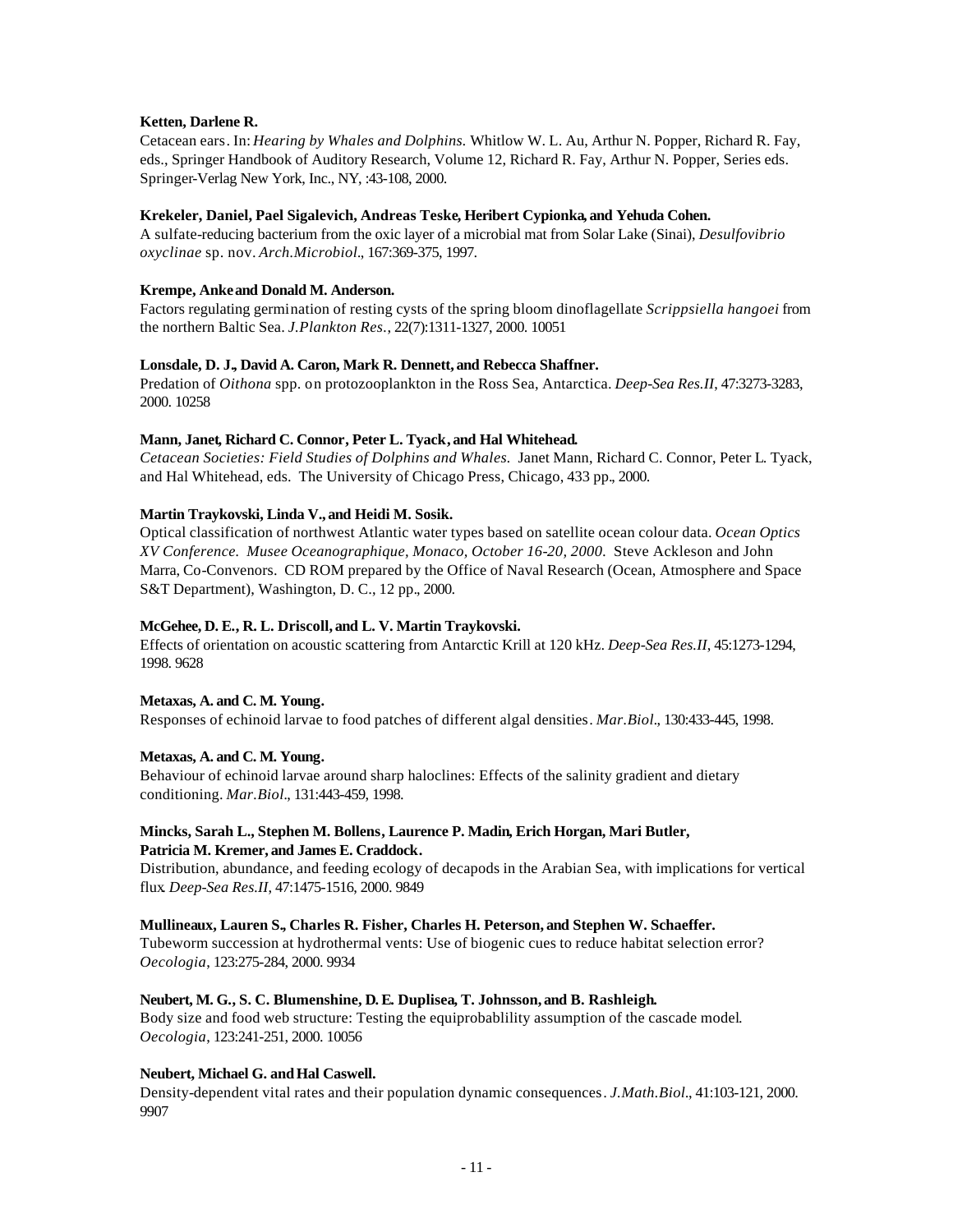# Neubert, Michael G. and Hal Caswell.

Demography and dispersal: Calculation and sensitivity analysis of invasion speed for structured populations. *Ecology*, 81(6):1613-1628, 2000. 9859

# **Neubert, Michael G., Mark Kot, and Mark A. Lewis.**

Invasion speeds in fluctuating environments. *Proc.Royal Soc. (London) B*, 267:1603-1610, 2000. 10227

## **Oleksiak, Marjorie F., Shu Wu, Carol Parker, Sibel I. Karchner, John J. Stegeman, and Darryl C. Zeldin.**

Identification, functional characterization, and regulation of a new cytochrome P450 subfamily, the CYP2Ns. *J.Biol.Chem.*, 275(4):2312-2321, 2000.

# **Olson, R. J., H. M. Sosik, A. M. Chekalyuk, and A. Shalapyonok.**

Effects of iron enrichment on phytoplankton in the Southern Ocean during late summer: Active fluorescence and flow cytometric analyses. *Deep-Sea Res.II*, 47:3181-3200, 2000.

# **Powell, W. H. and M. E. Hahn.**

The evolution of aryl hydrocarbon signaling proteins: Diversity of ARNT isoforms among fish species. *Mar.Environ.Res.*, 50:39-44, 2000. 9938

# **Quadri, Shafat, Ariful N. Qadri, Mark E. Hahn, Koren K. Mann, and David H. Sherr.**

The bioflavonoid galangin blocks aryl hydrocarbon receptor activation and polycyclic aromatic hydrocarbon-induced pre-B cell apoptosis. *Mol.Pharmacol.*, 58(3):515-525, 2000. 10124

# **Sameoto, D. P. Wiebe, J. Runge, L. Postel, J. Dunn, C. Miller and S. Coombs.**

Collecting zooplankton. In: *ICES Zooplankton Methodology Manual*, Roger Harris, Peter Wiebe, Jurgen Lenz, Hein Rune Skjoldal, and Mark Huntley, eds. Academic Press, San Diego, CA, :55-81, 2000.

#### **Samuels, Amy and Peter Tyack.**

Flukeprints. In: *Cetacean Societies: Field Studies of Dolphins and Whales.* Janet Mann, Richard C. Connor, Peter L. Tyack, and Hal Whitehead, eds. The University of Chicago Press, Chicago, :9-44, 2000.

# **Sancho, Gorka, Diana Ma, and Phillip S. Lobel.**

Behavioral observations of an upcurrent reef colonization event by larval surgeonfish Ctenochaetus strigosus (Acanthuridae). *Mar.Ecol.Prog.Ser.*, 153(1-3):311-315, 1997. 9471

# **Schlezinger, Jennifer J., Jennifer Keller, Loria A. Verbrugge, and John J. Stegeman.**

3,3',4,4'-Tetrachlorobiphenyl oxidation in fish, bird and reptile species: Relationship to cytochrome P450 1A inactivation and reactive oxygen production. *Comp.Biochem.Physiol.C,* 125:273-286, 2000. 9954

#### **Schlezinger, Jennifer J. and John J. Stegeman.**

Induction cytochrome P450 1A in the American eel by model halogenated and non-halogenated aryl hydrocarbon receptor agonists. *Aquat.Toxicol.*, 50:375-386, 2000. 9981

#### **Schlezinger, Jennifer J. and John J. Stegemen.**

Dose and inducer-dependent induction of cytochrome P450 1A in endothelia of the eel, including in the swimbladder rete mirabile, a model microvascular structure. *Drug Metab.Dispos.*, 28(6):701-708, 2000. 10090

# **Schlezinger, Jennnifer J., Courteny E. Blickarz, Koren K. Mann, Stefan Doerre, and John J. Stegeman.**

Identification of NF-kappa B in the marine fish *Stenotomus chrysops* and examination of its activation of aryl hydrocarbon receptor agonists. *Chem.Biol.Interact.*, 126:137-157, 2000. 10126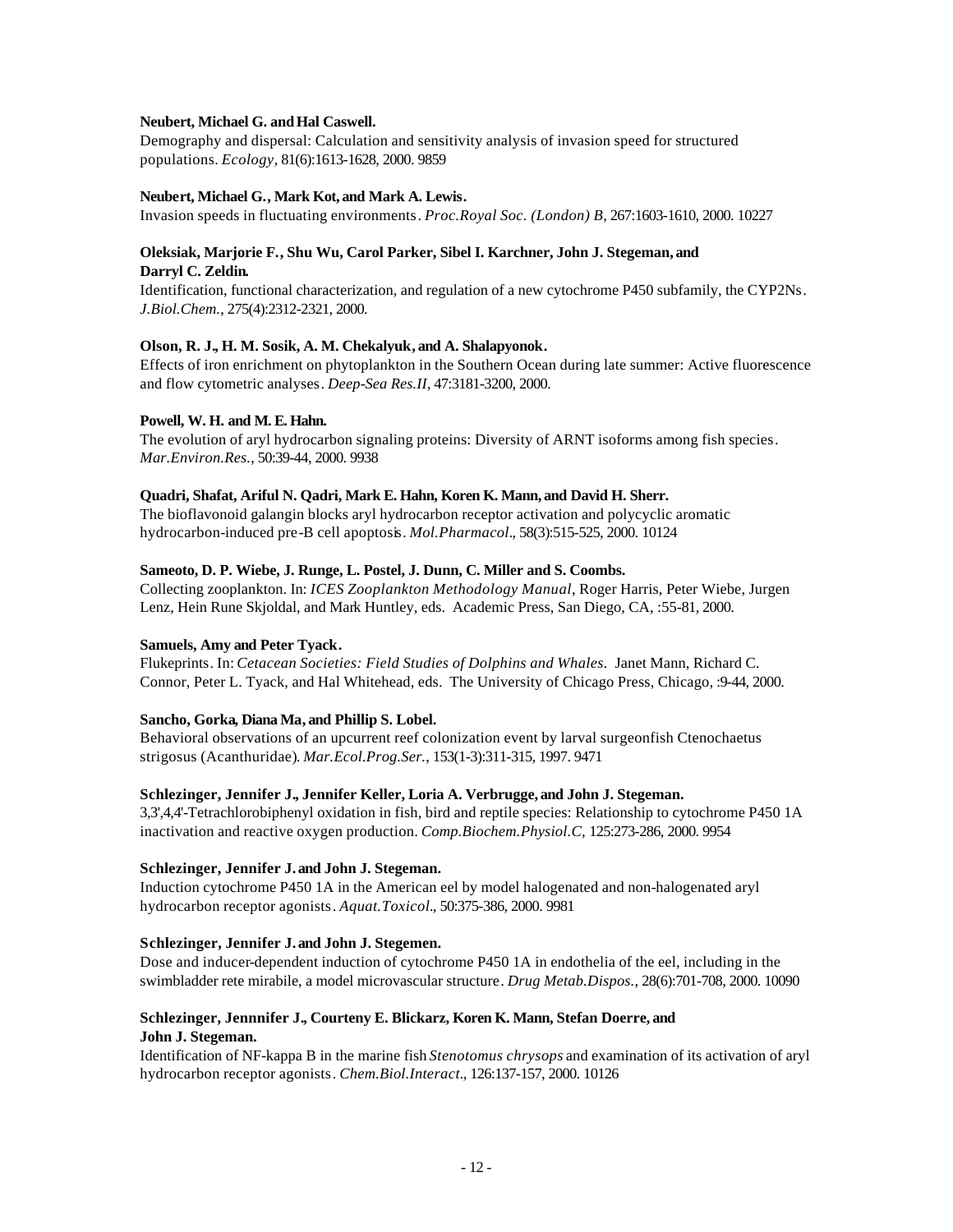# **Sieracki, Michael E., Dian J. Gifford, Scott M. Gallager, and Cabell S. Davis.**

Ecology of a *Chaetoceros socialis* lauder patch on Georges Bank: Distribution, microbial associations, and grazing losses. *Oceanography*, 11(1):30-35, 2000.

# **Skjoldal, H.-R., P. H. Wiebe, and K. G. Foote.**

Sampling and experimental design. In: *ICES Zooplankton Methodology Manual*, Roger Harris, Peter Wiebe, Jurgen Lenz, Hein Rune Skjoldal, and Mark Huntley, eds. Academic Press, San Diego, CA, :33-53, 2000. 10059

## **Smith, Craig R., Lisa A. Levin, and Lauren S. Mullineaux.**

Deep-sea biodiversity: A tribute to Robert R. Hessler. *Deep-Sea Res.II*, 45:1-11, 1998.

# **Solow, A. R., S. M. Bollens, and A. Beet.**

Comparing two vertical plankton distributions. *Limnol.Oceanogr.*, 45(2):506-509, 2000.

# **Solow, Andrew R. andWoolcott K. Smith.**

Testing for a mass extinction without selecting taxa . *Paleobiology*, 26(4):647-650, 2000. 9975

# **Sosik, Heidi M., Rebecca E. Green, and Robert J. Olson.**

Optical variability in coastal waters of the northwest Atlantic. In: *Ocean Optics XIV Conference. Kailua-Kong, Hawaii, November 10-13, 1998* S. G. Ackleson and Janet Campbell, Co-Convenors. CD ROM prepared by the Office of Naval Research (Ocean, Atmosphere and Space S&T Department), Washington, D.C., 14 pp., 1998.

# **Sosik, Heidi M. and John R. Morrison.**

Analysis and visualization of inherent optical properties of the Gulf of Maine observed from a towed vehicle. In: *Ocean Optics XV Conference. Musee Oceanographique, Monaco, October 16-20, 2000* Steve Ackleson and John Marra, Co-Convenors. CD ROM prepared by the Office of Naval Research (Ocean, Atmosphere and Space S&T Department), Washington, D. C., 11 pp., 2000.

#### **Stanton, Timothy K., Dezhang Chu, Peter H. Wiebe, Robert L. Eastwood, and Joseph D. Warren.**

Acoustic scattering by benthic and planktonic shelled animals. *J.Acoust.Soc.Am.*, 108(2):535-550, 2000. 9794

# **Steinberg, Deborah K., Craig A. Carlson, Nicholas R. Bates, Sarah A. Goldthwait, Laurence P. Madin, and Anthony F. Michaels.**

Zooplankton vertical migration and the active transport of dissolved organic and inorganic carbon in the Sargasso Sea. *Deep-Sea Res.I*, 47:137-158, 2000.

#### **Taroncher-Oldenburg, Gaspar and Donald M. Anderson.**

Identification and characterization of three differentially expressed genes, encoding Sadenosylhomocysteine hydrolase, methionine aminopeptidase, and a histone-like protein, in the toxic dinoflagellate *Alexandrium fundyense*. *Appl.Environ.Microbiol.*, 66(5):2105-2112, 2000. 9757

# **Taroncher-Oldenburg, Gaspar, David M. Kulis, and Donald M. Anderson.**

Coupling of saxitoxin biosynthesis to the G1 phase of the cell cycle in the dinoflagellate *Alexandrium fundyense*: temperature and nutrient effects. *Nat.Toxins*, 7:207-219, 1999. 9758

# **Trust, Kimberly A., Daniel Esler, Bruce R. Woodin, and John J. Stegeman.**

Cytochrome P450 1A induction in sea ducks inhabiting nearshore areas of Prince William Sound, Alaska. *Mar.Poll.Bull.*, 40(5):397-403, 2000.

# **Tyack, Peter L.**

Dolphins whistle a signature tune. *Science*, 289:1310-1311, 2000.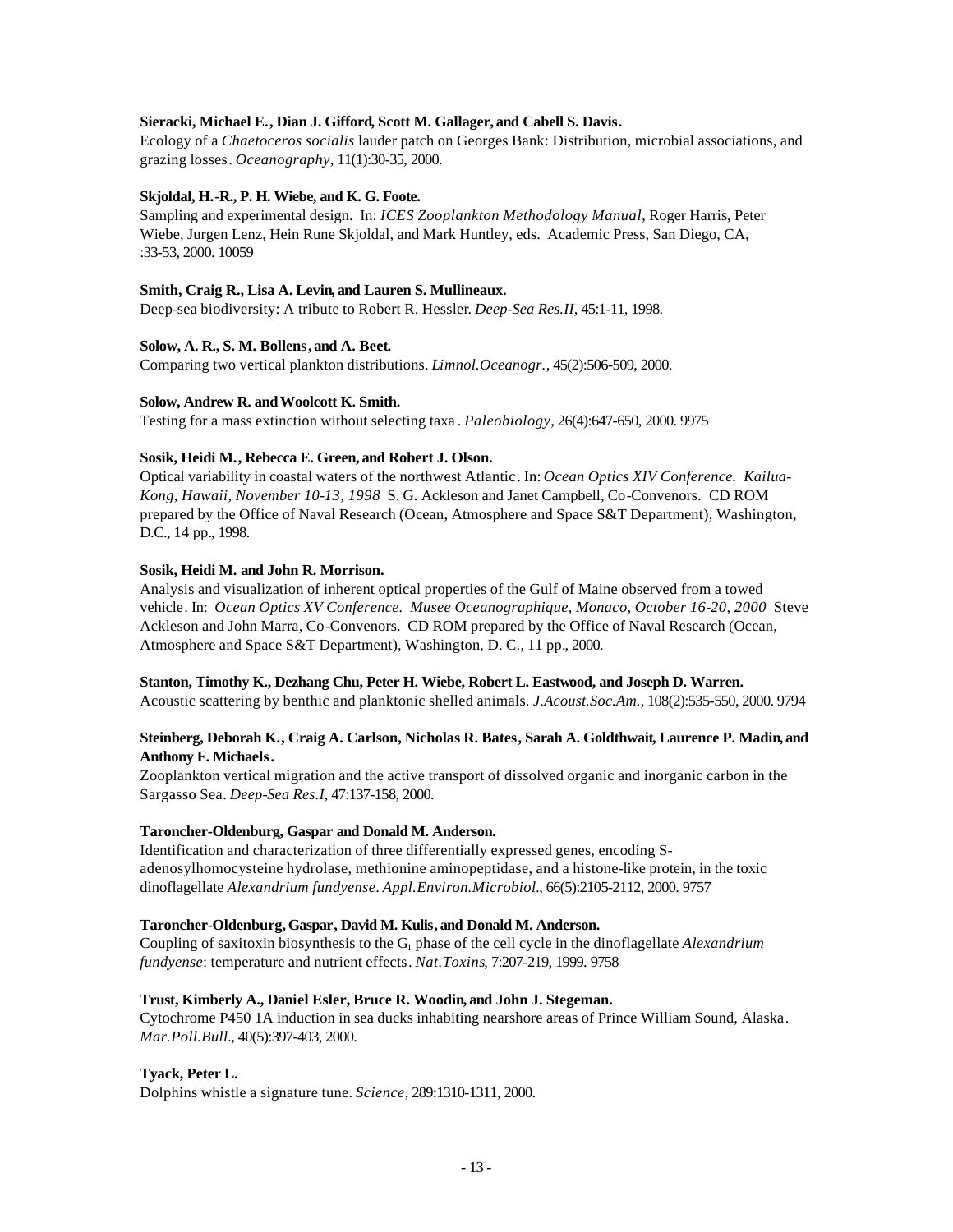# **Tyack, Peter L.**

Functional aspects of cetacean communication. In: *Cetacean Societies: Field Studies of Dolphins and Whales.* Janet Mann, Richard C. Connor, Peter L. Tyack, and Hal Whitehead, eds. The University of Chicago Press, Chicago, :270-307, 2000.

# **Tyack, Peter L. andChristopher W. Clark.**

Communication and acoustic behavior of dolphins and whales. In: *Hearing by Whales and Dolphins.*  Whitlow W. L. Au, Arthur N. Popper, Richard R. Fay, eds., *Springer Handbook of Auditory Research, Volume 12,* Richard R. Fay, Arthur N. Popper, Series eds. Springer-Verlag New York, Inc., NY, :156-224, 2000.

# **Tyack, Peter L., Richard C. Connor, Janet Mann, and Hal Whitehead.**

The future of behavioral research on cetaceans in the wild. In: *Cetacean Societies: Field Studies of Dolphins and Whales.* Janet Mann, Richard C. Connor, Peter L. Tyack, and Hal Whitehead, eds. The University of Chicago Press, Chicago, :333-339, 2000.

# **von Herbing, I. Hunt and S.M. Gallager.**

Foraging behavior in early Atlantic cod larvae (*Gadus morhua*) feeding on a protozoan (*Balanion* sp.) and a copepod nauplius (*Pseudodiaptomus* sp.). *Mar.Biol.*, 136:591-602, 2000. 10063

# **Watkins, William A., Mary Ann Daher, Gina M. Reppucci, Joseph E. George, Darel L. Martin, Nancy A. DiMarzio, and Damon P. Gannon.**

Seasonality and distribution of whale calls in the North Pacific. *Oceanography*, 13:62-67, 2000. 9729

# **Weisbrod, Anne V., Damian Shea, Michael J. Moore, and John J. Stegeman.**

Bioaccumulation patterns of polychlorinated biphenyls and chlorinated pesticides in Northwest Atlantic pilot whales. *Environ.Toxicol.Chem.*, 19(3):667-677, 2000.

# **Weisbrod, Anne V., Damian Shea, Michael J. Moore, and John J. Stegeman.**

Organochlorine exposure and bioaccumulation in the endangered Northwest Atlantic right whale (*Eubalaena glacialis*) population. *Environ.Toxicol.Chem.*, 19(3):654-666, 2000.

# **White, Renee D., Damian Shea, Jennifer J. Schlezinger, Mark E. Hahn, and John J. Stegeman.**

In vitro metabolism of polychlorinated biphenyl congeners by beluga whale (*Delhinapterus leucas*) and pilot whale (*Globicephala melas*) and relationship to cytochrome P450 expression. *Comp.Biochem.Physiol.C*, 126:267-284, 2000. 10000

# **Whitehead, Hal, Jenny Christal, and Peter L. Tyack.**

Studying cetacean social structure in space and time. In: *Cetacean Societies: Field Studies of Dolphins and Whales.* Janet Mann, Richard C. Connor, Peter L. Tyack, and Hal Whitehead, eds. The University of Chicago Press, Chicago, :65-87, 2000.

#### **Whitehead, Hal, Randall R. Reeves, and Peter L. Tyack.**

Science and the conservation, protection, and management of wild cetaceans. In: *Cetacean Societies: Field Studies of Dolphins and Whales.* Janet Mann, Richard C. Connor, Peter L. Tyack, and Hal Whitehead, eds. The University of Chicago Press, Chicago, :308-332, 2000.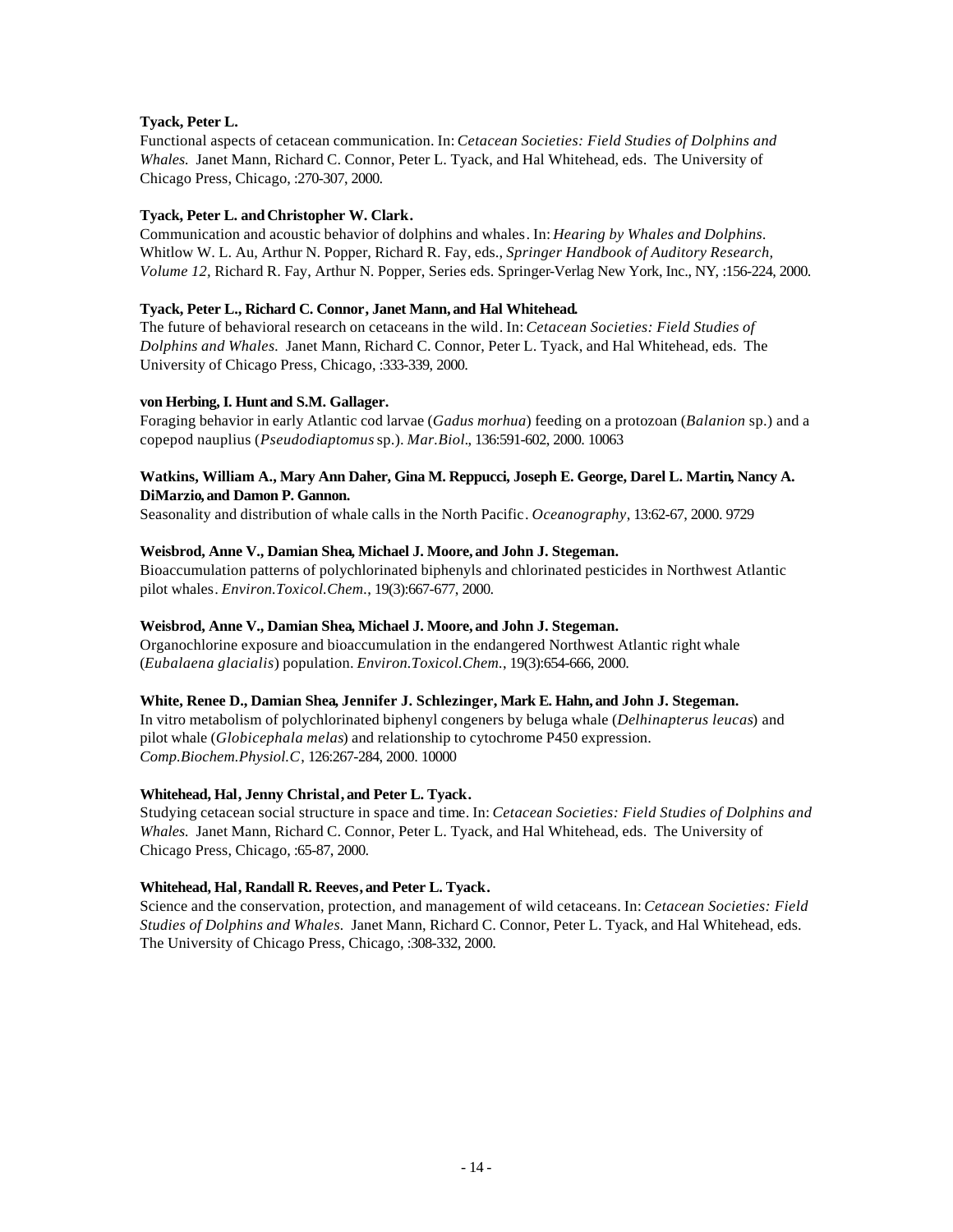# **Geology and Geophysics Department**

# **Alley, R. B., P. U. Clark, L. D. Keigwin, and R. S. Webb.**

Making sense of millennial-scale climate change. In: *Mechanisms of Global Climate Change at Millennial Time Scales, Geophysical Monograph 112.* Peter U. Clark, Robert S. Webb and Lloyd D. Keigwin, eds. American Geophysical Union, Washington D. C., :385-394, 1999.

# **Arthur, Michael A., Walter E. Dean, and Kirsten Laarkamp.**

Organic carbon accumulation and preservation in surface sediments on the Peru margin. *Mar.Chem.*, 152(3- 4):273-286, 1998.

# **Aubry, Marie-Pierre, William A. Berggren, John A. Van Couvering, and Fritz Steininger.**

Problems in chronostratigraphy: Stages, series, unit and boundary stratotypes, global stratotype section and point and tarnished golden spikes. *Earth Sci.Rev.*, 1/4:99-148, 1999. 9823

# **Ballesteros, M., A. Munoz, J. Acosta, C. Palomo, P. Herranz, and E. Uchupi.**

Evidencias de deslizamientos submarinos al sur de la isla de Mallorca. In: *Geotemas, Volumen 1 (4), Proceedings of V Congreso Geologico de Espana, Alicante, 10-14 julio, 2000. SGE, V Congreso Geologico de Espana, J.C. Canaveras, F. Colombo, M<sup>a</sup>A. Garcia del Cura, eds., 1(4):93-95, 2000.* 

# **Baud, Patrick, Wenlu Zhu, and Teng-fong Wong.**

Failure mode and weakening effect of water on sandstone. *J.Geophys.Res.B*, 104(2):2963-2971, 1999.

## **Berelson, W. M., R. F. Anderson, J. Dymond, D. Demaster, D. E. Hammond, R. Collier, S. Honjo, M. Leinen, J. McManus, R. Pope, C. Smith, and M. Stephens.**

Biogenic budgets of particle rain, benthic remineralization and sediment accumulation in the equatorial Pacific. *Deep-Sea Res.II*, 44(9-10):2251-2282, 1997.

# **Berggren, W. A., M.-P. Aubry, M. van Fossen, D. V. Kent, R. D. Norris, and F. Quillevere.**

Integrated Paleocene calcareous plankton magnetobiochronology and stable isotope stratigraphy: DSDP Site 384 (NW Atlantic Ocean). *Paleogeogr.Paleoclimatol.Paleoecol.*, 159:1-51, 2000. 9998

# **Bice, Karen L., Christopher R. Scotese, Dan Seidov, and Eric J. Barron.**

Quantifying the role of geographic change in Cenozoic ocean heat transport using uncoupled atmosphere and ocean models. *Palaeogr.Palaeoclimatol.Palaeoecol.*, 161:295-310, 2000. 10120

# **Bice, Karen L., Lisa C. Sloan, and Eric J. Barron.**

Comparison of early Eocene isotopic paleotemperatures and three-dimensional OGCM temperature field: The potential for use of model-derived surface water ä<sup>18</sup>O. In: *Warm Climates in Earth History,* Brian T. Huber, Kenneth G. MacLeod, and Scott L. Wing, eds. Cambridge University Press, Cambridge, U.K., :79-131, 2000.

# **Blusztajn, J., S. R. Hart, and G. Ravizza.**

Platinum-group elements and Os isotopic characteristics of the lower oceanic crust. *Chem.Geol.*, 158:113-122, 2000.

#### **Bowin, Carl.**

Mass anomaly structure of the earth. *Rev.Geophys.*, 30(3):355-387, 2000. 9905

# **Bowin, Carl.**

Mass anomalies and the structure of the Earth. *Phys.Chem.Earth(A)*, 25(4):343-353, 2000. 10097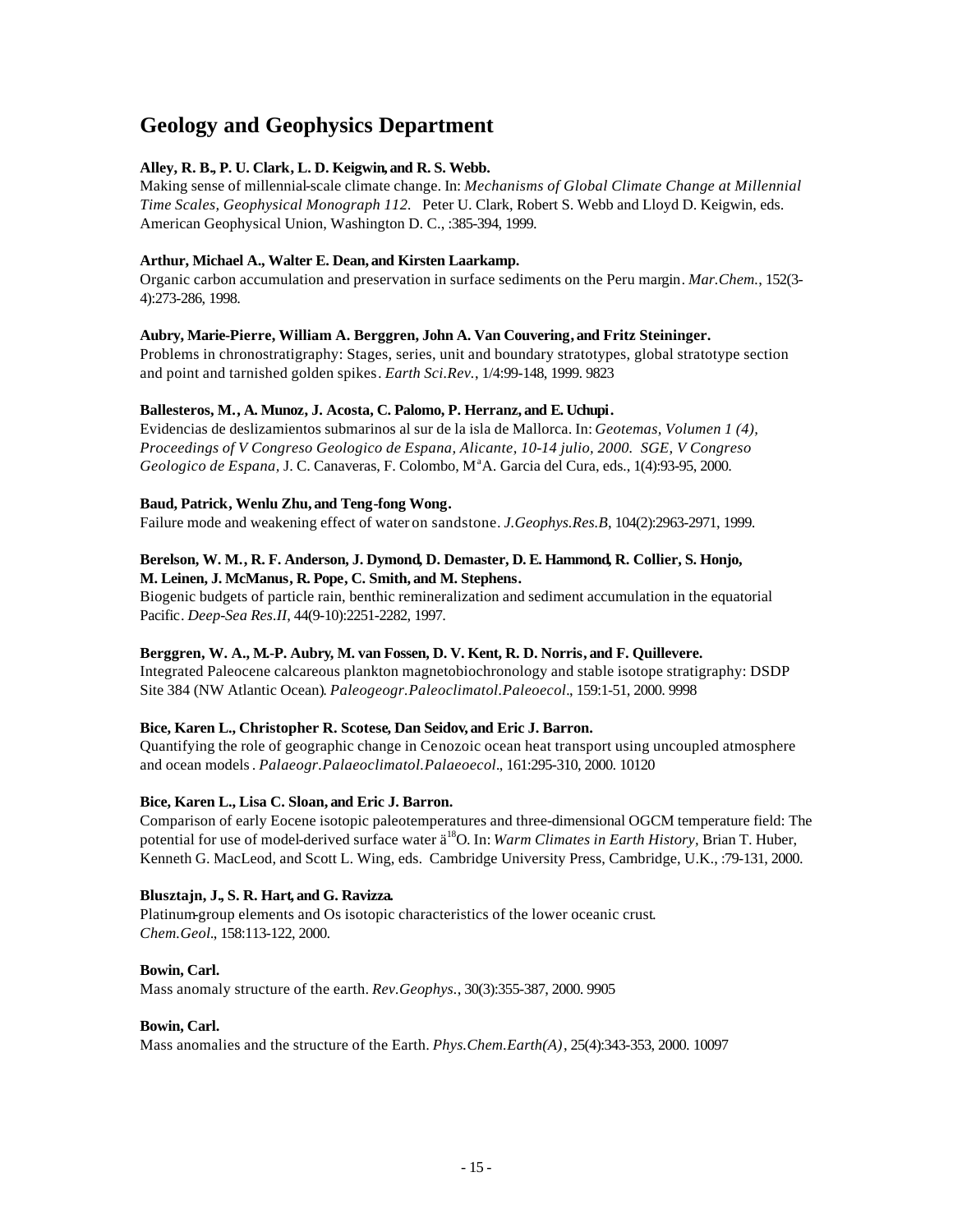## **Braun, Michael G., G. Hirth, and E. M. Parmentier.**

The effects of deep damp melting on the mantle flow and melt generation beneath mid-ocean ridges. *Earth Planet.Sci.Lett.*, 176:339-356, 2000.

# **Broerse, A. T. C., P. Ziveri, and S. Honjo.**

Coccolithophore ( $-CaCO<sub>3</sub>$ ) flux in the Sea of Okhotsk: seasonality, settling and alteration processes. *Mar.Micropaleontol.*, 39:179-200, 2000.

#### **Broerse, Alexandra T. C., Patrizia Ziveri, Jan E. van Hinte, and Susumu Honjo.**

Coccolithophore export production, species composition, and coccolith-CaCo<sub>3</sub> fluxes in the NE Atlantic (34 $\degree$ ) N 21ºW and 48ºN 21ºW). *Deep-Sea Res.II*, 47:1877-1905, 2000.

# **Canales, J. Pablo, Robert S. Detrick, Jian Lin, John A. Collins, and Douglas R. Toomey.**

Crustal and upper mantle seismic structure beneath the rift mountains and across a nontransform offset at the Mid-Atlantic Ridge (35ºN). *J.Geophys.Res.*, 105(B2):2699-2719, 2000. 10088

# **Clark, Peter U., Robert S. Webb, and Lloyd D. Keigwin.**

Preface. In: *Mechanisms of Global Climate Change at Millennial Time Scales, Geophysical Monograph 112.* Peter U. Clark, Robert S. Webb,and Lloyd D. Keigwin, eds. American Geophysical Union, Washington, D. C., :vii-viii, 1999.

# **Clark, Peter U., Robert S. Webb, and Lloyd D. Keigwin, eds.**

In: *Mechanisms of Global Climate Change at Millennial Time Scales, Geophysical Monograph 112*. American Geophysical Union, Washington D. C., 394 pp., 1999.

# **Clift, P. D., P. J. Degnan, R. Hannigan, and J. Blusztajn.**

Sedimentary and geochemical evolution of the Dras Fore-Arc Basin, Indus Suture, Ladakh Himalaya, India. *Geol.Soc.Am.Bull.*, 112(3):450-466, 2000. 9950

# **Clift, Peter, Nobu Shimizu, Graham Layne, Christoph Gaedicke, H.-U. Schluter, Marin Clark, and Shahid Amjad.**

Fifty-five million years of Tibetan evolution recorded in the Indus Fan. *EOS*, 81(25):277, 281, 2000.

#### **Collier, Robert, Jack Dymond, Susumu Honjo, Steven Manganini, Roger Francois, and Robert Dunbar.**

The vertical flux of biogenic and lithogenic material in the Ross Sea: Moored sediment trap observations 1996-1998. *Deep-Sea Res.II*, 47:3491-3520, 2000.

# **Currie, L. A., J. D. Kessler, J. V. Marolf, A. P. McNichol, D. R. Stuart, J. C. Donoghue, D. J. Donahue, G. S. Burr, and D. Biddulph.**

Low-level (submicromole) environmental <sup>14</sup>C metrology. *Nucl.Instrum.Meth.Phys.Res.B*, 172:440-448, 2000. 10108

#### **Curry, W. B., T. M. Marchitto, J. J. McManus, D. W. Oppo, and K. L. Laarkamp.**

Millennial-scale changes in ventilation of the thermocline, intermediate, and deep waters of the glacial North Atlantic. In: *Mechanisms of Global Climate Change at Millennial Time Scales, Geophysical Monograph 112.* Peter U. Clark, Robert S. Webb, and Lloyd D. Keigwin, eds. American Geophysical Union, Washington D. C*.*, :59-76, 1999. 9898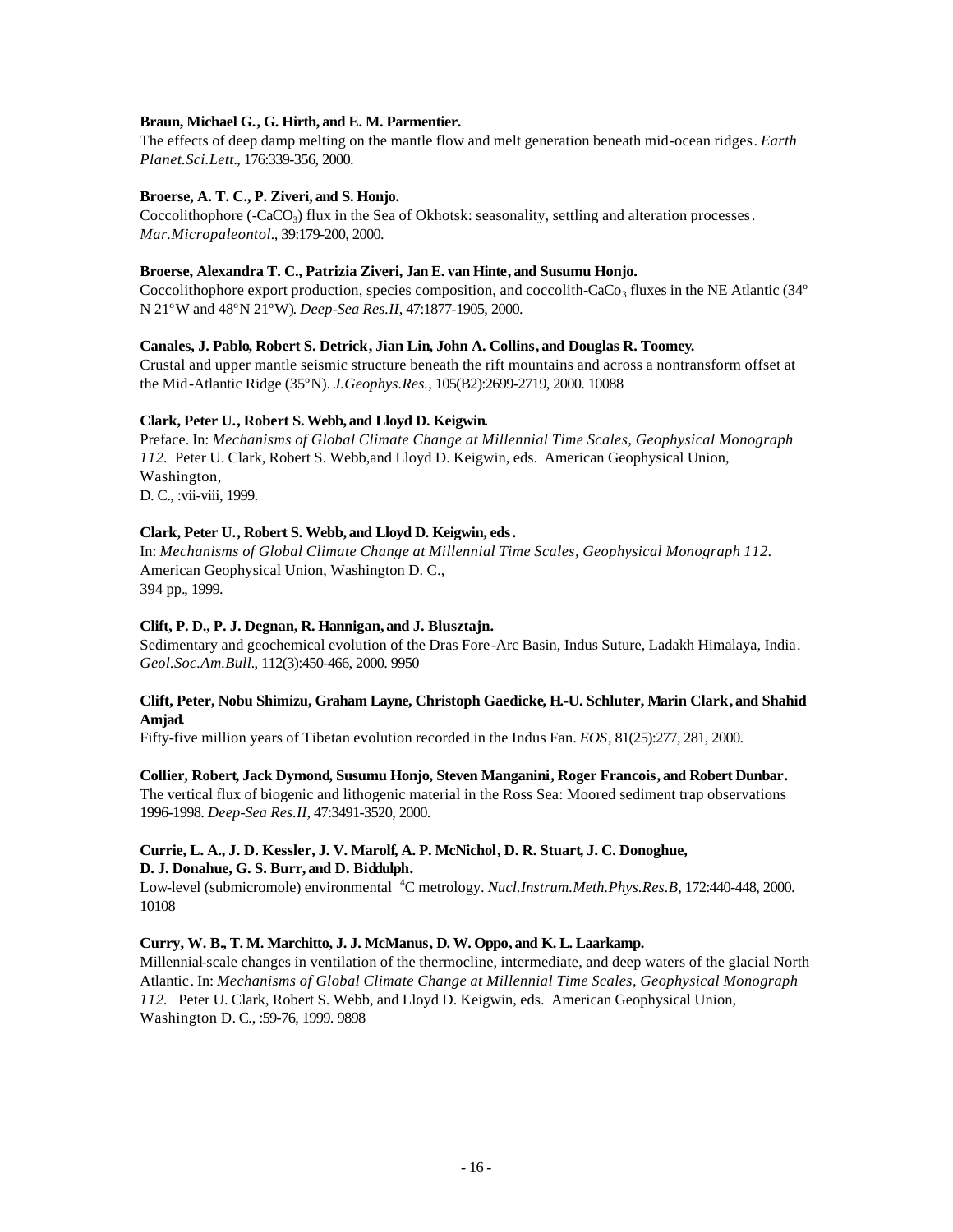# **Dick, Henry J. B., James H. Natland, Jeffrey C. Alt, Wolfgang Bach, Daniel Bideau, Jeffrey S. Gee, Sarah Haggas, Jan G. H. Hertogen, Greg Hirth, Paul Martin Holm, Benoit Ildefonse, Gerardo J. Iturrino, Barbara E. John, Deborah S. Kelley, Eiichi Kikawa, A. Kindon, P. J. LeRoux, J. Maeda, and P. S. Meyer, et al.**

A long in-situ section of the lower ocean crust: Results of ODP Leg 176 drilling at the Southwest Indian Ridge. *Earth Planet.Sci.Lett.*, 179:31-51, 2000.

# **Driscoll, Neal W., Jeffrey K. Weissel, and John A. Goff.**

Potential for large-scale submarine slope failure and tsunami generation along the U.S. mid-Atlantic coast. *Geology*, 28(5):407-410, 2000. 10119

# **Evans, Rob L., L. K. Law, B. St. Louis, and S. Cheesman.**

Buried paleo-channels on the New Jersey continental margin: channel porosity structures from electromagnetic surveying. *Mar.Geol.*, 170:381-394, 2000.

## **Flower, B. P., D. W. Oppo, J. F. McManus, K. A. Venz, D. A. Hodell, and J. L. Cullen.**

North Atlantic intermediate to deep water circulation and chemical stratification during the past 1 Myr. *Paleoceanography*, 15(4):388-403, 2000. 10149

# **Fryer, P., D. J. Fornari, and M. R. Perfit.**

Future research directions in deep submergence science. *Mar.Technol.Soc.J.*, 33(4):74-79, 2000.

#### **Gagnon, Alan R., Ann P. McNichol, Joanne C. Donoghue, Dana R. Stuart, Karl von Reden,**

# **J. M. Hayes, R. J. Schneider, K. L. Elder, M. Bellino, P. Long, R. Beaudette, and S. K. Handwork.**

The NOSAMS sample preparation laboratory in the next millenium: Progress after the WOCE Program. *Nucl.Instrum.&Methods B*, 172:409-415, 2000. 10109

#### **Gibbs, Mark T., Karen L. Bice, Eric J. Barron, and Lee R. Kump.**

Glaciation in the early Paleozoic 'greenhouse': The roles of paleogeography and atmospheric CO<sub>2</sub>. In: *Warm Climates in Earth History,* Brian T. Huber, Kenneth G. MacLeod, and Scott L. Wing, eds. Cambridge University Press, Cambridge, U.K., :386-422, 2000.

# **Greaves, Robert J. andRalph A. Stephen.**

Low-grazing-angle monostatic acoustic reverberation from rough and heterogeneous seafloors. *J.Acoust.Soc.Am*, 108(3), Pt. 1:1013-1025, 2000. 10186

# **Gregg, Tracy K. P., Daniel J. Fornari, Michael R. Perfit, W. Ian Ridley, and Mark D. Kurz.**

Using submarine lava pillars to record mid-ocean ridge eruption dynamics. *Earth Planet.Sci.Lett.*, 178:195- 214, 2000. 9977

#### **Hassler, Deborah R., Bernhard Peucker-Ehrenbrink, and Greg E. Ravizza.**

Rapid determination of Os isotopic composition by sparging OsO4 into a magnetic-sector ICP-MS. *Chem.Geol.*, 166:1-14, 2000. 9952

#### **Hayes, John M.**

Acceptance of the 1997 Alfred E. Treibs Award. *Geochim.Cosmochim.Acta*, 64(4):749-750, 2000.

# **Hayes, John M.**

Lipids as a common interest of microorganisms and geochemists. *Proc.Nat.Acad.Sci.USA*, 97(26):14033- 14034, 2000.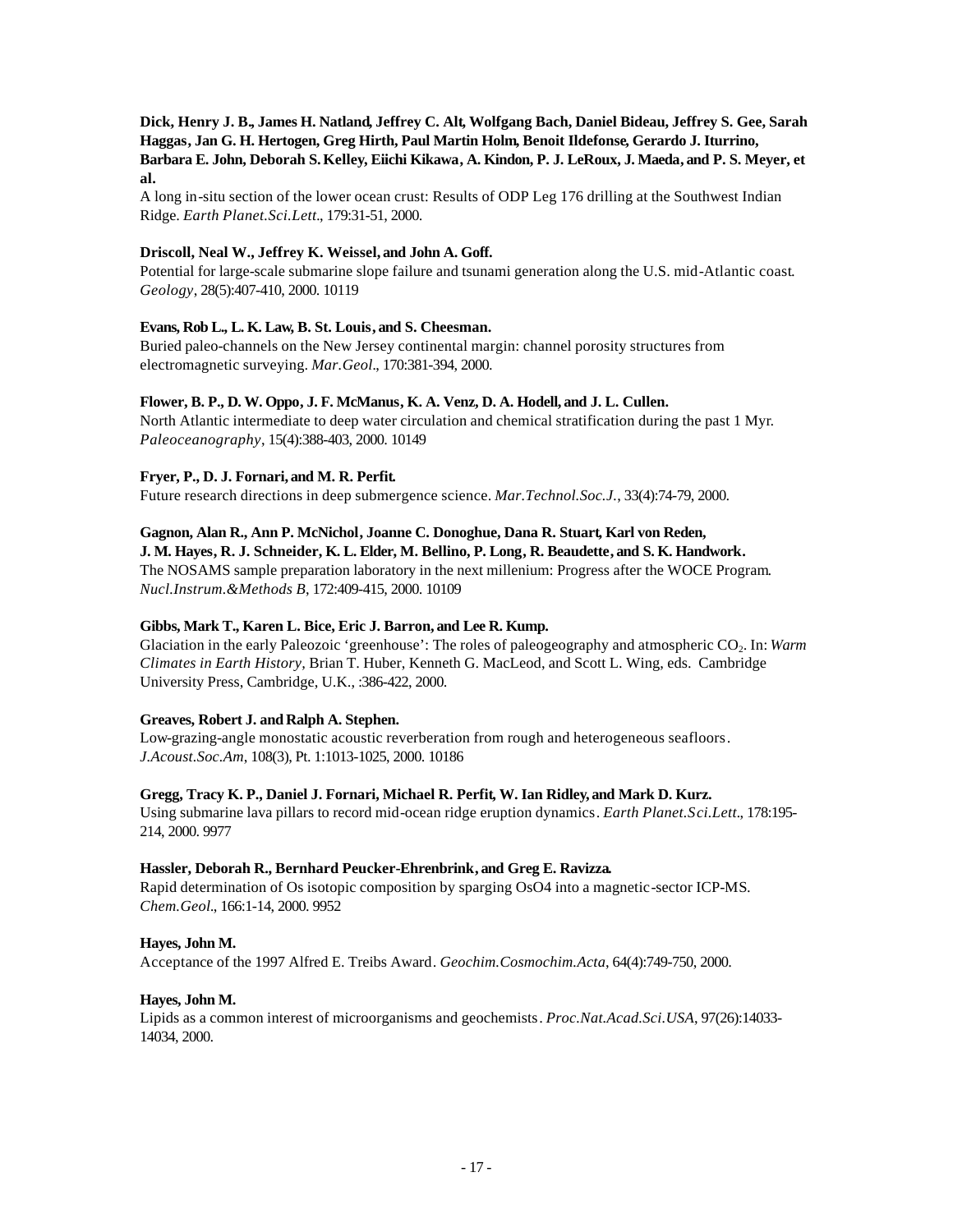# **Hart, S. R., H. Staudigel, A. A. P. Koppers, J. Blusztajn, E. T. Baker, R. Workman, M. Jackson, E. Hauri, M. Kurz, K. Sims, D. Fornari, A. Saal, and S. Lyons.**

Vailulu'u undersea volcano: The New Samoa. *Geochem.Geophys.Geosyst.,* 1:8 Dec. 2000, Paper no. 2000GC000108 (25 Jan. 2001).

http://146.201.254.53/publicationsfinal/researchletters/2000GC000108/article2000GC000108.pdf, 2000.

# **Herranz, Pedro, Maria Ballesteros, Juan Acosta, Carlos Palomo, Araceli Munoz, and Elazar Uchupi.**

Morphology of Emile Baudot Escarpment (Balearic Sea). *2nd Assembleia Luso-Espanhola de Geodesia e Geofisica, Lagos (Algarve, Portugal) 8-12 de Fevereiro*, :661-662, 2000.

# **Hinrichs, Kai-Uwe, Roger E. Summons, Victoria Orphan, Sean P. Sylva, and John M. Hayes.**

Molecular and isotopic analysis of anaerobic methane-oxidizing communities in marine sediments. *Org.Geochem.*, 31:1685-1701, 2000. 10256

# **Hirth, Greg, Rob L. Evans, and Alan D. Chave .**

Comparison of continental and oceanic mantle electrical conductivity: Is the Archean lithosphere dry? *Geochem.Geophys.Geosyst.,* 1: Dec. 8, 2000, Paper no. 2000GC000048(24 Jan. 2001). http://146.201.254.53/publicationsfinal/articles/2000GC000048/article2000GC000048.pdf, 2000.

# **Honjo, Susumu, Roger Francois, Steven Manganini, Jack Dymond, and Robert Collier.**

Export fluxes to the interior of the Southern Ocean in the Western Pacific sector along 170ºW. *Deep-Sea Res.II*, 47:3521-3548, 2000. 10025

# **Hooft, E. E. E., R. S. Detrick, D. R. Toomey, J. A. Collins, and J. Lin.**

Crustal thickness and structure along three contrasting spreading segments of the Mid-Atlantic Ridge, 33.5º - 35ºN. *J.Geophys.Res.*, 105(B4):8205-8226, 2000.

# **Huang, Yongsong, Lydie Dupont, Michael Sarthein, John M. Hayes, and Geoffrey Eglinton.**

Mapping of  $C_4$  plant input from North West Africa into North East Atlantic sediments. *Geochim.Cosmochim.Acta*, 64(20):3505-3513, 2000.

# **Humphris, Susan E.**

The FY'00 ODP science plan; Legs 188-193. *JOIDES Journal*, 24(2):38-40, 1998.

# **Humphris, Susan E. andJohnson R. Cann.**

Constraints on the energy and chemical balances of the modern TAG and ancient Cyprus seafloor sulfide deposits. *J.Geophys.Res.*, 105(B12):28477-28488, 2000. 10257

# **Jaroslow, Gary E., Deborah K. Smith, and Brian E. Tucholke.**

Record of seamount production and off-axis evolution in the western North Atlantic Ocean, 25º 25'- 27º10'N. *J.Geophys.Res.*, 105(B2):2721-2736, 2000. 10068

# **Keigwin, L. D. and E. A. Boyle.**

Detecting Holocene changes in thermohaline circulation. *Proc.Nat.Acad.Sci.USA*, 97(4):1343-1346, 2000.

# **Kinoshita, M., R. P. Von Herzen, O. Matsubayashi, and K. Fujioka.**

Tidally-driven effluent detected by long-term temperature monitoring at the TAG hydrothermal mound, Mid-Atlantic Ridge. *Phys.Earth Planet.Inter.*, 108:143-154, 1998.

# **Klein, M., H.-G. Stosch, and N. Shimizu.**

Experimental partitioning of high field strength and rare earth elements between clinopyroxene and garnet in andesitic to tonalitic systems. *Geochim.Cosmochim.Acta*, 64(1):99-115, 2000.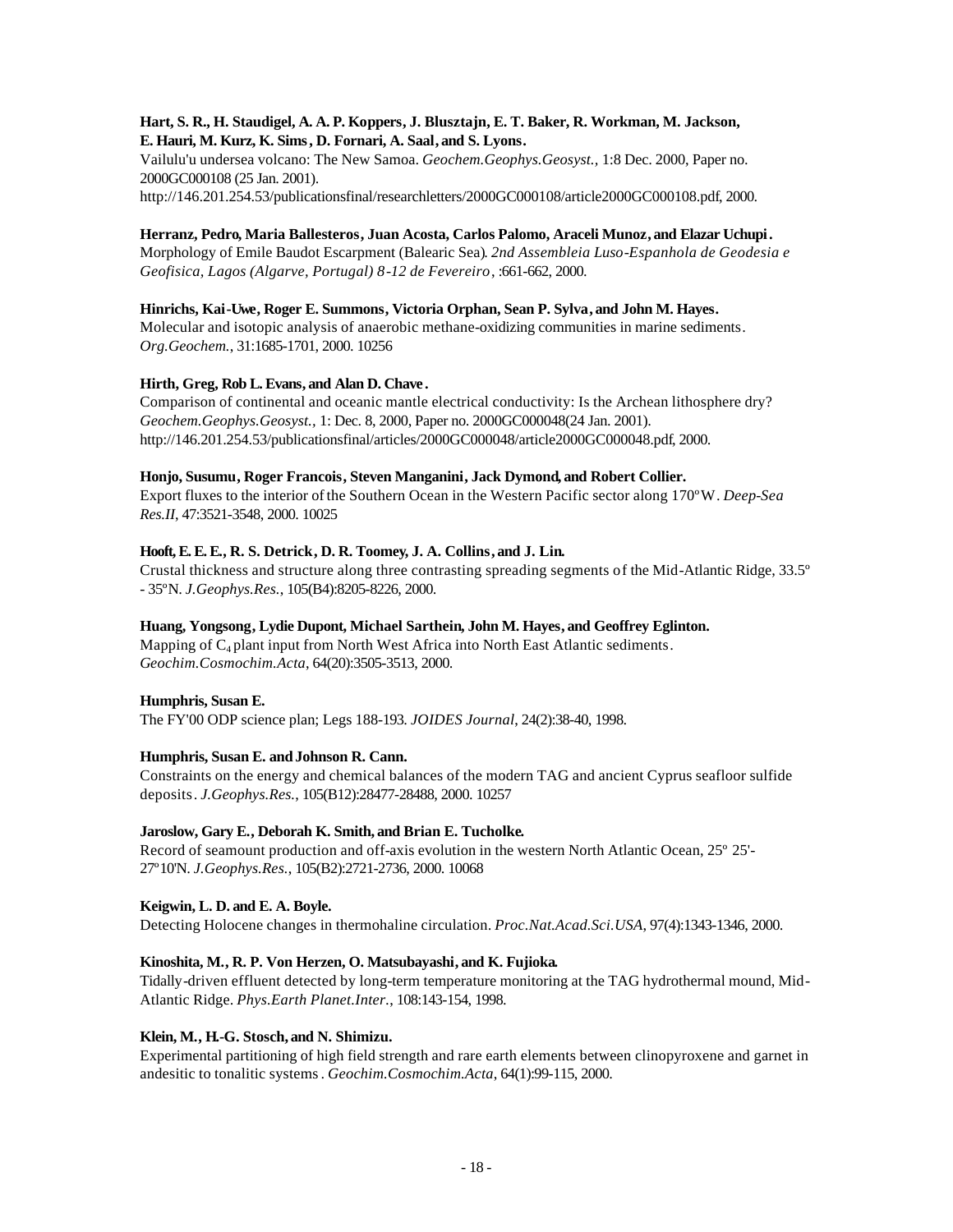# **Korenaga, J., W. S. Holbrook, G. M. Kent, P. B. Kelemen, R. S. Detrick, H.-C. Larsen, J. R. Hopper, and T. Dahl-Jensen.**

Crustal structure of the southeast Greenland margin from joint refraction and reflection seismic topography. *J.Geophys.Res.*, 105(B9):21591-21614, 2000.

# **Korenaga, Jun and Peter B. Kelemen.**

Major element heterogeneity in the mantle source of the North Atlantic igneous province. *Earth Planet.Sci.Lett.*, 184:251-268, 2000.

# **Kurras, Gregory J., Daniel J. Fornari, Margo H. Edwards, Michael R. Perfit, and Matthew C. Smith.**

Volcanic morphology of the East Pacific Rise Crest 9 degrees 49'-52' N: Implications for volcanic emplacement processes at fast-spreading mid-ocean ridges. *Mar.Geophys.Res.*, 21(1/2):23-41, 2000. 10073

# **Layne, G. D. and K. W. Sims.**

Secondary ion mass spectrometry for the measurement of <sup>232</sup>Th/<sup>230</sup>Th in volcanic rocks. *Int.J.Mass Spectrom.*, 203:187-198, 2000.

# **Lerperger, Michael, A. P. McNichol, J. Peden, A. R. Gagnon, K. L. Elder, W. Kutschera, W. Rom, and P. Steier.**

Oceanic uptake of CO<sub>2</sub> re-estimated through  $\ddot{a}^{13}$ C in WOCE samples. *Nucl.Instrum. & Methods*, 172:501-512, 2000. 10283

# **Magde, Laura S., Andrew H. Barclay, Douglas R. Toomey, Robert S. Detrick, and John A. Collins.**

Crustal magma plumbing within a segment of the Mid-Atlantic Ridge, 35ºN. *Earth Planet.Sci.Lett.*, 175:55- 67, 2000.

# **Marchitto, Thomas M., Jr., William B. Curry, and Delia W. Oppo.**

Zinc concentration in benthic foraminifera reflect seawater chemistry. *Paleoceanography*, 15(3):299-306, 2000. 10074

# **Martin, W. R., A. P. McNichol, and D. C. McCorkle.**

The radiocarbon age of calcite dissolving at the sea floor: Estimates from pore water data. *Geochim.Cosmochim.Acta*, 64(8):1391-1404, 2000. 10084

# **Mascle, Jean, Pat Lohmann, Peter Clift, and the ODP 159 Scientific Party.**

Development of a passive transform margin: Cote d'Ivoire Ghana transform margin ODP Leg 159 preliminary results. *Geo-Mar.Lett.*, 17:4-11, 1997.

# **McNichol, A. P., J. R. Ertel, and T. I. Eglinton.**

The radiocarbon content of individual lignin-derived phenols - technique and initial results. *Radiocarbon*, 42(2):219-227, 2000. 10179

# **McNichol, A. P., R. J. Schneider, K. F. von Reden, A. R. Gagnon, K. A. Elder, NOSAMS, R. M. Key, and P. D. Quay.**

Ten years after - the WOCE AMS radiocarbon program. *Nucl.Instrum.Meth.Phys.Res.B*, 172:479-484, 2000. 10100

# **Mills, R. A., M. K. Tivey.**

Sea water entrainment and fluid evolution within the TAG hydrothermal mound: Evidence from analyses of anhydrite. In: *Mid-Ocean Ridges: Dynamics of Processes Associated with the Creation of New Oceanic Crust*, J. R. Cann, H. Elderfield, A. S. Laughton, eds. Cambridge University Press, U.K., :225-248, 1999.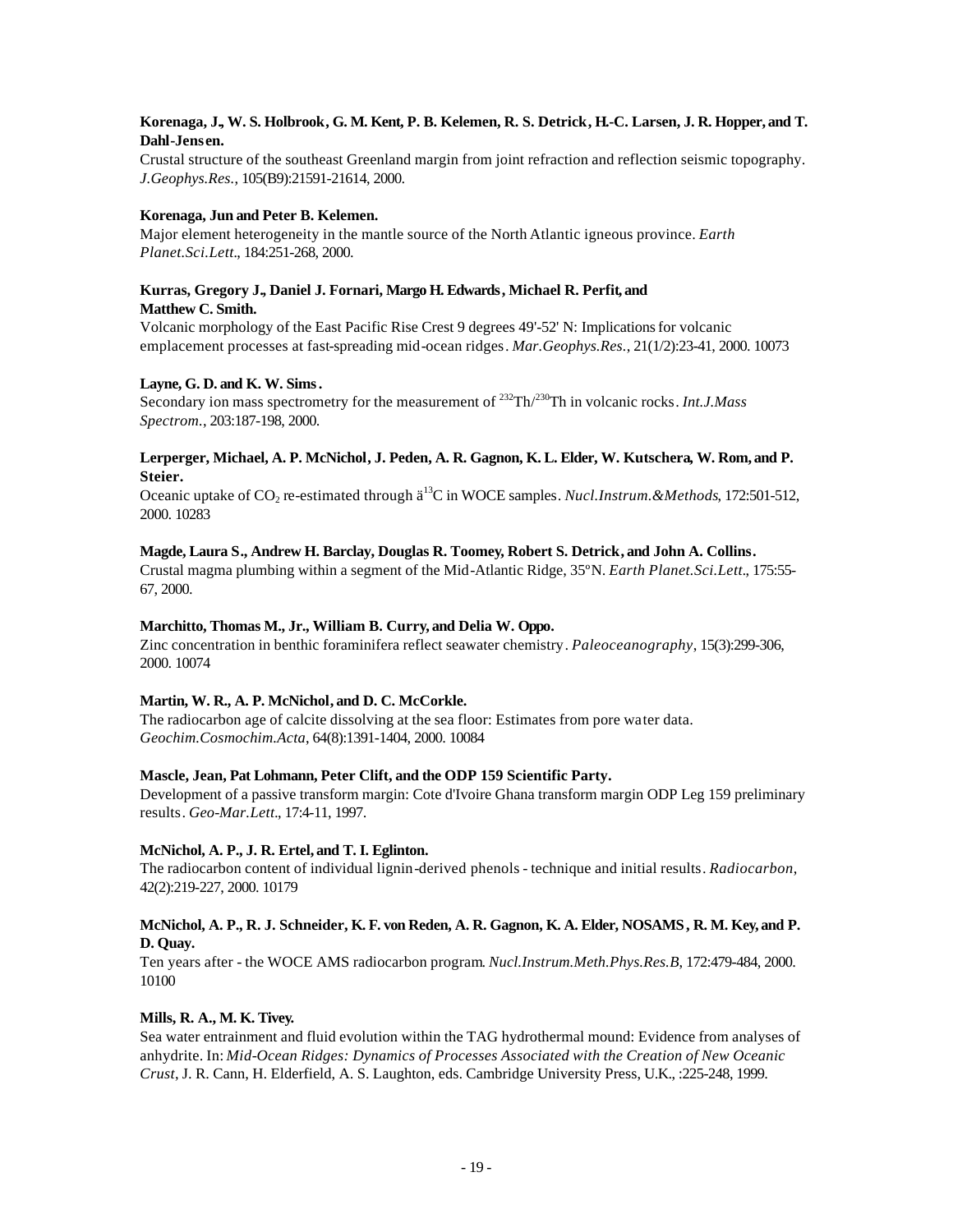# **Mitchell, Neil C., Maurice A. Tivey, and Pascal Gente.**

Seafloor slopes at mid-ocean ridges from submersible observations and implications for interpreting geology from seafloor topography. *Earth Planet.Sci.Lett.*, 183:543-555, 2000.

# **Moore, L. J.**

Shoreline mapping techniques. *J.Coast.Res.*, 16(1):111-124, 2000.

# **Munoz, A., M. Ballesteros, J. Acosta, C. Palomo, P. Herranz, and E. Uchupi.**

Analisis cuantitativo del las estructuras adyacentes al monte submarino Emile Baudot (Mar Balear, Espana). In: *Geotemas, Volumen 1 (4), Proceedings of V Congreso Geologico de Espana, Alicante, 10-14 julio, 2000*. SGE, V Congreso Geologico de Espana, J. C. Canaveras, F. Colombo, MaA. Garcia del Cura, eds*.*, 1(4):195-196, 2000.

# **Nazarova, Katherine A., Peter J. Wasilewski, and Henry J. B. Dick.**

Magnetic study of serpentized harzburgites from the Islas Orcadas Fracture Zone. *Mar.Geophys.Res.*, 21(5):475-488, 2000.

# **Niedermann, Samuel andWolfgang Bach.**

Anomalously nucleogenic neon in North Chile Ridge basalt glasses suggesting a previously degassed mantle source. *Earth Planet.Sci.Lett.*, 160:447-462, 1998.

# **Norris, Richard D., Richard M. Corfield, and Karen Hayes-Baker.**

Mountains and Eocene climate. In: *Warm Climates in Earth History*, Brian T. Huber, Kenneth G. MacLeod, and Scott L. Wing, eds. Cambridge University Press, Cambridge, U.K., :161-196, 2000.

# Norris, Richard D. and Colomban de Vargas.

Evolution all at sea. *Nature*, 405:23-24, 2000.

# **Oboh-Ikuenobe, Francisca, Oscar Yepes, and the ODP Leg 159 Scientific Party.**

Palynofacies analysis of sediments from the Cote d'Ivoire-Ghana transform margin: Preliminary correlation with some regional events in the Equatorial Atlantic. *Palaeogeogr.Paleoclimatol.Paleoecol.*, 129:291-314, 1997.

#### **Oppo, Delia W. and Michael Horowitz.**

Glacial deepwater geometry: South Atlantic benthic foraminiferal Cd/Ca and  $\ddot{a}^{13}C$ . *Paleoceanography*, 15(2):147-160, 2000. 10117

# **Panter, Kurst S., Stanley R. Hart, Philip Kyle, Jerzy Blusztajn, and Thom Wilch.**

Geochemistry of Late Cenozoic basalts from the Crary Mountains: Characterization of mantle sources in Marie Byrd Land, Antarctica. *Chem.Geol.*, 165:215-241, 2000.

#### **Peucker-Ehrenbrink, Bernhard and Greg Ravizza.**

The effects of sampling artifacts on cosmic dust flux estimates: A reevaluation of nonvolatile tracers (Os, Ir). *Geochim.Cosmochim.Acta*, 64(11):1965-1970, 2000. 10085

# **Ravizza, G., R. M. Sherrell, M. P. Field, and E. A. Pickett.**

Geochemistry of the Margi umbers, Cyprus, and the Os isotope composition of Cretaceous seawater. *Geology*, 27(11):971-974, 1999.

#### **Renner, Jorg, Brian Evans, and Greg Hirth.**

On the rheologically critical melt fraction. *Earth Planet.Sci.Lett.*, 181:585-594, 2000.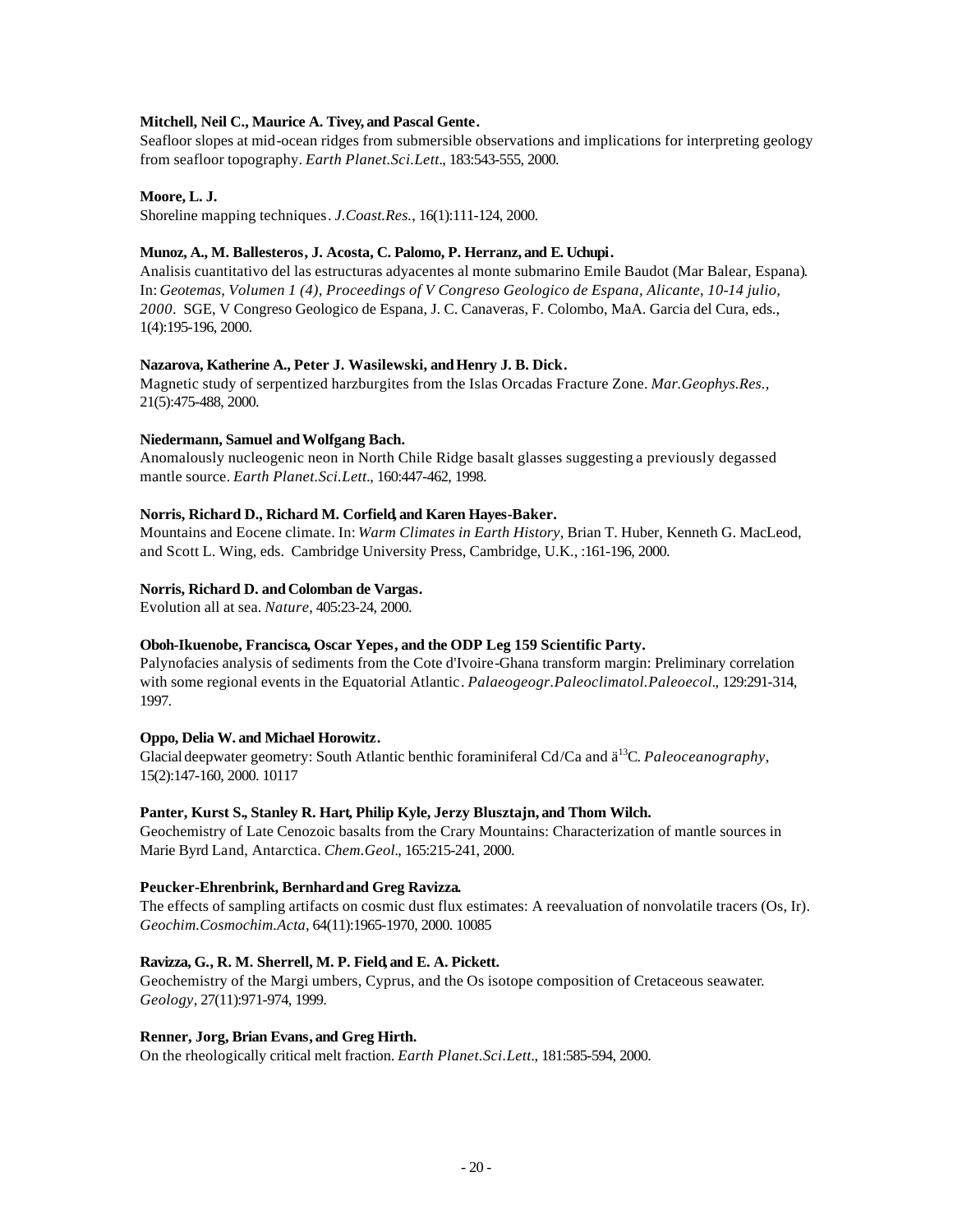# **Sachs, Julian P., Ralph R. Schneider, Timothy L. Eglinton, Katherine H. Freeman, Gerald Gansser, Jerry F. McManus, and Delia W. Oppo.**

Alkenones as paleoceanographic proxies. *Geochem.Geophys.Geosyst.,* 1:21 Nov. 2000, Paper no. 2000GC000059 (25 Jan. 2001). http://146.201.254.53/publicationsfinal/reviews/2000GC000059/article2000GC000059.pdf, 2000.

# **Scheirer, Daniel S., Daniel J. Fornari, Susan E. Humphris, and Steve Lerner.**

High-resolution seafloor mapping using the DSL-120 sonar system: Quantitative assessment of sidescan and phase-bathymetry data from the Lucky Strike segment of the Mid-Atlantic Ridge. *Mar.Geophys.Res.*, 21(1/2):121-142, 2000. 10107

# **Scherreiks, Rudolph and Peter D. Clift.**

On the origin of some Eohellenic ophiolites; discussion and reply. *Eclogae Geol.Helv.*, 91(3):431-434, 1998.

# **Schneider, R. J., K. F. von Reden, J. M. Hayes, J. S. C. Wills, W. G. E. Kern, and S.-W. Kim.**

Tests of positive ion beams from a microwave ion source for AMS. *Nucl.Instrum.&Methods B*, 172:252-256, 2000.

# **Sigman, D. M., M. A. Altabet, D. C. McCorkle, R. Francois, and G. Fischer.**

The  $\ddot{a}^{15}$ N of nitrate in the Southern Ocean: Nitrogen cycling and circulation in the ocean interior. *J.Geophys.Res.*, 105(C8):19599-19614, 2000. 10008

# Sohn, R. A., F. Vernon, A. Hildebrand and S. C. Webb.

Field measurements of sonic boom penetration into the ocean. *J.Acoust.Soc.Am.*, 107(6):3073-3083, 2000.

# **Solow, Andrew R. andLaura Moore.**

Testing for trend in a partially incomplete hurricane record. *J.Clim.*, 13:3696-3699, 2000. 10041

# **Sonnerup, Rolf E., Paul D. Quay, and Ann P. McNichol.**

The Indian Ocean <sup>13</sup>C Suess effect. *Global Biogeochem.Cycles*, 14(3):903-916, 2000.

# **Stephen, Ralph A.**

Optimum and standard beam widths for numerical modeling of interface scattering problems. *J.Acoust.Soc.Am.*, 107(3):1095-1102, 2000. 10094

# **Takazawa, E., F. A. Frey, N. Shimizu, and M. Obata.**

Whole rock compositional variations in an upper mantle peridotite (Horoman, Hokkaido, Japan): Are they consistent with a partial melting process? *Geochim.Cosmochim.Acta*, 64(4):695-716, 2000.

# **Ternois, Y., K. Kawamura, N. Ohkouchi, and L. Keigwin.**

Alkenone sea surface temperature in the Okhotsk Sea for the last 15 kyr. *Geochem.J.*, 34(4):283-293, 2000.

# **Ternois, Yan, Elsa Cortijo, Marie-Alexandrine Sicre, Lloyd Keigwin, Domenico Rio, and Gary Acton.**

The ODP leg 172 on the northwest Atlantic continental margin: Preliminary results. *C.R.Acad.Sci.Paris, Sér.IISci.terre planètes/Earth Planet. Sci.Lett.*, 328:435-442, 1999.

# **Tuit, C., G. Ravizza, and M. Bothner.**

Anthropogenic platinum and palladium in the sediments of Boston Harbor. *Environ.Sci.Tech.*, 34(6):927-932, 2000.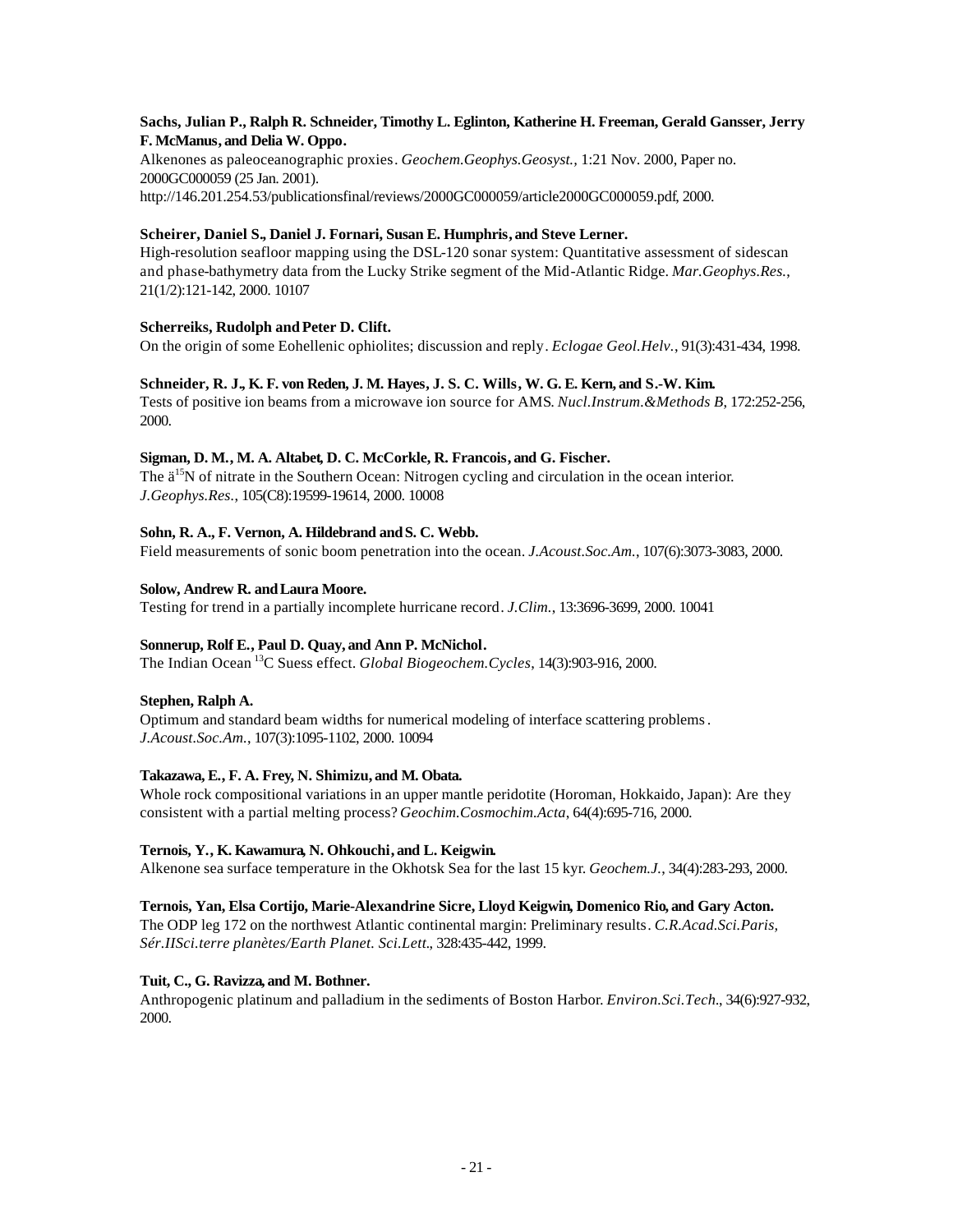# **Uchupi, Elazar, J. Acosta, U. S. ten Brink, W. W. Danforth, W. P. Dillon, A. Munoz, J. W. Nealon, and C. Palomo.**

Geology of the Puerto Rico Trench region. In: *Geotemas, Volumen 1 (2), Proceedings of V Congreso Geologico de Espana, Alicante, 10-14 julio, 2000. SGE, V Congreso Geologico de Espana,* J. C. Canaveras, F. Colombo, MaA. Garcia del Cura, eds*.*, 1(2):297-301, 2000. 10137

# **Uchupi, Elazar andDavid A. Ross.**

Early Holocene marine flooding of the Black Sea. *Quat.Res.*, 54:68-71, 2000. 10173

# **Veeh, H. H., D. C. McCorkle, and D. T. Heggie.**

Glacial/interglacial variations of sedimentation on the West Australian continental margin: Constraints from excess <sup>230</sup>Th. *Mar.Geol.*, 166:11-30, 2000.

# **von Reden, Karl F., Mary Bellino, Patricia Long, Robert J. Schneider, and Roger Loger.**

Installation of a 134-sample MC-SNICS ion source at NOSAMS and first results. *Nucl.Instrum.&Methods B*, 172:247-251, 2000.

# Weidman, Christopher R. and Richard Millner.

High-resolution stable isotope records from North Atlantic cod. *Fish.Res.*, 46:327-342, 2000.

# **White, S. N., A. D. Chave, G. T. Reynolds, E. J. Gaidos, J. A. Tyson, and C. L. Van Dover.**

Variations in ambient light emission from black smokers and flange pools on the Juan de Fuca Ridge. *Geophys.Res.Lett.*, 27(8):1151-1154, 2000. 10030

# **Wooding, F. B., K. R. Peal, and J. A. Collins.**

Broadband seismometry beneath the seafloor. *Oceans '00*, 2:1227-1231, 2000.

# **Ziveri, Patrizia, Alexandra T. C. Broerse, Jan E. van Hinte, Peter Westbroek, and Susumu Honjo.**

The fate of coccoliths at 48ºN 21ºW, northeastern Atlantic. *Deep-Sea Res.II*, 47:1853-11875, 2000.

# **Marine Chemistry and Geochemistry**

# **Andrews, A. E., K. A. Boering, B. C. Daube, S. G. Wofsy, E. J. Hintsa, E. M. Weinstock, and T. P. Bui.**

Empirical age spectra for the lower tropical stratosphere from in situ observations of  $Co<sub>2</sub>$ : Implications for the stratospheric transport. *J.Geophys.Res.*, 104(21):26581-26595, 1999.

#### **Andrews, S. S., S. Caron, and O. C. Zafiriou.**

Photochemical oxygen consumption in marine waters: A major sink for colored dissolved organic matter. *Limnol.Oceanogr.*, 45(2):267-277, 2000. 9886

#### **Barbeau, K. andJ. W. Moffett.**

Laboratory and field studies of colloidal iron oxide dissolution as mediated by phagotrophy and photolysis. *Limnol.Oceangr.*, 45(4):827-835, 2000. 10144

#### **Benitez-Nelson, Claudia R., Ken O. Buessler, and Glenn Crossin.**

Upper ocean carbon export, horizontal transport, and vertical eddy diffusivity in the southwestern Gulf of Maine. *Cont.Shelf Res.*, 20(6):707-736, 2000. 9777

# **Berg, G. M., P. M. Glibert, and C.-C. Chen.**

Dimension effects of enclosures on ecological processes in pelagic systems. *Limnol.Oceanogr.*, 44(5):1331- 1340, 1999.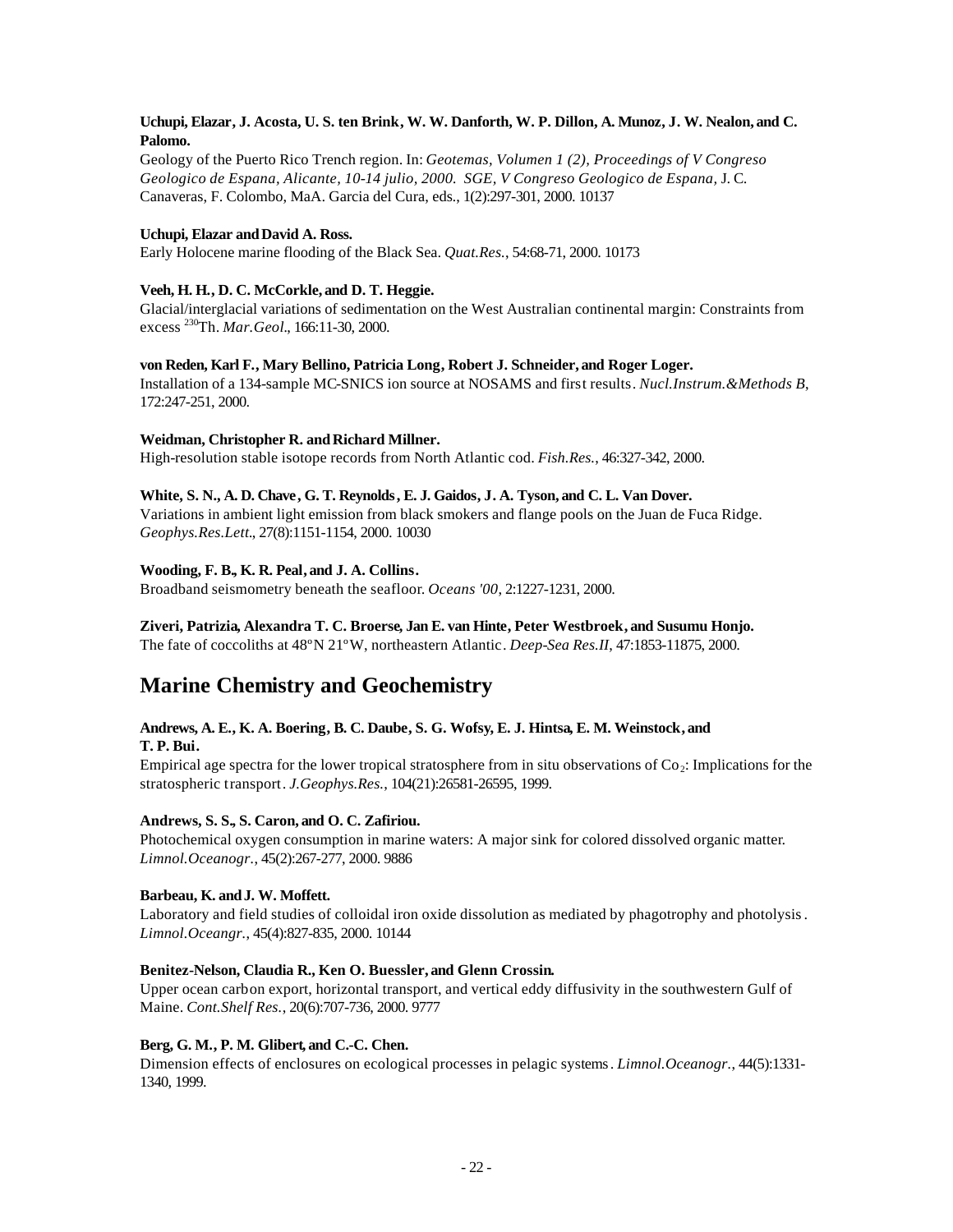# **Boyd, P. W., A. J. Watson, C. S. Law, E. R. Abraham, T. Trull, R. Murdoch, D. C. E. Bakker, A. R. Bowie, K. O. Buesseler, Hoe Chang, M. Charette, P. Croot, K. Downing, and J. Zeldis, et al.**

A mesoscale phytoplankton bloom in the polar Southern Ocean stimulated by iron fertilization. *Nature*, 407(6805):695-702, 2000.

# **Breddam, Kresten, Mark D. Kurz, and Michael Storey.**

Mapping out the conduit of the Iceland mantle plume with helium isotopes. *Earth Planet.Sci.Lett.*, 176(1):45- 55, 2000. 10055

# **Brook, Edward J., Mark D. Kurz, Joshua Curtice, and Stuart Cowburn.**

Accretion of interplanetary dust in polar ice. *Geophys.Res.Lett.*, 27(19):3145-3148, 2000.

# **Bruland, Kenneth W., Eden L. Rue, John R. Donat, Stephen A. Skrabal, and James W. Moffett.**

Intercomparison of voltammetric techniques to determine the chemical speciation of dissolved copper in a coastal seawater sample. *Anal.Chim.Acta*, 405:99-113, 2000.

# **Buesseler, Ken O. andMatthew A. Charette.**

Commentary on: How accurate are the <sup>234</sup>Th based particulate residence times in the ocean? by G. Kim, N. Hussain, and T. Church. *Geophys.Res.Lett.*, 27(13):1939-1940, 2000.

# **Buesseler, Ken O., Deborah K. Steinberg, Anthony F. Michaels, Rodney J. Johnson,**

**John E. Andrews, James R. Valdes, and James F. Price.**

A comparison of the quantity and composition of material caught in a neutrally buoyant versus surfacetethered sediment trap. *Deep-Sea Res.I*, 47:277-294, 2000. 9889

# Charette, Matthew A. and Ken O. Buesseler.

Does iron fertilisation lead to rapid carbon export in the Southern Ocean? *Geochem.Geophys.Geosyst.,* 1:13 Oct. 2000, Paper no. 2000GC000069 (9 Mar. 2001). http://146.201.254.53/publicationsfinal/researchletters/2000GC000069/article2000GC000069.pdf, 2000. 10197

# **Charette, Matthew A. andS. Bradley Moran.**

Rates of particle scavenging and particulate organic carbon export estimated using <sup>234</sup>Th as a tracer in the subtropical and equatorial Atlantic Ocean. *Deep-Sea Res.II*, 46:885-906, 1999.

# **Charette, Matthew A., S. Bradley Moran, and James K. B. Bishop.**

<sup>234</sup>Th as a tracer of particulate organic carbon export in the subarctic northeast Pacific Ocean. *Deep-Sea Res.II*, 46:2833-2861, 1999.

# **Cochran, J. K., K. O. Buesseler, M. P. Bacon, H. W. Wang, D. J. Hirschberg, L. Ball, J. Andrews, G. Crossin, and A. Fleer.**

Short-lived thorium isotopes  $(^{234}Th, ^{228}Th)$  as indicators of POC export and particle cycling in the Ross Sea, Southern Ocean. *Deep-Sea Res.II*, 47:3451-3490, 2000. 10252

## **Collier, Robert, Jack Dymond, Susumu Honjo, Steven Manganini, Roger Francois, and Robert Dunbar.**

The vertical flux of biogenic and lithogenic material in the Ross Sea: Moored sediment trap observations 1996-1998. *Deep-Sea Res.II*, 47:3491-3520, 2000.

# **Collins, Denise, Scott Kadelski, Robert Lonardo, Benjamin Peterson, Christopher Reddy, Charles J. Marzzacco, Arthur M. Halpern, and Fouad Nassiri.**

The effects of micelles on electron-transfer and proton-transfer fluorescence quenching reactions. *Res.Dev.Photochem.Photobio.*, 3:77-89, 1999.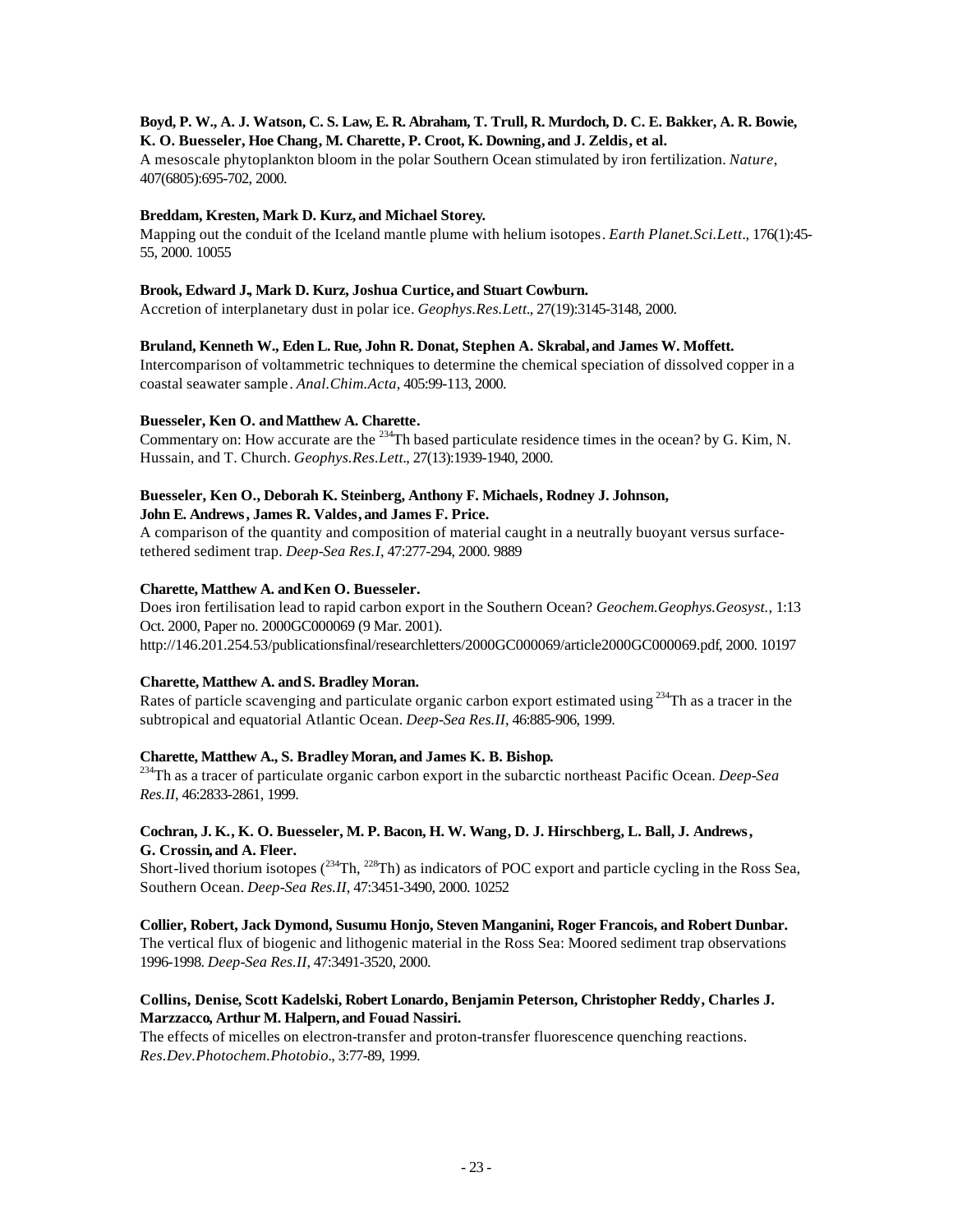# **Croot, Peter L., James W. Moffett, and Larry E. Brand.**

Production of extracellular Cu complexing ligands by eucaryotic phytoplankton in response to Cu stress. *Limnol.Oceanogr.*, 45(3):619-627, 2000. 9844

# **Dai, M. H., J. M. Martina, and G. Cauwet.**

Colloidal organic carbon and trace metals. In: *The Venice Lagoon Ecosystem - Inputs and Interactions Between Land and Sea*, P. Lasserre, A. Marzollo, eds. Parthenon Publishing Group, Paris, France, :47-58, 2000.

# **DeGrandpre, M. D., T. R. Hammar, D. M. R. Wallace, and C. D. Wirick.**

Simultaneous mooring-based measurements of seawater  $CO<sub>2</sub>$  and  $O<sub>2</sub>$  off Cape Hatteras, North Carolina. *Limnol.Oceanogr.*, 42(1):21-28, 1997.

# **Deuser, W. G. andD. A. Siegel.**

Trajectories of sinking particles in the Sargasso Sea: Modeling of statistical funnels above deep-ocean sediment traps. *Deep-Sea Res.I*, 44(9-10):1519-1541, 1997. 9032

# **Edwards, K. J., T. M. Gihring, and J. F. Banfield.**

Seasonal variations in microbial populations and environmental conditions in an extreme acid mine drainage environment. *Appl.Environ.Microbiol.*, 65(8):3627-3632, 1999.

# **Edwards, Katrina J., Philip L. Bond, Greg K. Druschel, Molly M. McGuire, Robert J. Hamers, and Jillian F. Banfield.**

Geochemical and biological aspects of sulfide mineral dissolution: Lessons from Iron Mountain, California. *Chem.Geol.*, 169:383-397, 2000. 10219

# **Edwards, Katrina J., Philip L. Bond, Thomas M. Gihring, and Jillian F. Banfield.**

An archael iron-oxidizing extreme acidophile important in acid mine drainage. *Science*, 287(5459):1796-1799, 2000.

#### **Eglinton, Lorraine B. and Jean K. Whelan.**

Data report: Organic geochemical screening of a Bermuda Rise sample from Site 1063. *Proc.Ocean Drill.Prog., Sci.Res.*, 172:1-9, 2000. 10221

# **Eglinton, T. I., M. A. Goni, J. J. Boon, E. R. E. van der Hage, N. Terashima, and Y. Xie.**

Incorporation of <sup>13</sup> -C-labelled coniferyl alcohol into developing *Ginkgo biloba L*. lignin revealed by analytical pyrolysis and CuO oxidation in combination with isotope ratio monitoring-gas chromatographymass spectrometry. *Holzforschung*, 54(1):39-54, 2000. 9420

#### **Goni, Miguel A., Mark B. Yunker, Robie W. Macdonald, and Timothy I. Eglinton.**

Distribution and sources of organic biomarkers in arctic sediments from the Mackenzie River and Beaufort Shelf. *Mar.Chem.*, 71:23-51, 2000. 10203

## **Goyet, C., C. Coatanoan, G. Eischeid, T. Amaoka, K. Okuda, and S. Tsunogai.**

Determination of anthropogenic CO<sub>2</sub> in seawater based on mixing of water masses. In: *Proceedings of the 2nd International Symposium CO2 in the Oceans, Tsukua, Japan, January 1999, CGER-1037-'99,*  Yukihiro Nojiri, ed. Center for Global Environmental Research, National Institute for Environmental Studies, :309-313, 1999.

#### **Gregg, Tracy K. P., Daniel J. Fornari, Michael R. Perfit, W. Ian Ridley, and Mark D. Kurz.**

Using submarine lava pillars to record mid-ocean ridge eruption dynamics. *Earth Planet.Sci.Lett.*, 178:195- 214, 2000. 9977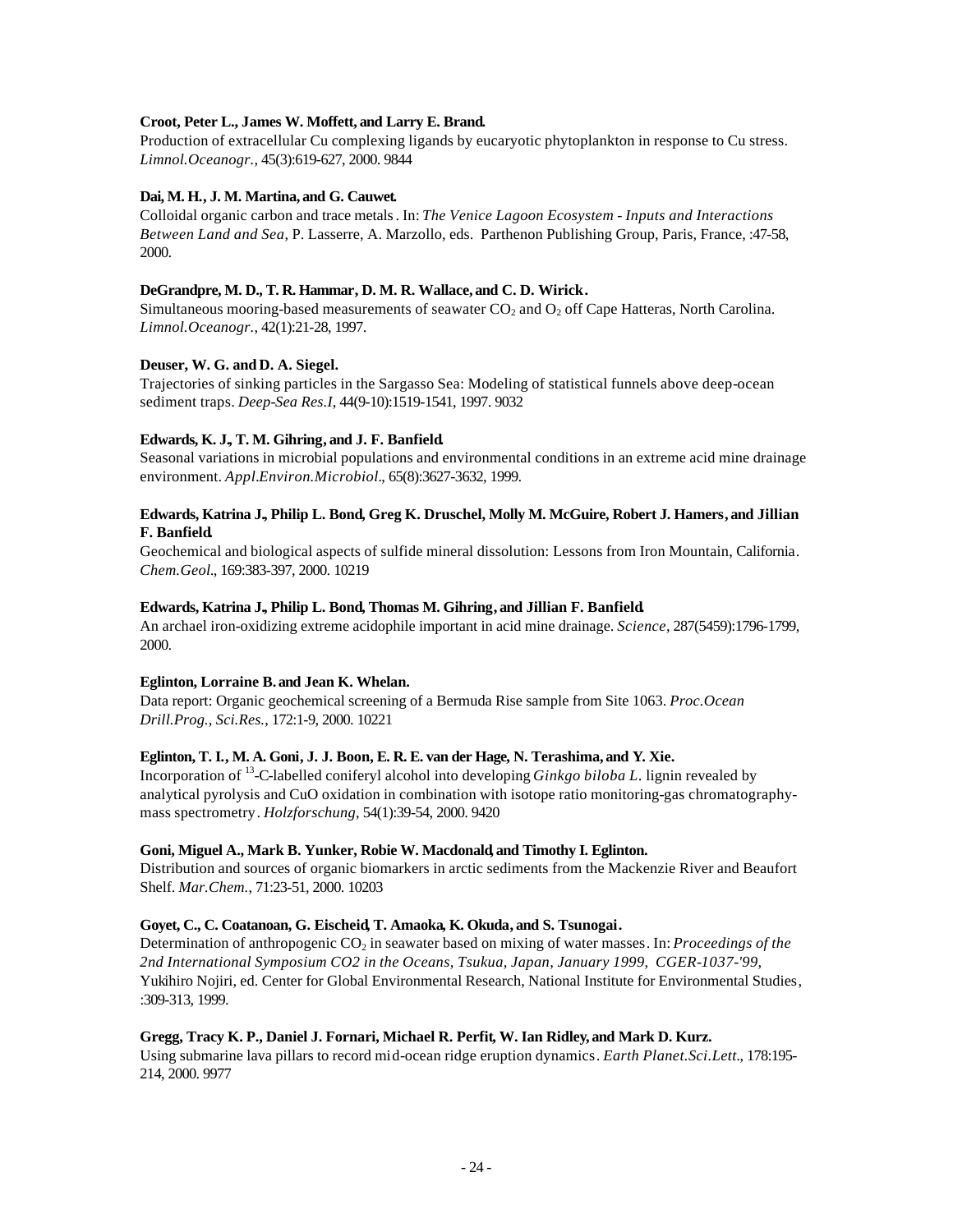# **Haidar, Ali T., Hans R. Thierstein, and Werner G. Deuser.**

Calcareous phytoplankton standing stocks, fluxes and accumulation in Holocene sediments off Bermuda (N. Atlantic). *Deep-Sea Res.II*, 47:1907-1938, 2000. 9759

# **Hansell, Dennis A. and Edward T. Peltzer.**

Spatial and temporal variations of total organic carbon in the Arabian Sea. *DeepSea Res.II*, 45:2171-2193, 1998. 9717

# **Hart, S. R., H. Staudigel, A. A. P. Koppers, J. Blusztajn, E. T. Baker, R. Workman, M. Jackson, E. Hauri, M. Kurz, K. Sims, D. Fornari, A. Saal, and S. Lyons.**

Vailulu'u undersea volcano: The New Samoa. *Geochem.Geophys.Geosyst.,* 1:8 Dec. 2000, Paper no. 2000GC000108 (25 Jan. 2001).

# http://146.201.254.53/publicationsfinal/researchletters/2000GC000108/article2000GC000108.pdf, 2000.

# **Hassler, Deborah R., Bernhard Peucker-Ehrenbrink, and Greg E. Ravizza.**

Rapid determination of os isotopic composition by sparging OsO4 into a magnetic-sector ICP-MS. *Chem.Geol.*, 166:1-14, 2000. 9952

# **Hintsa, E. J., E. M. Weinstock, J. G. Anderson, R. D. May, and D. F. Hurst.**

On the accuracy of in situ water vapor measurements in the troposphere and lower stratosphere with the Harvard Lyman-alpha. *J.Geophys.Res.*, 104(D7):8183-8189, 1999.

# **Holmes, R. M., J. W. McClelland, D. M. Sigman, B. Fry, and B. J. Peterson.**

Measuring 15N-NH+4 in marine, estuarine and fresh waters: An adaptation of the ammonia diffusion method for samples with low ammonium concentrations. *Mar.Chem.*, 60:235-243, 1998.

#### **Honjo, Susumu, Roger Francois, Steven Manganini, Jack Dymond, and Robert Collier.**

Export fluxes to the interior of the Southern Ocean in the Western Pacific sector along 170ºW. *Deep-Sea Res.II*, 47:3521-3548, 2000. 10025

#### **Hood, E. M., B. L. Howes, and W. J. Jenkins.**

Dissolved gas dynamics in perennially ice-covered Lake Fryxell, Antarctica. *Limnol.Oceanogr.*, 43(2):265- 272, 1998. 9178

#### **Hunt, John M.**

New applications in exploration and production geochemistry. In: *Proceedings Second International Petroleum Conference and Exhibition, PETROTECH-97, Vigyan Bhavan, New Delhi*. Br. Publishing Corporation India Ltd., Delhi, 1:85-100, 1997.

# **Hurst, D. F., G. S. Dutton, P. A. Ramashkin, P. R. Wamsley, F. L. Moore, J. W. Elkins, E. J. Hintsa, E. M. Weinstock, R. L. Herman, E. J. Moyer, D. C. Scott, R. D. May, and C. R. Webster.**

Closure of the total hydrogen budget of the northern extratropical lower stratosphere. *J.Geophys.Res.*, 104(7):8191-8200, 1999.

#### **Jickells, T. D., S. Dorling, W. G. Deuser, T. M. Church, R. Arimoto, and J. Prospero.**

Air-borne dust fluxes to a deep water sediment trap in the Sargasso Sea. *Global Biogeochem.Cycles*, 12(2):311-320, 1998. 9539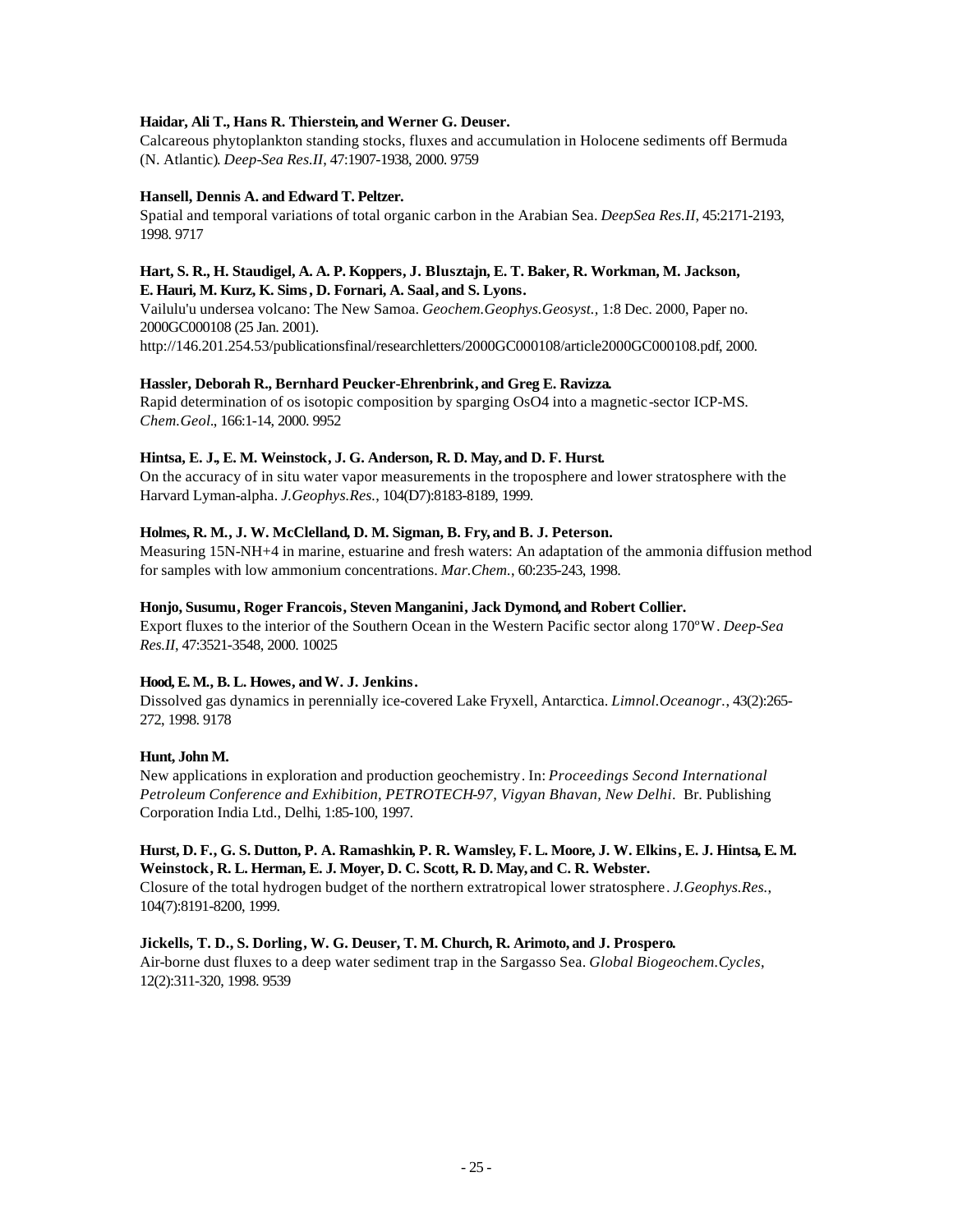# **Keim, E. R., S. A. McKeen, R. S. Gao, S. G. Donnelly, R. C. Wamsley, L. A. Del Negro, D. W. Fahey, T. F. Hanisco, E. J. Lanzendorf, M. H. Proffitt, J. J. Margitan, E. J. Hintsa, L. Jaegle, and C. R. Webster, et al.**

 $No<sub>v</sub>$  partitioning from measurements of nitrogen and hydrogen radicals in the upper troposphere. *Geophys.Res.Lett.*, 26(1)51-54, 1999.

# **Kortzinger, Arne, Ludger Mintrop, Douglas W. R. Wallace, Kenneth M. Johnson, Craig Neill, Bronte Tilbrook, Philip Towler, Hisayuke Y. Inoue, Masao Ishii, Gary Shaffer, Rodrigo F. Torres Saavedra, Eiji Ohtaki, Eiji Yamashita, Alain Poisson, Christian Brunet, Bernard Schauer, Catherine Goyet, and Greg Eischeid.**

The international at-sea intercomparison of fCO2 systems during the R/V Meteor cruise 36/1 in the North Atlantic Ocean. *Mar.Chem.*, 72:171-192, 2000.

# **Kreutz, Karl J.and Edward R. Sholkovitz.**

Major element, rare earth element, and sulfur isotopic composition of a high-elevation firn core: Sources and transport of mineral dust in central Asia. *Geochem.Geophys.Geosyst.,* 1:13 Nov. 2000, Paper no. 2000GC000082 (25 Jan. 2001).

http://146.201.254.53/publicationsfinal/articles/2000GC000082/fs2000GC000082.html, 2000. 10244

# **Kujawinski, Elizabeth B., John W. Farrington, and James W. Moffett.**

Importance of passive diffusion in the uptake of polychlorinated biphenyls by phagotrophic protozoa. *Appl.Environ.Microbiol.*, 66(5):1987-1993, 2000. 10163

# Largeau, Claude and Timothy Eglinton.

Proceedings of a Goldschmidt Symposium on "Organic Matter Preservation in Soils and Sediments". *Org.Chem.*, 31:349-487, 2000.

#### **Martin, Candace E., Berhard Peucker-Ehrenbrink, Gregg J. Brunskill, and Ron Szymczak.**

Sources and sinks of unradiogenic osmium runoff from Papua New Guinea. *Earth Planet.Sci.Lett.*, 183:261- 274, 2000. 10268

# **Martin, W. R., A. P. McNichol, and D. C. McCorkle.**

The radiocarbon age of calcite dissolving at the sea floor: Estimates from pore water data. *Geochim.Cosmochim.Acta*, 64(8):1391-1404, 2000. 10084

# **McNichol, A. P., R. J. Schneider, K. F. von Reden, A. R. Gagnon, K. A. Elder, NOSAMS, R. M. Key, and P. D. Quay.**

Ten years after - the WOCE AMS radiocarbon program. *Nucl.Instrum.Meth.Phys.Res.B*, 172:479-484, 2000. 10100

# **Minor, Elizabeth C., Timothy I. Eglinton, and Jaap J. Boon.**

Direct temperature-resolved mass spectrometry as a quantitative technique for the semi-quantitative anlaysis of marine particulate organic matter. *J.Anal.Appl.Pyrolysis*, 53(1):19-34, 2000. 9845

#### **Moran, S. B., M. A. Charette, S. M. Pike, and C. A. Wicklund.**

Differences in seawater particulate organic carbon concentration in samples collected using small- and largevolume methods: The importance of DOC adsorption to the filter blank. *Mar.Chem.*, 67:33-42, 1999.

#### **Moreira, Manuel and Philippe Sarda.**

Noble gas constraints on degassing processes. *Earth Planet.Sci.Lett.*, 176:375-386, 2000.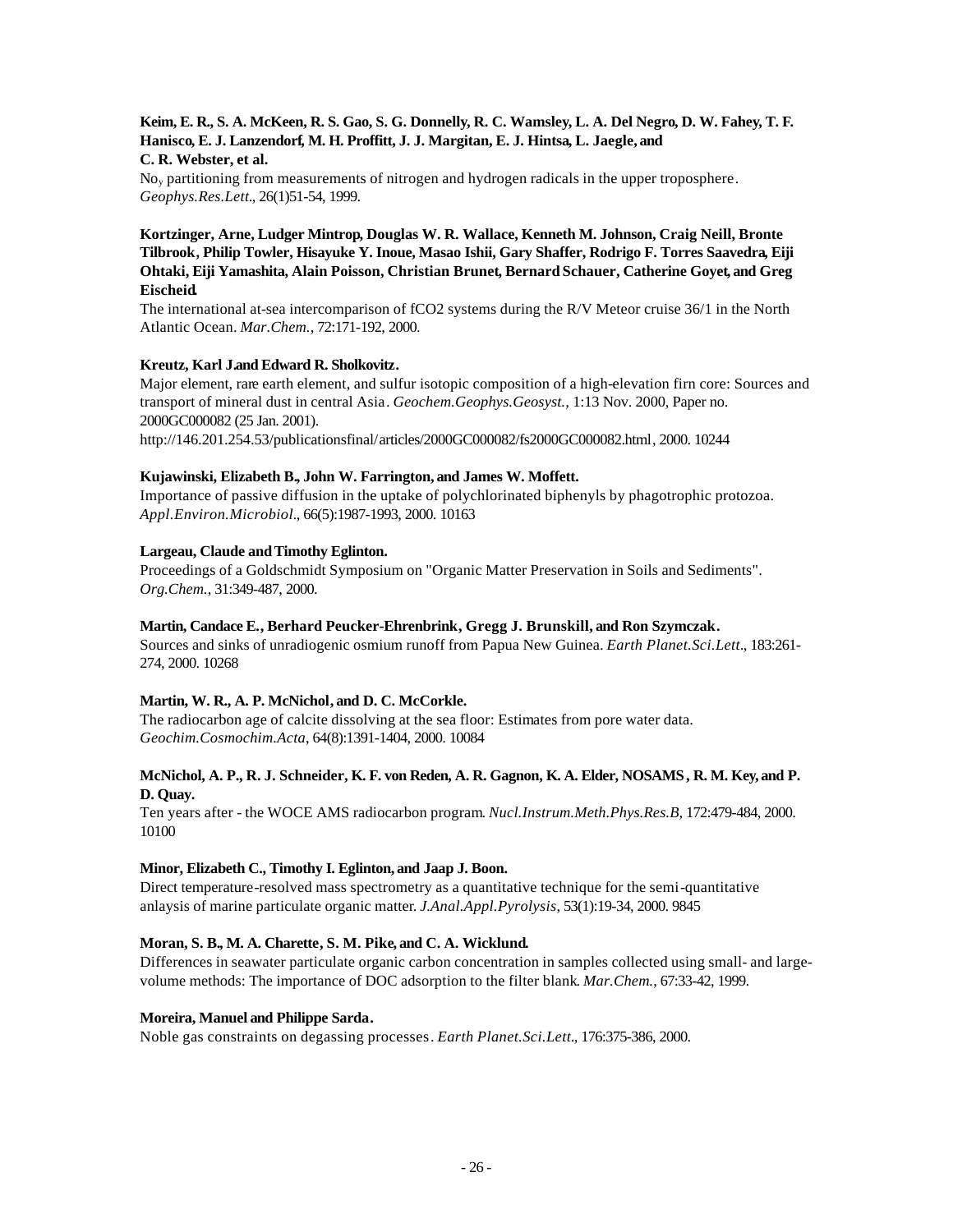# **Pan, L. L., E. J. Hintsa, E. M. Stone, E. M. Weinstock, and W. J. Randel.**

The seasonal cycle of water vapor and saturation vapor mixing ratio in the extratropical lowermost stratosphere. *J.Geophys.Res.*, 105(D21):26519-26530, 2000.

# Pantoja, S. and C. Lee.

Molecular weight distribution of proteinaceous material in Long Island Sound sediments. *Limnol.Oceanogr.*, 44(5):1323-1330, 1999.

# **Pearson, A. and T. I. Eglinton.**

The origin of n-Alkanes in Santa Monica Basin surface sediment: A model based on compound-specific <sup>14</sup>C and ä<sup>13</sup>C data. *Org.Geochem.*, 31:1103-1116, 2000. 10245

# **Petch, S. T., R. A. Berner, and T. I. Eglinton.**

A field study of the chemical weathering of ancient sedimentary organic matter. *Org.Geochem.*, 31:475-487, 2000. 9933

# Peucker-Ehrenbrink, Bernhard and Robyn E. Hannigan.

Effects of black shale weathering on the mobility of rhenium and platinum group elements. *Geology*, 28(5):475-478, 2000. 10133

# **Peucker-Ehrenbrink, Bernhard and Greg Ravizza.**

The effects of sampling artifacts on cosmic dust flux estimates: A reevaluation of nonvolatile tracers (Os, Ir). *Geochim.Cosmochim.Acta*, 64(11):1965-1970, 2000. 10085

# **Ragueneau, O., P. Treguer, A. Leynaert, R. F. Anderson, M. A. Brzezinski, D. J. DeMaster, R. C. Dugdale, J. Dymond, G. Fischer, R. Francois, C. Heinze, E. Maier-Reimer, V. Martin-Jezequel, D. M. Nelson, and B. Queguiner.**

A review of the Si cycle in the modern ocean: Recent progress and missing gaps in the application of biogenic opal as a paleoproductivity proxy . *Global Planet.Change*, 26:317-365, 2000.

# **Reddy, Christopher M., Timothy I. Eglinton, Radosav Palic, Bryan C. Benitez-Nelson, Gordana Stojanovic, Ivan Palic, Sinisa Djordjevic, and Geoffrey Eglinton.**

Even carbon number predominance of plant wax *n*-Alkanes: A correction. *Org.Chem.*, 31:331-336, 2000. 10155

# **Reddy, Christopher M., Linnea J. Heraty, Ben D. Holt, Neil C. Sturchio, Timothy I. Eglinton, Nicholas J. Drenzek, Li Xu, James L. Lake, and Keith A. Maruya.**

Stable chlorine isotopic compositions of aroclors and aroclor-contaminated sediments. *Environ.Sci.Technol.*, 34(13):2866-2870, 2000. 10194

# **Reddy, Christopher M. and James G. Quinn.**

GC-MS analysis of total petroleum hydrocarbons and polycyclic aromatic hydrocarbons in seawater samples after the North Cape oil spill. *Mar.Poll.Bull.*, 38(2):126-135, 1999.

#### **Sabine, C. L., R. Wanninkhof, R. M. Key, C. Goyet, and F. J. Millero.**

Seasonal CO<sub>2</sub> fluxes in the tropical and subtropical Indian Ocean. *Mar. Chem.*, 72:33-53, 2000.

# **Sachs, Julian P. and Daniel J. Repeta.**

The purification of chlorins from marine particles and sediments for nitrogen and carbon isotopic analysis. *Org.Geochem.*, 31:317-329, 2000.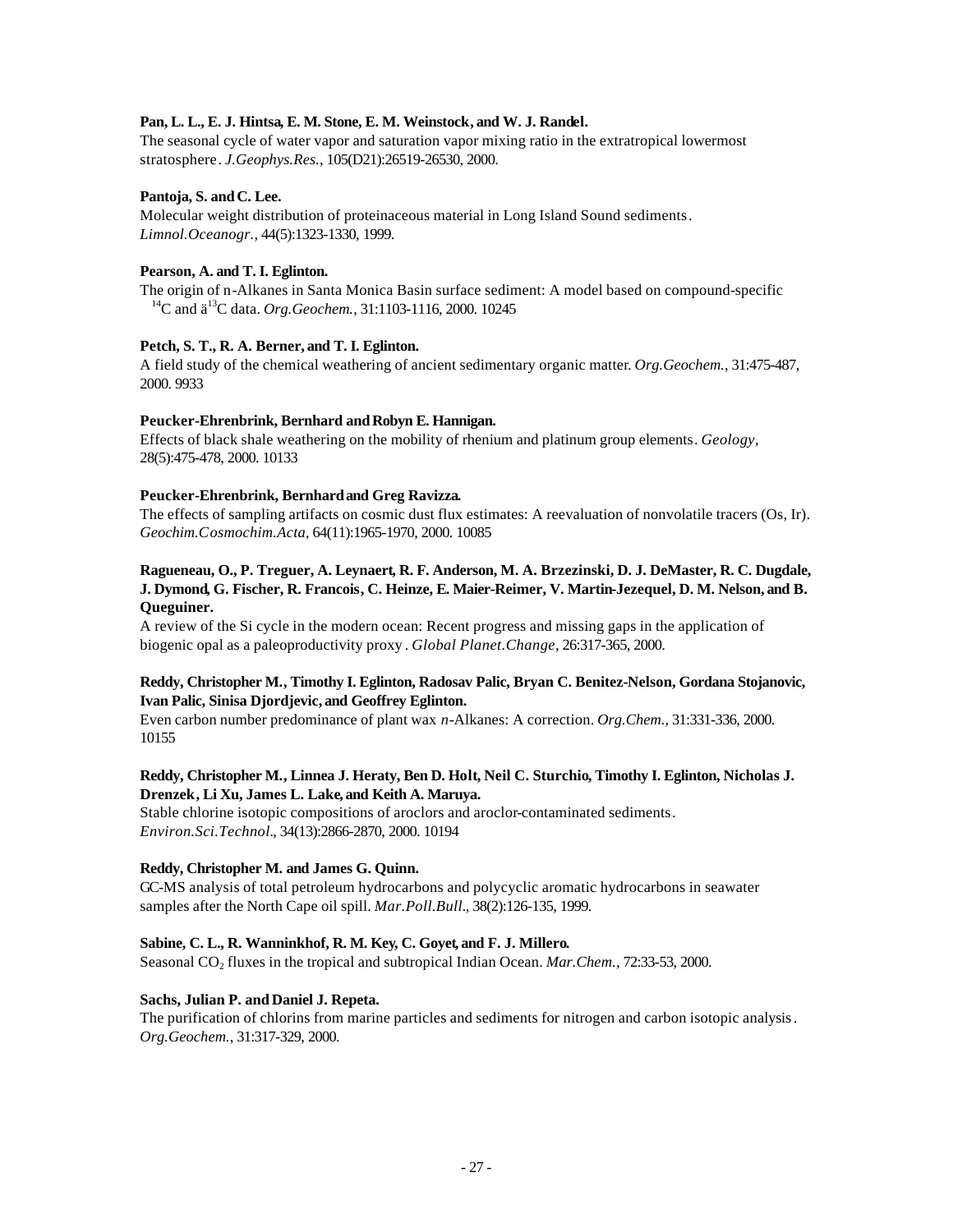# **Sachs, Julian P., Ralph R. Schneider, Timothy L. Eglinton, Katherine H. Freeman, Gerald Gansser, Jerry F. McManus, and Delia W. Oppo.**

Alkenones as paleoceanographic proxies. *Geochem.Geophys.Geosyst.,* 1:21 Nov. 2000, Paper no. 2000GC000059 (25 Jan. 2001).

http://146.201.254.53/publicationsfinal/reviews/2000GC000059/article2000GC000059.pdf, 2000.

# **Schlosser, P., R. Bayer, G. Bonisch, L. W. Cooper, B. Ekwurzel, W. J. Jenkins, S. Khatiwala, S. Pfirman, and W. M. Smethie.**

Pathways and mean residence times of dissolved pollutants in the ocean derived from transient tracers and stable isotopes. *Sci.Total Environ.*, 237/238:15-30, 1999.

# **Seewald, J. S.**

Laboratory simulations of oil and natural gas formation. In: *Encyclopedia of Geochemistry*. Clare P. Marshall and Rhodes W. Fairbridge, eds. Kluwer Academic Publishers, Dordrecht, :359-360, 1998. 9472

# **Seewald, Jeffrey S., Lorraine B. Eglinton, and Yea-Ling Ong.**

An experimental study of organic-inorganic interactions during vitrinite maturation. *Geochim.Cosmochim.Acta*, 64(9):1577-1591, 2000. 10125

# **Shaw, D. G., J. W. Farrington, M. S. Connor, B. W. Tripp, and J. R. Schubel.**

The role of environmental scientists in public policy: A lesson from Georges Bank. *Mar.Poll.Bull.*, 40(9):727-730, 2000. 10180

# **Sholkovitz, E. R., H. Elderfield, R. Szymczak, and K. Casey.**

Island weathering: River sources of rare earth elements to the Western Pacific Ocean. *Mar.Chem.*, 68:39-57, 1999. 9771

# **Sholkovitz, Edward and Ronald Szymczak.**

The estuarine chemistry of rare earth elements: Comparison of the Amazon, Fly, Sepik, and the Gulf of Papua systems. *Earth Planet.Sci.Lett.*, 179:299-309, 2000. 10078

# **Sigman, D. M., M. A. Altabet, D. C. McCorkle, R. Francois, and G. Fischer.**

The  $a<sup>15</sup>N$  of nitrate in the Southern Ocean: Nitrogen cycling and circulation in the ocean interior. *J.Geophys.Res.*, 105(C8):19599-19614, 2000. 10008

# **Singer, R., J. Curtice, M. Kurz, and M. Lott, III.**

Automation of a mass spectrometer and extraction line for the determination of noble gas isotopes in rocks. *Oceans '00*, 1:119-122, 2000.

# **Voelker, Bettina M., David L. Sedlak, and Oliver C. Zafiriou.**

Chemistry of superoxide radical (O<sub>2</sub>) in seawater: Reactions with organic Cu complexes. *Environ.Sci.Tech.*, 34(6):1036-1042, 2000. 10082

# **Walter, H.-J., M. M. Rutgers van der Loeff, and R. Francois.**

Reliability of the <sup>231</sup>Pa/<sup>230</sup>Th activity ratio as a tracer for bioproductivity of the ocean. In: *Proxies in Paleoceanography*, Gerhard Fischer, Gerold Wefer, eds. Springer, Berlin, :393-408, 1999.

# **Wennberg, P. O., R. J. Salawitch, D. J. Donaldson, T. F. Hanisco, E. J. Lanzendorf, K. K. Perkins, S. A. Lloyd, V. Vaida, R. S. Gao, E. J. Hintsa, R. C. Cohen, W. H. Swartz, T. L. Kusterer, and D. E. Anderson.**

Twilight observations suggest unknown sources of Hox. *Geophys.Res.Lett.*, 26(10):1373-1376, 1999.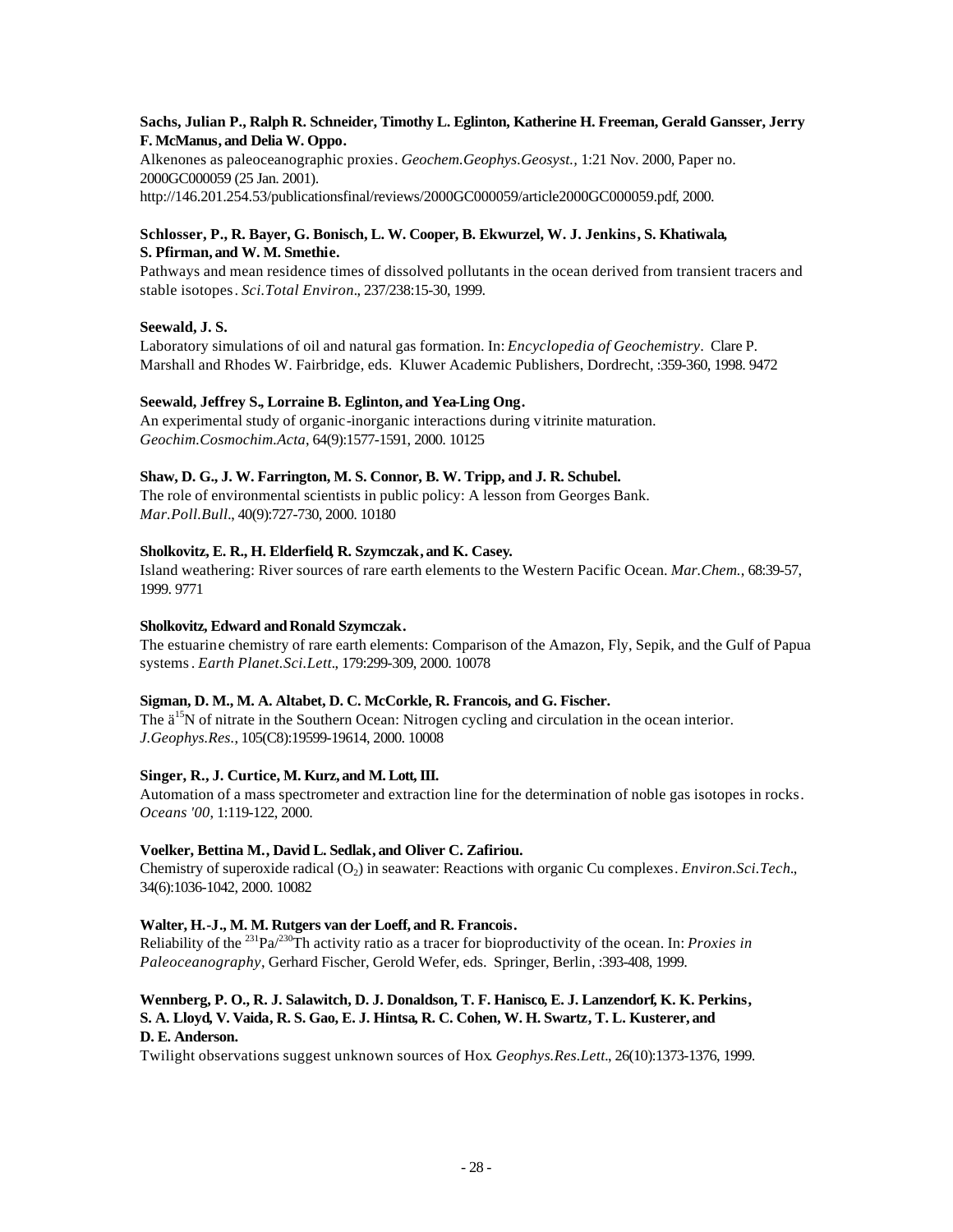## **Whelan Jean K.**

Buried treasure; recharging oil and gas reservoirs in the Gulf of Mexico. *Geotimes*, 45(1):14-18, 2000.

# **Zhao, Meixun, Geoffrey Eglinton, Gareth Read, and Arndt Schimmelmann.**

An alkenone (UK'37) quasi-annual sea surface temperature record (A.D. 1440 to 1940) using varved sediments from the Santa Barbara Basin. *Org.Geochem.*, 31:903-917, 2000.

# **Physical Oceanography**

# **Balmforth, N. J., A. S. Burbidge, R. V. Craster, J. Salzig, and A. Shen.**

Visco-plastic models of isothermal lava domes. *J.Fluid Mech.*, 403:37-65, 2000.

# **Bivens, J., M. Geiger, J. Bird, D. Lapota, and P. Fucile.**

Performance evaluation of two prototype bioluminiscence sensors. In: *Ocean Optics XV Conference. Musee Oceanographique, Monaco, October 16-20, 2000* Steve Ackleson and John Marra, Co-Convenors. CD ROM prepared by the Office of Naval Research (Ocean, Atmosphere and Space S&T Department), Washington, D. C., 5 pp., 2000.

# **Bower, Amy S. and Heather D. Hunt.**

Lagrangian observations of the Deep Western Boundary Current in the North Atlantic Ocean. Part 1: Largescale pathways and spreading rates. *J.Phys.Oceanogr.*, 30:764-783, 2000. 9805

# Bower, Amy S. and Heather D. Hunt.

Lagrangian observations of the Deep Western Boundary Current in the North Atlantic Ocean. Part 2: The Gulf Stream-Deep Western Boundary Current crossover. *J.Phys.Oceanogr.*, 30:784-804, 2000. 9806

# **Bower, Amy S., Heather D. Hunt, and James F. Price.**

Character and dynamics of the Red Sea and Persian Gulf outflows. *J.Geophys.Res.*, 105(C3):6387-6414, 2000. 9548

## **Bracco, Annalisa, J. H. LaCasce, and Antonello Provenzale.**

Velocity probability density functions for oceanic floats. *J.Phys.Oceanogr.*, 30:461-474, 2000.

# **Bracco, Annalisa, Joe LaCasce, Claudia Pasquero, and Antonello Provenzale.**

The velocity distribution of barotropic turbulence. *Phys.Fluids*, 12(10):2478-2488, 2000.

#### **Brink, K. H., R. C. Beardsley, J. Paduan, R. Limeburner, M. Caruso, and J. G. Sires.**

A view of the 1993-1994 California Current based on surface drifters, floats, and remotely sensed data. *J.Geophys.Res.*, 105(C4):8575-8604, 2000. 9915

#### **Buesseler, Ken O., Deborah K. Steinberg, Anthony F. Michaels, Rodney J. Johnson, John E. Andrews, James R. Valdes, and James F. Price.**

A comparison of the quantity and composition of material caught in a neutrally buoyant versus surfacetethered sediment trap. *Deep-Sea Res.I*, 47:277-294, 2000. 9889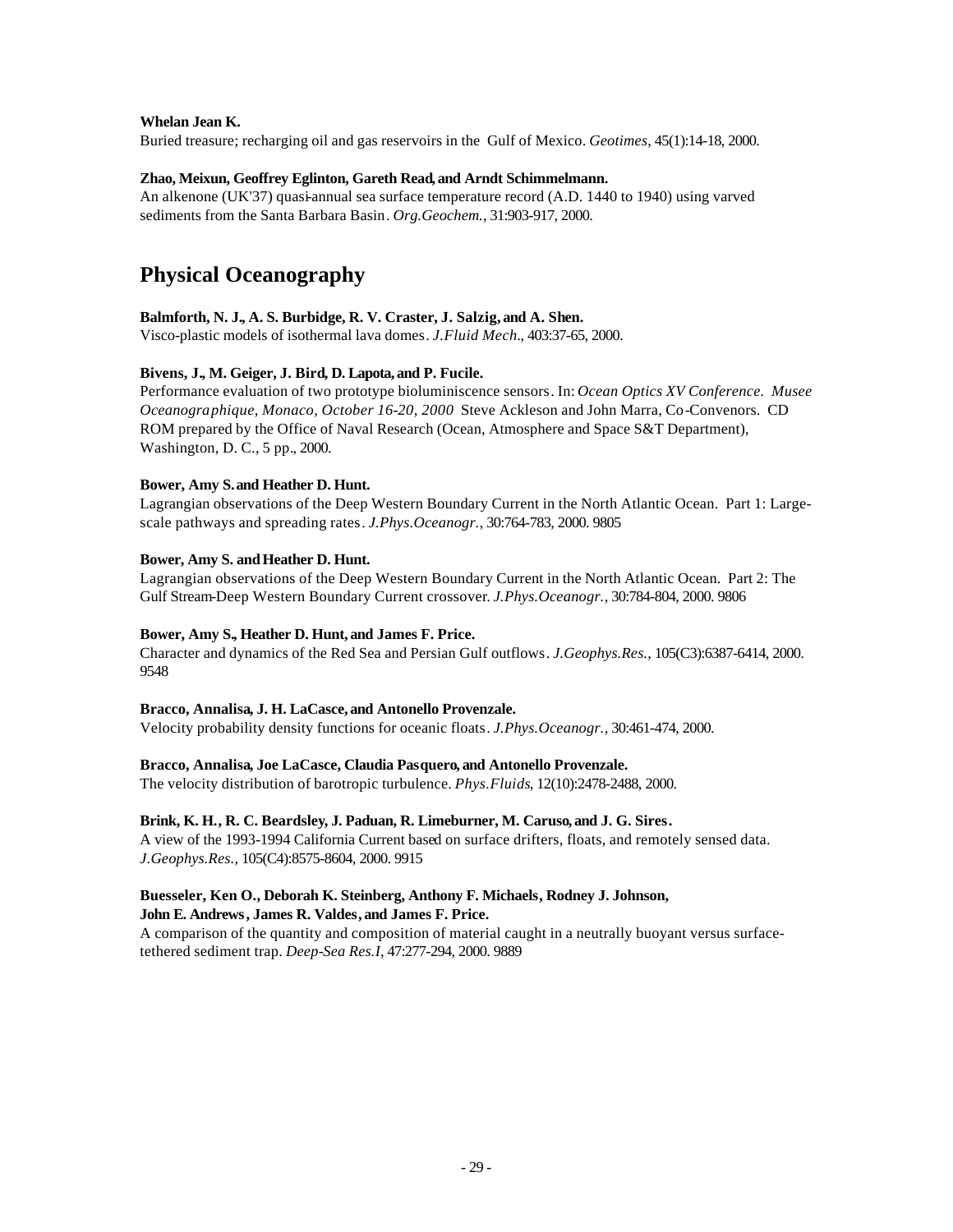# **Burns, Sean P., Djamal Khelif, Carl A. Friehe, Phil Hignett, Alastair G. Williams, Alan L. M. Grant, Jorg M. Hacker, Denise E. Hagan, Yolande L. Serra, David P. Rogers, E. Frank Bradley, Robert A. Weller, Chris W. Fairall, Steven P. Anderson, Clayton A. Paulson, and Peter A. Coppin.**

Comparisons of aircraft, ship, and buoy radiation and SST measurements from TOGA COARE. *J.Geophys.Res.*, 105(D12):15627-15652, 2000. 10131

# **Burns, Sean P., Djamal Khelif, Carl A. Friehe, Alastair G. Williams, Phil Hignett, Alan L. M. Grant, Jorg M. Hacker, David P. Rogers, E. Frank Bradley, Robert A. Weller, Meghan F. Cronin, Steven P. Anderson, Chris W. Fairall, Clayton A. Paulson.**

Comparisons of aircraft, ship, and buoy meteorological measurements from TOGA COARE. *J.Geophys.Res.*, 1014(D24):30853-30883, 1999. 9836

# **Candela, Julio, Salvatore Mazzola, Cherif Sammari, Richard Limeburner, Carlos J. Lozano, Bernardo Patti, and Angelo Bonnano.**

The ''Mad Sea'' phenomenon in the Strait of Sicily. *J.Phys.Oceanogr.*, 29:2210-2231, 1999.

# **Cenedese, C. andP. F. Linden.**

Cyclone and anticyclone formation in a rotating stratified fluid over a sloping bottom. *J.Fluid.Mech.*, 381:199-223, 1999.

# **Cenedese, C. and J. A. Whitehead.**

Eddy-shedding from a boundary current around a cape over a sloping bottom. *J.Phys.Oceanogr.*, 30:1514- 1531, 2000. 9987

# **Chapman, David C.**

The influence of an alongshelf current on the formation and offshore transport of dense water from a coastal polynya. *J.Geophys.Res.*, 105(C10):24007-24019, 2000. 10226

# **Chapman, David C.**

Boundary layer control of buoyant coastal currents and the establishment of a shelfbreak front. *J.Phys.Oceanogr.*, 30:2941-2955, 2000. 10033

# **Chapman, David D.**

A numerical study of the adjustment of a narrow stratified current over a sloping bottom. *J.Phys.Oceanogr.*, 30:2927-2940, 2000. 9994

# **Churchill, James H., Richard B. Forward, Richard A. Luettick, James L. Henck, William F. Hettler, Larry B. Crowder, and Jackson O. Blanton.**

Circulation and larval fish transport within a tidally dominated estuary. *Fish.Oceanogr.*, 8(Suppl. 2):173-189, 1999.

#### **Feng, Ming, Roger Lukas, Peter Hacker, Robert A. Weller, and Steven P. Anderson.**

Upper-ocean heat and salt balances in the Western Equatorial Pacific in response to the intraseasonal oscillation during TOGA COARE. *J.Clim.*, 13:2409-2427, 2000. 10036

# **Fratantoni, David M., William E. Johns, Tamara L. Townsend, and Harley E. Hurlburt.**

Low-latitude circulation and mass transport pathways in a model of the Tropical Atlantic Ocean. *J.Phys.Oceanogr.*, 30:1944-1966, 2000. 9816

#### **Ganachaud, Alexandre, Carl Wunsch, Jochem Marotzke, and John Toole.**

Meridional overturning and large-scale circulation of the Indian Ocean. *J.Geophys.Res.*, 105(C11):26117- 26134, 2000.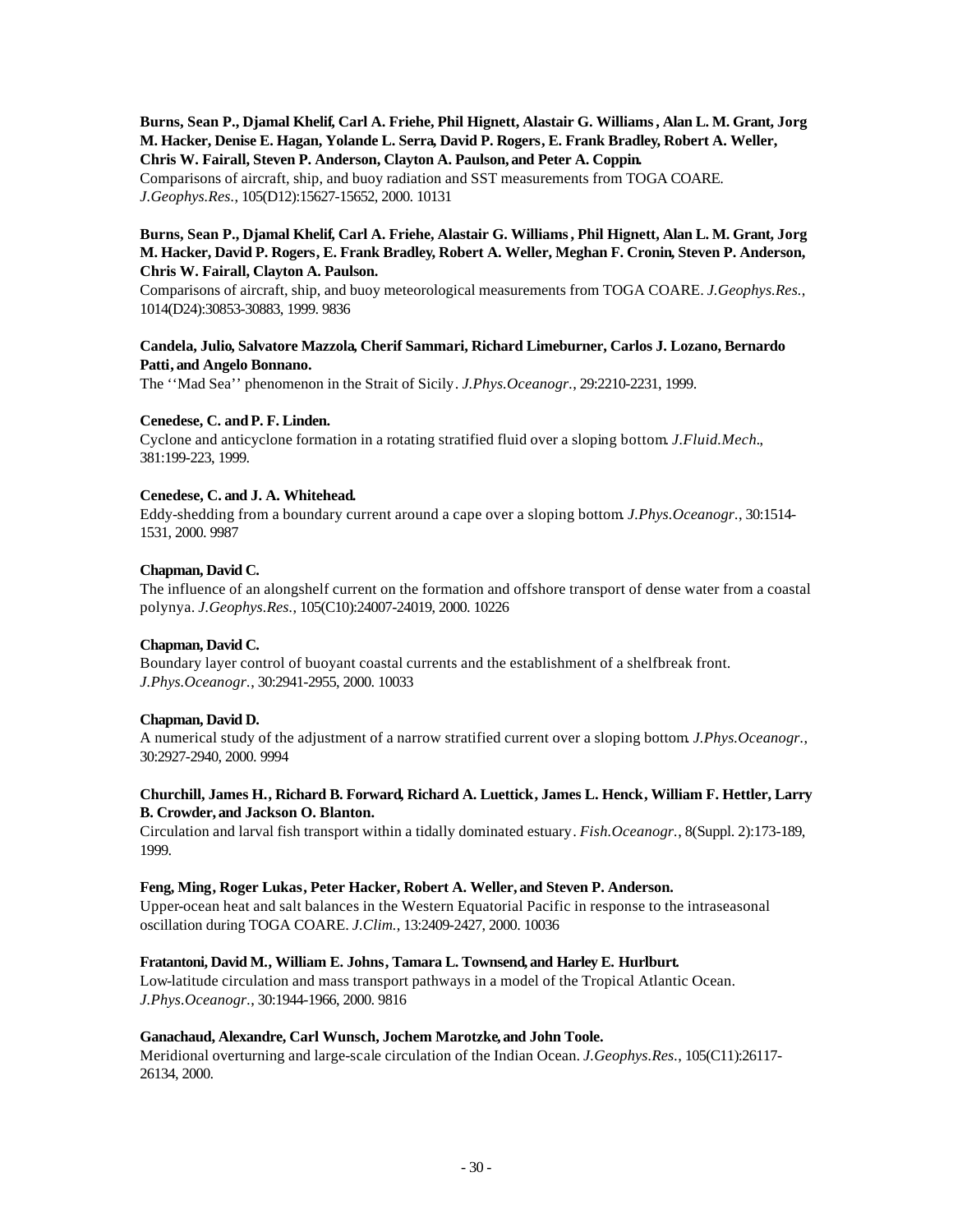# **Garzoli, Siliva L., Philip L. Richardson, Christopher M. Duncombe Rae, David M. Fratantoni, Gustavo J. Goni, and Andreas J. Roubicek.**

Three Agulhas rings observed during the Benguela Current experiment. *J.Geophys.Res.*, 104(C9):20971- 20985, 1999. 9837

# **Gawarkiewicz, Glen G.**

Effects of ambient stratification and shelfbreak topography on offshore transport of dense water on continental shelves. *J.Geophys.Res.*, 105(C2):3307-3324, 2000. 9801

## **Hagan, Denise, David Rogers, Carl Friehe, Robert Weller, and Edward Walsh.**

Aircraft observations of sea surface temperature variability in the tropical Pacific. *J.Geophys.Res.*, 102(C7):15733-15747, 1997. 9240

#### **Hobart, Edward, Geoff Allsup, David Hosom, and Tom Baldasarre.**

Acoustic modem unit. *Oceans '00*, 2:769-772, 2000.

# **Hogg, Nelson G.**

Low-frequency variability on the western flanks of the Grand Banks. *J.Mar.Res.*, 58:523-545, 2000. 9995

# **Huang, Rui Xin.**

Climate variability inferred from a continuously stratified model of the ideal-fluid thermocline. *J.Phys.Oceanogr.*, 30:1389-1406, 2000. 9885

# **Huang, Rui Xin, Mark A. Cane, Naomi Naik, and Paul Goodman.**

Global adjustment of the thermocline in response to deepwater formation. *Geophys.Res.Lett.*, 27(6):759-762, 2000. 9968

#### **Huang, Rui Xin and Joseph Pedlosky.**

Climate variability of the equatorial thermocline inferred from a two-moving-layer model of the ventilated thermocline. *J.Phys.Oceanogr.*, 30:2610-2626, 2000. 9979

# **Huang, Rui Xin andJoseph Pedlosky.**

Climate variability induced by anomalous buoyancy forcing in a multilayer model of the ventilated thermocline. *J.Phys.Oceanogr.*, 30:3009-3021, 2000. 10098

#### **Jayne, Steven R. and Jochem Marotzke.**

A destabilizing thermohaline circulation-atmosphere-sea ice feedback. *J.Clim.*, 12:642-651, 1999.

#### **Johnson, G. C., D. G. Musgrave , Bruce A. Warren, A. Ffield, and D. B. Olson.**

Flow of bottom and deep water in the Amirante Passage and Mascarene Basin. *J.Geophys.Res.*, 104(C13):7915-7919, 1999.

#### **Joyce, Terrence M., Clara Deser, and Michael A. Spall.**

The relation between decadal variability of subtropical mode water and the North Atlantic oscillation. *J.Clim.*, 13:2550-2569, 2000. 9888

# **LaCasce, J. H.**

Floats and f/H. *J.Mar.Res.*, 58:61-95, 2000. 9945

#### LaCasce, J. H. and K. G. Speer.

Lagrangian statistics in unforced barotropic flows. *J.Mar.Res.*, 57(2):245-274, 1999.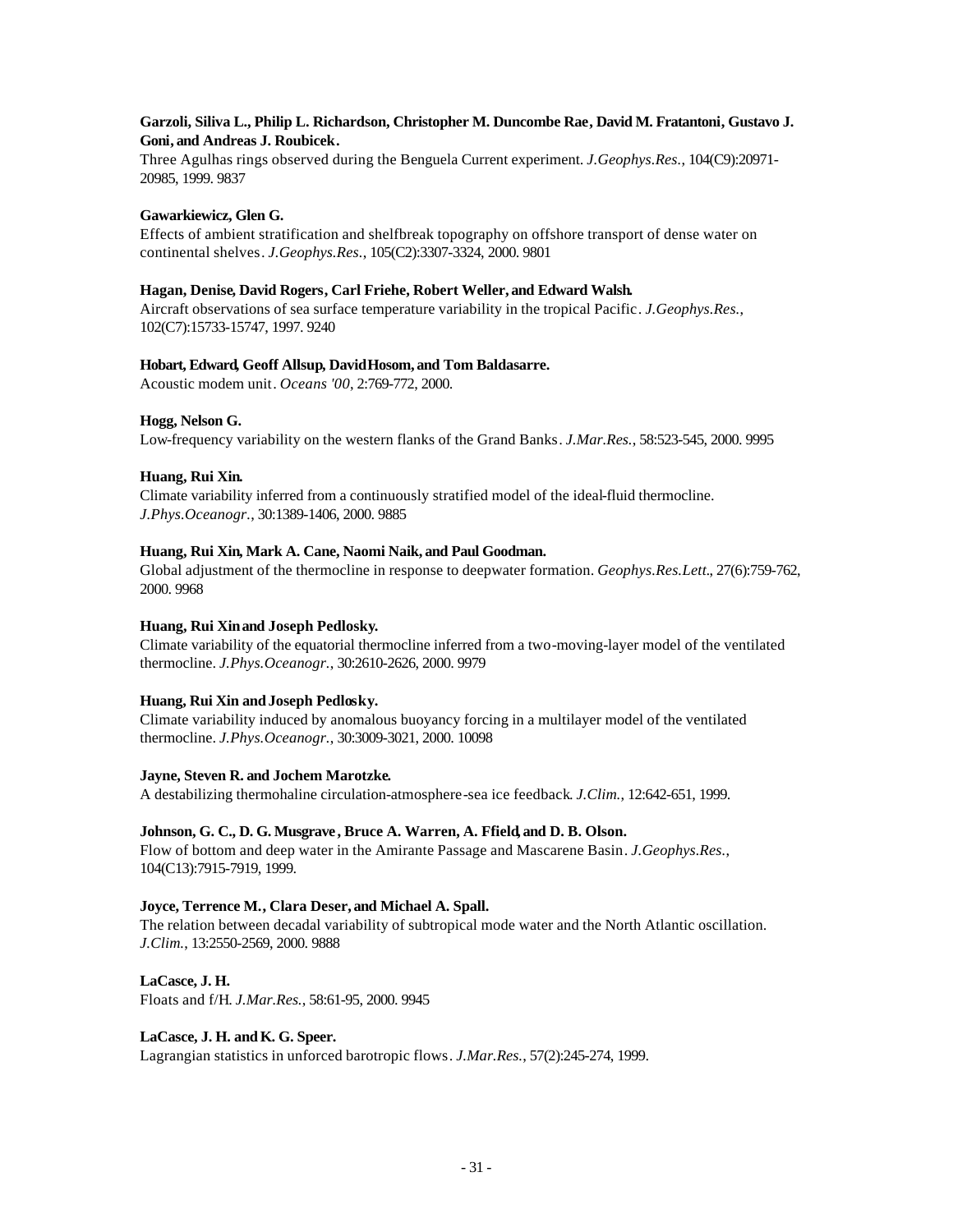## **LaCasce, J.H. and K. H. Brink.**

Geostrophic turbulence over a slope. *J.Phys.Oceanogr.*, 30:1305-1324, 2000. 9650

## **LaCasce, Joseph H.**

Baroclinic Rossby wave speeds in a square basin. *J.Phys.Oceanogr.*, 30:3161-3178, 2000. 10029

#### **Lagerloef, Gary S. E., Roger Lukas, Robert A. Weller, and Steven P. Anderson.**

Pacific warm pool temperature regulation during TOGA COARE: Upper ocean feedback. *J.Clim.*, 11:2297- 2309, 1998. 9106

#### **Ledwell, J. R., E. T. Montgomery, K. L. Polzin, L. C. St.Laurent, R. W. Schmitt, and J. M. Toole.**

Evidence for enhanced mixing over rough topography in the abyssal ocean. *Nature*, 403:179-182, 2000. 10050

#### **Lee, Craig M., Burton H. Jones, Kenneth H. Brink, and Albert S. Fischer.**

The upper-ocean response to monsoonal forcing in the Arabian Sea: Seasonal and spatial variability. *Deep-Sea Res.II*, 47:1177-1226, 2000.

#### **Lee, Sang-Ho and Robert C. Beardsley.**

Correction to "Influence of stratification on residual tidal currents in the Yellow Sea". *J.Geophy.Res.*, 105(C5):11523, 2000.

# **Legg, Sonya and James C. McWilliams.**

Temperature and salinity variability in heterogeneous oceanic convection. *J.Phys.Oceanogr.*, 30:1188-1206, 2000. 9820

## **Lionello, P. and J. Pedlosky.**

The role of a finite density jump at the bottom of the quasi-continuous ventilated thermocline. *J.Phys.Oceanogr.*, 30:338-351, 2000.

#### Montgomery, E. T. and R. W. Schmitt.

An automated method of processing data from profiling floats. *Oceans '00*, 1:367-370, 2000.

# **Nuss, Wendell A., John M. Bane, William T. Thompson, Teddy Holt, Clive E. Dorman, F. Martin Ralph, Richard Rotunnno, Joseph B. Klemp, William C. Skamarock, Roger M. Samelson, Audrey M. Rogerson, Chris Reason, and Peter Jackson.**

Coastally trapped wind reversals: Progress toward understanding. *Bull.Am.Meteorol.Soc.*, 81(4):719-743, 2000.

#### **O'Dwyer, Jane, Richard G. Williams, Joseph H. LaCasce, and Kevin G. Speer.**

Does the potential vorticity distribution constrain the spreading of floats in the North Atlantic? *J.Phys.Oceanogr.*, 30:721-732, 2000.

#### **O'Neil Baringer, Molly and James F. Price.**

A review of the physical oceanography of the Mediterranean outflow. *Mar.Geol.*, 155:63-82, 1999.

#### **Pedlosky, J.**

The transmission and transformation of baroclinic Rossby waves by topography. *J.Phys.Oceanogr.*, :30:3077-3101, 2000. 10106

#### **Pedlosky, Joseph.**

The transmission of Rossby waves through basin barriers. *J.Phys.Oceanogr.*, 30:495-511, 2000. 9874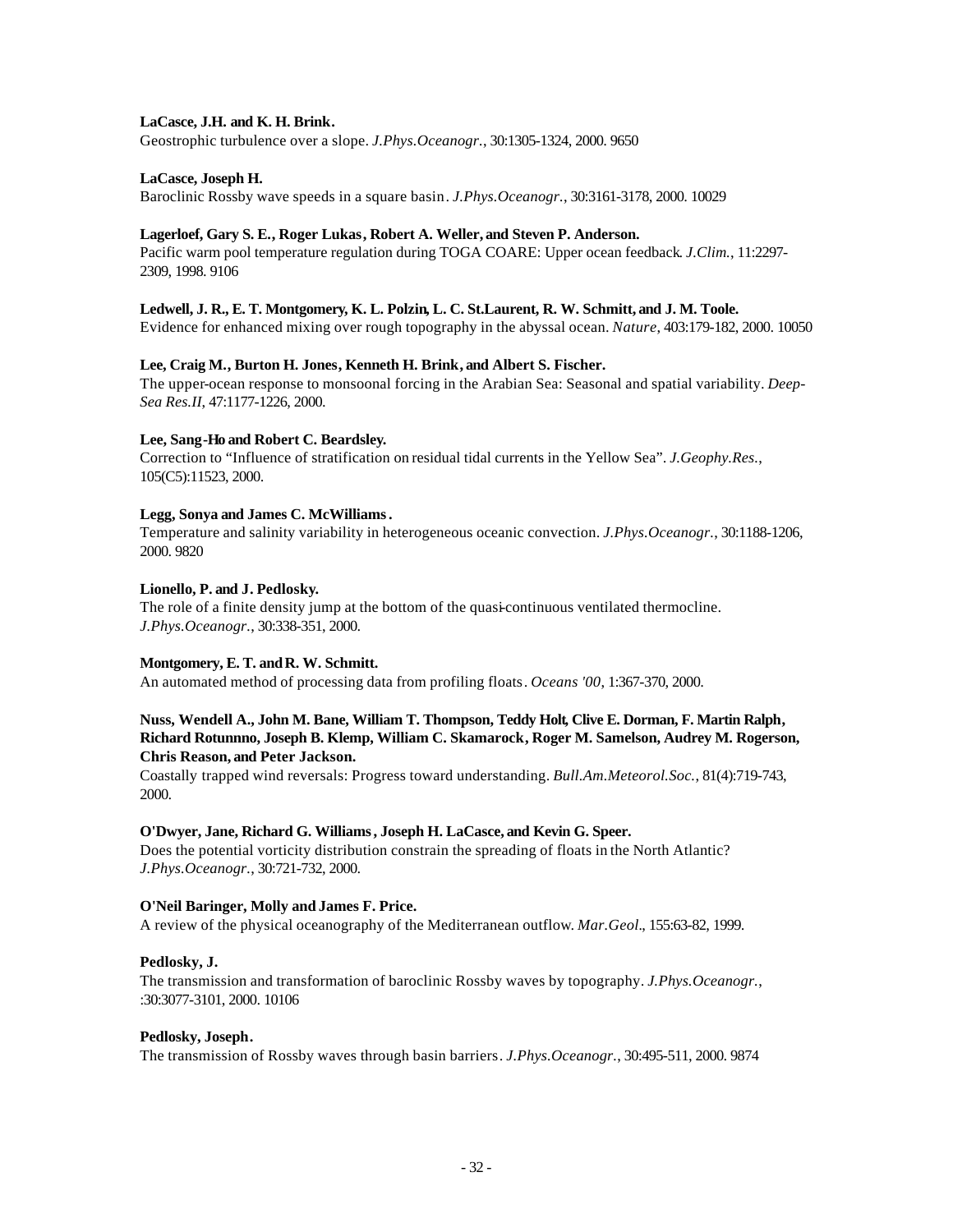# **Pickart, Robert S.**

Bottom boundary layer structure and detachment in the shelfbreak jet of the Middle Atlantic Bight. *J.Phys.Oceanogr.*, 30(11):2668-2686, 2000. 9965

## **Plueddemann, Albert J.**

Structure and evolution of the oceanic surface boundary layer during the Surface Waves Processes Program. *J.Mar.Syst.*, 21:85-102, 1999. 9648

# **Polzin, K. L., J. M. Toole, J. R. Ledwell, R. W. Schmitt.**

Spatial variability of turbulent mixing in the abyssal ocean. *Science*, 276:93-96, 1997. 9399

# **Pratt, L. J., K. R. Helfrich and E. P. Chassignet.**

Hydraulic adjustment to an obstacle in a rotating channel. *J.Fluid Mech.*, 404:117-149, 2000. 10034

# **Pratt, Larry J., Heather E. Deese, Stephen P. Murray, and William Johns.**

Continuous dynamical modes in straits having arbitrary cross sections, with applications to the Bab al Mandab. *J.Phys.Oceanogr.*, 30:2515-2534, 2000. 10067

# **Richardson, P. L., A. S. Bower, and W. Zenk.**

A census of Meddies tracked by floats. *Prog.Oceanogr.*, 45:209-250, 2000. 9910

# **Robbins, Paul, James Price, W. Brechner Owens, and William Jenkins.**

On the importance of lateral diffusion for the ventilation of the lower thermocline in the subtropical North Atlantic. *J.Phys.Oceanogr.*, 30:67-89, 2000.

# **Schmitt, Ray and Ellyn Montgomery.**

Salinity - a missing piece in the climate puzzle. *Backscatter*, Summer, 2000.

# **Schmitt, Raymond W.**

The ocean's response to the freshwater cycle. In: *Global Energy and Water Cycles. K. Browning, R. Gurney, eds. Columbia University Press*, :144-154, 1999.

# **Spall, Michael A.**

Generation of strong mesoscale eddies by weak ocean gyres. *J.Mar.Res.*, 58:97-116, 2000. 10023

# **Spall, Michael A., Robert A. Weller, and Peter W. Furey.**

Modelling the three-dimensional upper ocean heat budget and subduction rate during the Subduction Experiment. *J.Geophys.Res.*, 105(C11):26151-26166, 2000. 10172

#### **Toole, John M.**

Turbulent mixing in the ocean: Intensity, causes, and consequences. In: *Ocean Modeling and Parameterization*, E. P. Chassignet and J. Verron, eds. Kluwer Academic Publishers, Netherlands, :171-190, 1998.

#### **Torres, Daniel J., Robert C. Millard, H. Marshall Swartz, and John M. Toole.**

A comparison of LADCP and CTD performance on a slide-down-wire frame versus a standard CTD frame. *Oceans '00*, 1:359-366, 2000.

#### **Valdes, James R. and James F. Price.**

A neutrally buoyant upper ocean sediment trap. *J.Atmos.Oceanic Tech.*, 17:62-68, 2000.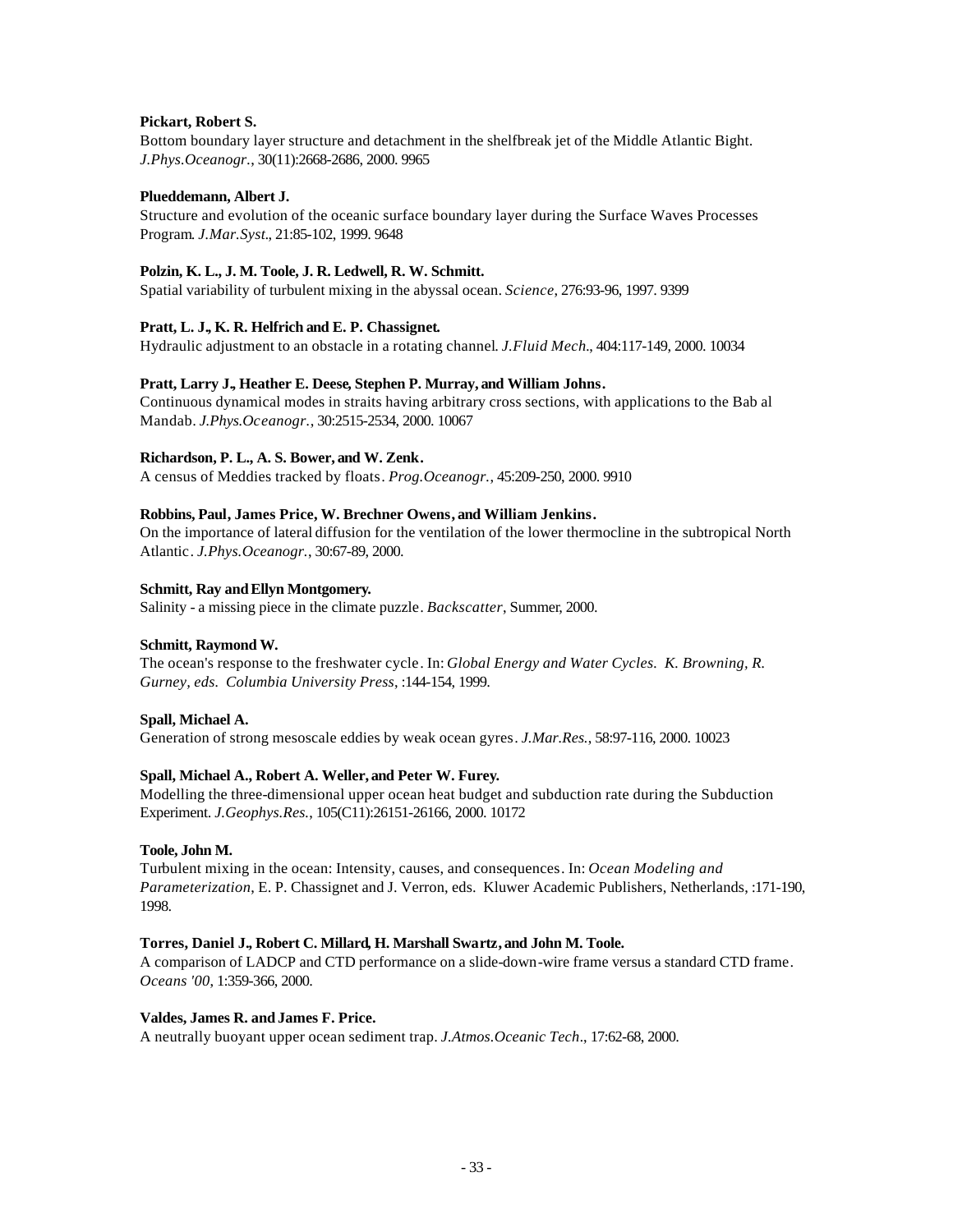# **Whitehead, J. A. and J. Pedlosky.**

Circulation and boundary layers in differentially heated rotating stratified fluid. *Dyn.Atmos.Oceans*, 31:1-21, 2000. 9822

# **Wiggert, J. D., B. H. Jones, T. D. Dickey, K. H. Brink, R. A. Weller, J. Marra, and L. A. Codispoti.**

The northeast monsoon's impact on mixing, phytoplankton biomass and nutrient cycling in the Arabian Sea. *Deep-Sea Res.II*, 47:1353-1385, 2000.

#### **Wiggert, J. D., B. H. Jones, T. D. Dickey, K. H. Brink, R. A. Weller, J. Marra, and L. A. Codispoti.**

Corrigendum to "The northeast monsoon's impact on mixing, phytoplankton biomass and nutrient cycling in the Arabian Sea" [Deep-Sea Research II 47 (2000) 1353-1385]. *Deep-Sea Res.II*, 47:3-4, 2000.

#### **Xiangze, Jin, Ruixin Huang, and Jiayan Yang.**

Centennial oscillations in an ocean-ice coupled model. *Adv.Atmos.Sci.*, 16(3):323-342, 1999. 9351

#### **Yang, Jiayang andJames F. Price.**

Water-mass formation and vorticity balance in an abyssal ocean circulation. *J.Mar.Res.*, 58:789-808, 2000. 9616

#### **Zenk, Walter, Gerold Siedler, Bernd Lenz, and Nelson G. Hogg.**

Antarctic bottom water flow through the Hunter Channel. *J.Phys.Oceanogr.*, 29:2785-2801, 1999. 9720

#### **Zhang, Jubao and Raymond W. Schmitt.**

The impact of salt fingering on the thermohaline circulation under mixed boundary conditions. *J.Phys.Oceanogr.*, 30:1223-1231, 2000. 9971

#### **Zhang, Shuliang, Albert J. Plueddemann, Steven P. Anderson, Robert A. Weller.**

Surface fluxes and their influence on sea surface temperature in the western equatorial Pacific during the Coupled Ocean-Atmosphere Response Experiment. *J.Geophys.Res.*, 105(C3):6341-6357, 2000. 9978

# **Administration**

**Crago, Tracy I.** The link between environmental contaminants and animal susceptibility. *Two If By Sea*, 4(1):1, 5, 2000.

#### **Shaw, D. G., J. W. Farrington, M. S. Connor, B. W. Tripp, and J. R. Schubel.**

The role of environmental scientists in public policy: A lesson from Georges Bank. *Mar.Poll.Bull.*, 40(9):727-730, 2000. 10180

# **Marine Policy Center**

## **Hoagland, P., Di Jin, and H. L. Kite-Powell.**

Understanding the potential of offshore marine aquaculture: A bioeconomic approach. *J.Shellfish Res.*, 17(1):356, 1998.

#### **Hoagland, P., H. L. Kite-Powell, and D. Jin.**

The economics of sea scallop grow-out: Aquaculture at an offshore site. *J.Shellfish Res.*, 18(1):267, 1999.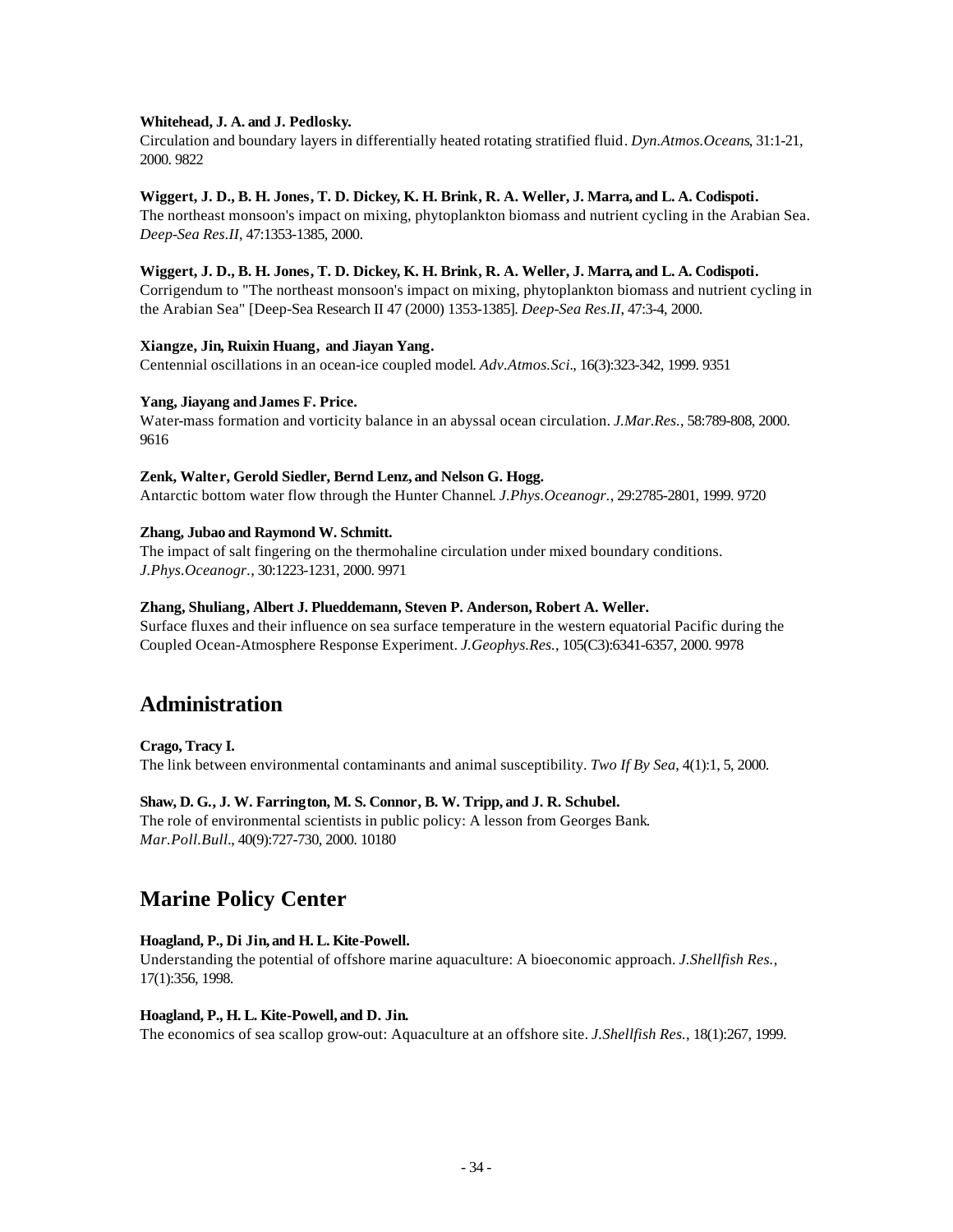## Hoagland, P. and Hauke L. Kite-Powell.

The economics of blue mussel grow-out: Aquaculture at an offshore site. *J.Shellfish Res.*, 19(1):573-574, 2000.

# **Hoagland, Porter.**

State of technology report - marine resources division. *Mar.Technol.Soc.J.*, 34(2):46-49, 2000.

# **Hoagland, Porter and Andrew E. Meeks.**

The demand for whalewatching. In: *Marine Sanctuaries Conservation Series MSD-00-2, The Economic Contribution of Whalewatching to Regional Economies: Perspectives from Two National Marine Sanctuaries.* U.S. Department of Commerce, National Oceanic and Atmospheric Administration, Office of Ocean and Coastal Resource Management, Marine Sanctuaries Division, July 2000, :52-87, 2000.

# **Jarvinen, D. and G. Magnusson.**

Public resources for private mariculture: Northeastern United States, Atlantic Canada and Scotland after NAFTA and GATT. *Mar.Pol.*, 24:21-32, 2000. 9563

# **Jin, Di and Hauke L. Kite-Powell.**

Historical performance of shipyards in the United States: A dynamic shift-share analysis. *Int.J.Marit.Econ.*, II(3):195-216, 2000. 10191

# **Jin, Di and Hauke L. Kite-Powell.**

Optimal fleet utilization and replacement. *Transp.Res.Part E*, 36:3-20, 2000. 9960

# **Kaplan, Ilene M.**

Suspicion, growth and co-management in the commercial fishing industry: The financial settlers of New Bedford. *Mar.Policy*, 23(3):227-241, 1999. 9772

# **Kaplan, Ilene M.**

Seafood auctions, market equity and the buying and selling of fish: Lessons on co-management from New England and the Spanish Mediterranean. *Mar.Policy*, 24:165-177, 2000. 10001

# **Kaplan, Ilene M. and Hauke L. Kite-Powell.**

Safety at sea and fisheries management: Fishermen's attitudes and the need for co-management. *Mar.Policy*, 24:493-497, 2000. 10287

#### **Kildow, J. T., H. Kite-Powell, and C. S. Colgan.**

Estimating the economic value of the ocean. *Sea Technol.*, 41(1):65-67, 2000.

#### **Murray, Kimberly T., Andrew J. Read, and Andrew R. Solow.**

The use of time/area closures to reduce bycatches of harbour porpoises: Lessons from the Gulf of Maine sink gillnet fishery. *J.Cet.Res.*, 2(2):135-141, 2000. 9922

## **Polasky, Stephen, Jeffrey D. Camm, Andrew R. Solow, Blair Csuti, Denis White, and Rugang Ding.**

Choosing reserve networks with incomplete species information. *Biol.Cons.*, 94(1):1-10, 2000. 9049

#### **Smith, Woollcott, Andrew Solow, and Clara Chu.**

An index of the contribution of spatial community structure to the species-accumulation curve. *Ecology*, 81(II):3233-3236, 2000. 9959